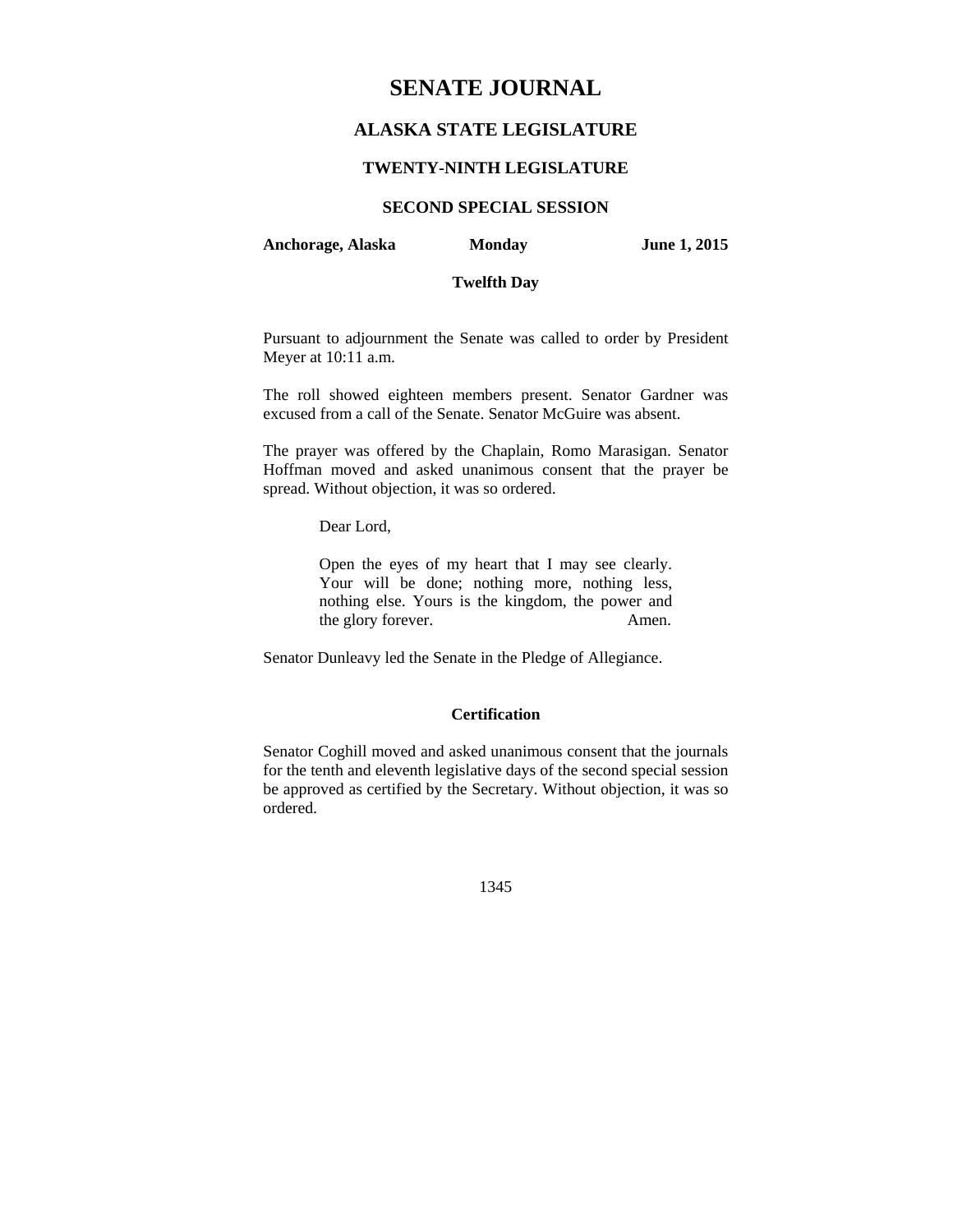## **Standing Committee Reports**

#### **HB 2001**

The Finance Committee considered CS FOR HOUSE BILL NO. 2001(FIN) am "An Act making appropriations for the operating and loan program expenses of state government and for certain programs; making appropriations for the operating expenses of the state's integrated comprehensive mental health program; capitalizing funds and repealing appropriations; making appropriations under art. IX, sec. 17(c), Constitution of the State of Alaska, from the constitutional budget reserve fund; and providing for an effective date" and recommended it be replaced with

> SENATE CS FOR CS FOR HOUSE BILL NO. 2001(FIN) "An Act making appropriations for the operating and loan program expenses of state government and for certain programs and capitalizing funds; repealing appropriations; making appropriations under art. IX, sec. 17(c), Constitution of the State of Alaska, from the constitutional budget reserve fund; and providing for an effective date." (Title Change SCR 202)

Signing do pass: Senators Kelly, MacKinnon, Cochairs; Senators Dunleavy, Micciche, Hoffman. Signing amend: Senators Bishop, Olson.

The bill is on today's calendar.

## **Introduction and Reference of Senate Resolutions**

# **SCR 202**

SENATE CONCURRENT RESOLUTION NO. 202 BY THE SENATE FINANCE COMMITTEE,

Suspending Rules  $24(c)$ ,  $35$ ,  $41(b)$ , and  $42(e)$ , Uniform Rules of the Alaska State Legislature, concerning House Bill No. 2001, making appropriations for the operating and loan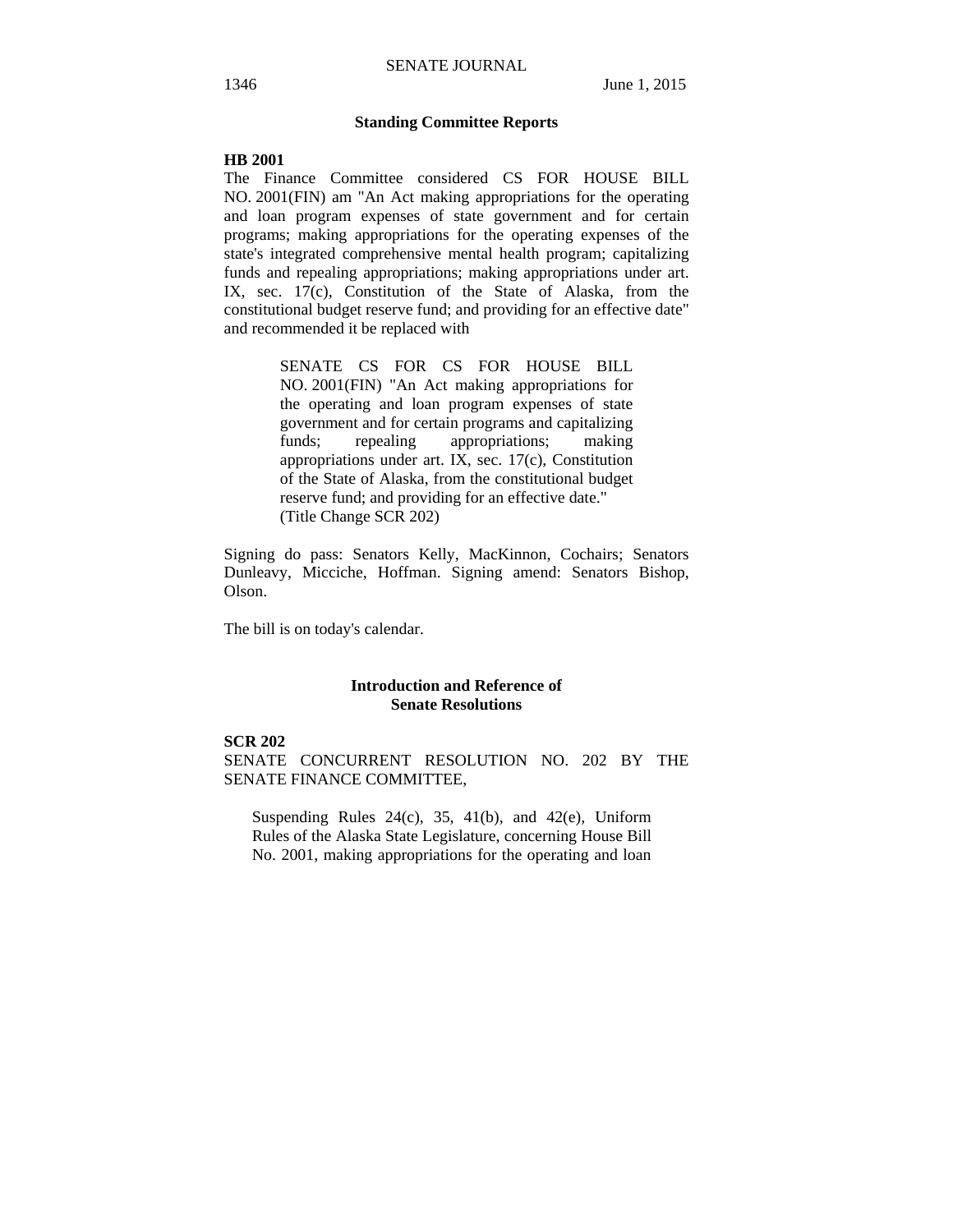program expenses of state government and for certain programs; making appropriations for the operating expenses of the state's integrated comprehensive mental health program; capitalizing funds and repealing appropriations; and making appropriations under art. IX, sec. 17(c), Constitution of the State of Alaska, from the constitutional budget reserve fund.

was read the first time and held on the Secretary's desk.

### **Consideration of the Calendar**

President Meyer stated in accordance with Uniform Rule 43(b), engrossment may be waived on all bills transmitted to the House on this legislative day.

#### **Second Reading of House Bills**

#### **HB 2001**

CS FOR HOUSE BILL NO. 2001(FIN) am "An Act making appropriations for the operating and loan program expenses of state government and for certain programs; making appropriations for the operating expenses of the state's integrated comprehensive mental health program; capitalizing funds and repealing appropriations; making appropriations under art. IX, sec. 17(c), Constitution of the State of Alaska, from the constitutional budget reserve fund; and providing for an effective date" was read the second time.

Senator Kelly, Cochair, moved and asked unanimous consent for the adoption of the Finance Senate Committee Substitute offered on page 1346. Senator Wielechowski objected, then withdrew his objection. There being no further objection, SENATE CS FOR CS FOR HOUSE BILL NO. 2001(FIN) "An Act making appropriations for the operating and loan program expenses of state government and for certain programs and capitalizing funds; repealing appropriations; making appropriations under art. IX, sec. 17(c), Constitution of the State of Alaska, from the constitutional budget reserve fund; and providing for an effective date" was adopted.

The presence of Senator McGuire was noted.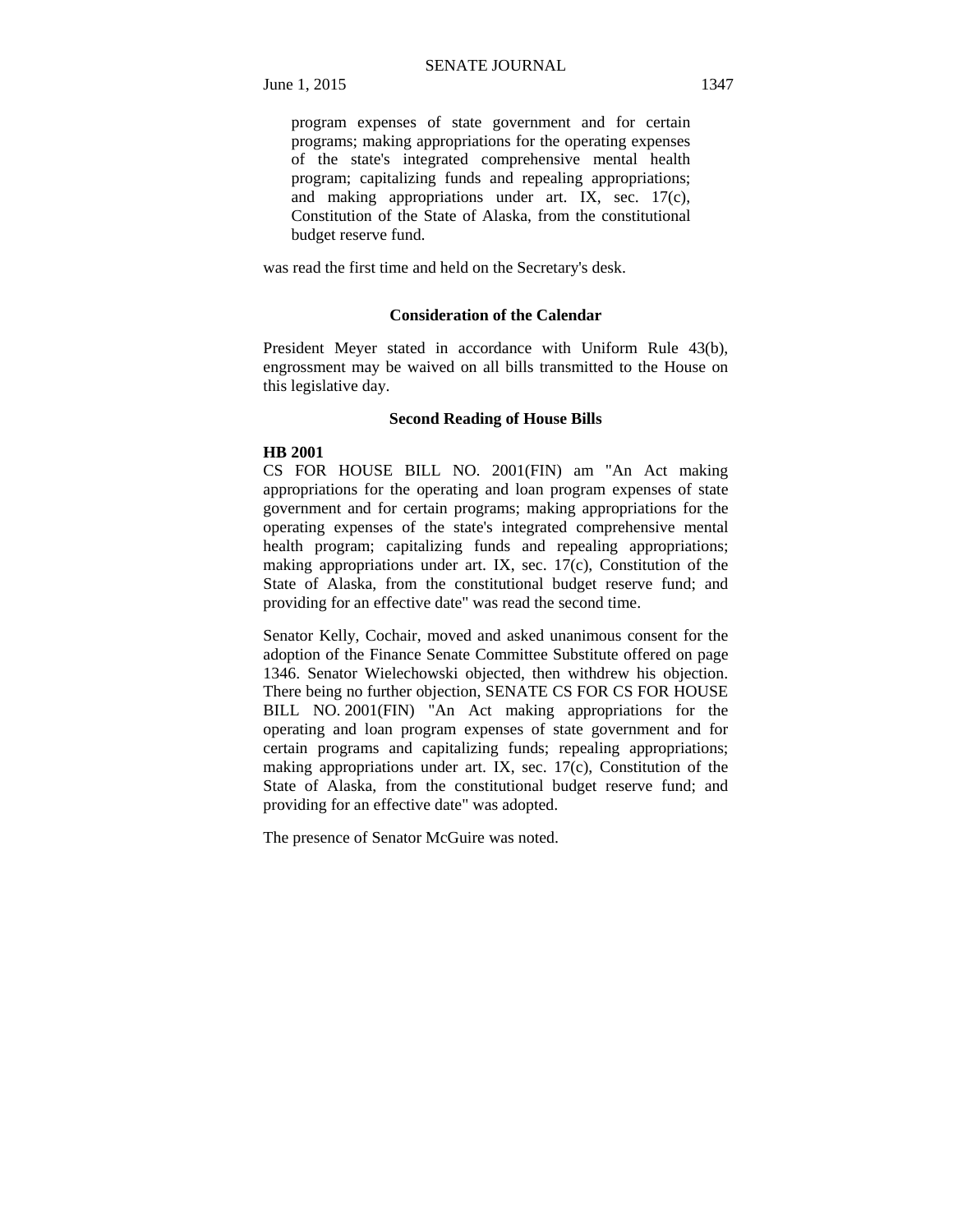#### **HB 2001**

Senators Wielechowski, Egan, Ellis, Olson offered Amendment No. 1:

Page 1, line 2, following "**repealing**": Insert "**, amending, and lapsing**"

Page 25, following line 20:

Insert new material to read: "**\* \* \* \* \* \* \* \* \* \*** 

# **\* \* \* \* \* Alaska Legislature \* \* \* \* \***

|                            | * * * * *          | *****                |                |
|----------------------------|--------------------|----------------------|----------------|
|                            |                    | <b>APPROPRIATION</b> | <b>GENERAL</b> |
|                            | <b>ALLOCATIONS</b> | <b>ITEMS</b>         | <b>FUND</b>    |
| <b>Legislative Council</b> |                    | 5,332,900            | 5,332,900      |
| Legislature State          | 5,332,900          |                      |                |

Facilities Rent"

Adjust fund sources and totals accordingly.

Page 28, following line 7:

Insert new bill sections to read:

"**\* Sec. 4.** The following appropriation items are for operating expenditures from the general fund or other funds as set out in section 5 of this Act to the agencies to pay for salary increases for covered and non-covered employees for the fiscal year beginning July 1, 2015 and ending June 30, 2016, unless otherwise indicated.

|                                            |                   | Appropriation | General   | Other   |
|--------------------------------------------|-------------------|---------------|-----------|---------|
|                                            | Allocations Items |               | Funds     | Funds   |
| * * * * *                                  |                   | * * * * *     |           |         |
| ***** Department of Administration         |                   |               | * * * * * |         |
| * * * * *                                  |                   | *****         |           |         |
| <b>Centralized Administrative Services</b> |                   | 807,500       | 197,100   | 610,400 |
| Office of Administrative                   | 49,300            |               |           |         |
| <b>Hearings</b>                            |                   |               |           |         |
| Office of the Commissioner                 | 22,000            |               |           |         |
| <b>Administrative Services</b>             | 37,200            |               |           |         |
| <b>DOA</b> Information Technology          | 20,900            |               |           |         |
| Support                                    |                   |               |           |         |
| Finance                                    | 161,400           |               |           |         |
| E-Travel                                   | 5,600             |               |           |         |
| Personnel                                  | 247,000           |               |           |         |
| <b>Labor Relations</b>                     | 27,000            |               |           |         |
| <b>Retirement and Benefits</b>             | 237,100           |               |           |         |
| <b>General Services</b>                    |                   | 110,600       | 28,000    | 82,600  |
| Purchasing                                 | 28,900            |               |           |         |
| <b>Property Management</b>                 | 8,900             |               |           |         |
|                                            |                   |               |           |         |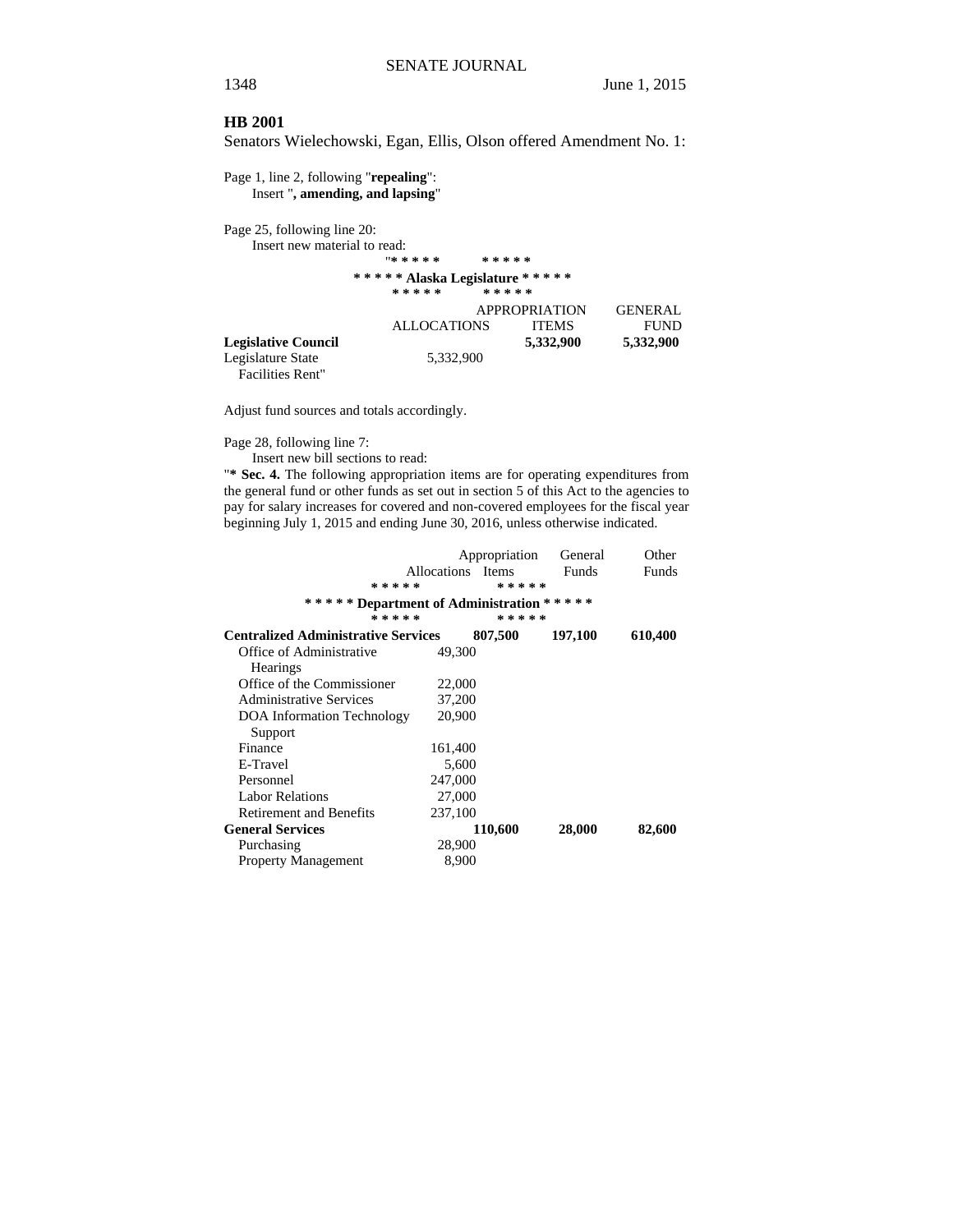| <b>Central Mail</b>                                              | 12,500  |         |           |                |
|------------------------------------------------------------------|---------|---------|-----------|----------------|
| Lease Administration                                             | 25,500  |         |           |                |
| <b>Facilities Administration</b>                                 | 34,800  |         |           |                |
| <b>Enterprise Technology Services</b>                            |         | 320,400 | 77,700    | <b>242,700</b> |
| State of Alaska                                                  | 42,100  |         |           |                |
| Telecommunications System                                        |         |         |           |                |
| <b>Enterprise Technology</b>                                     | 278,300 |         |           |                |
| Services                                                         |         |         |           |                |
| <b>Risk Management</b>                                           |         | 15,400  |           | 15,400         |
| <b>Risk Management</b>                                           | 15,400  |         |           |                |
| <b>Alaska Oil and Gas Conservation</b>                           |         | 118,500 | 115,800   | 2,700          |
| <b>Commission</b>                                                |         |         |           |                |
| Alaska Oil and Gas                                               | 118,500 |         |           |                |
| <b>Conservation Commission</b>                                   |         |         |           |                |
| <b>Legal and Advocacy Services</b>                               |         | 682,800 | 670,900   | 11,900         |
| Office of Public Advocacy                                        | 298,400 |         |           |                |
| Public Defender Agency                                           | 384,400 |         |           |                |
| <b>Violent Crimes Compensation Board</b>                         |         | 7,700   |           | 7,700          |
| Violent Crimes Compensation                                      | 7.700   |         |           |                |
| Board                                                            |         |         |           |                |
| <b>Alaska Public Offices Commission</b>                          |         | 27,600  | 27,600    |                |
| Alaska Public Offices                                            | 27,600  |         |           |                |
| Commission                                                       |         |         |           |                |
| <b>Motor Vehicles</b>                                            |         | 229,900 | 229,200   | 700            |
| <b>Motor Vehicles</b>                                            | 229,900 |         |           |                |
| * * * * *                                                        |         |         | * * * * * |                |
| ** Department of Commerce, Community and Economic Development ** |         |         |           |                |
| * * * * *                                                        |         |         | * * * * * |                |
| <b>Executive Administration</b>                                  |         | 135,900 | 33,500    | 102,400        |
| <b>Commissioner's Office</b>                                     | 21,800  |         |           |                |
| <b>Administrative Services</b>                                   | 114,100 |         |           |                |
| <b>Banking and Securities</b>                                    |         | 53,900  | 53,900    |                |
| <b>Banking and Securities</b>                                    | 53,900  |         |           |                |
| <b>Community and Regional Affairs</b>                            |         | 150,400 | 111,300   | 39,100         |
| Community and Regional                                           | 145,400 |         |           |                |
| <b>Affairs</b>                                                   |         |         |           |                |
| Serve Alaska                                                     | 5,000   |         |           |                |
| <b>Corporations, Business and</b>                                |         | 147,200 | 147,200   |                |
| <b>Professional Licensing</b>                                    |         |         |           |                |
| Corporations, Business and                                       | 147,200 |         |           |                |
| Professional Licensing                                           |         |         |           |                |
| <b>Economic Development</b>                                      |         | 39,900  | 38,900    | 1,000          |
| Economic Development                                             |         |         |           |                |
|                                                                  | 39,900  |         |           |                |
| <b>Investments</b>                                               |         | 78,800  | 78,800    |                |
| Investments                                                      | 78,800  |         |           |                |
| <b>Insurance Operations</b><br><b>Insurance Operations</b>       | 112,900 | 112,900 | 109,600   | 3,300          |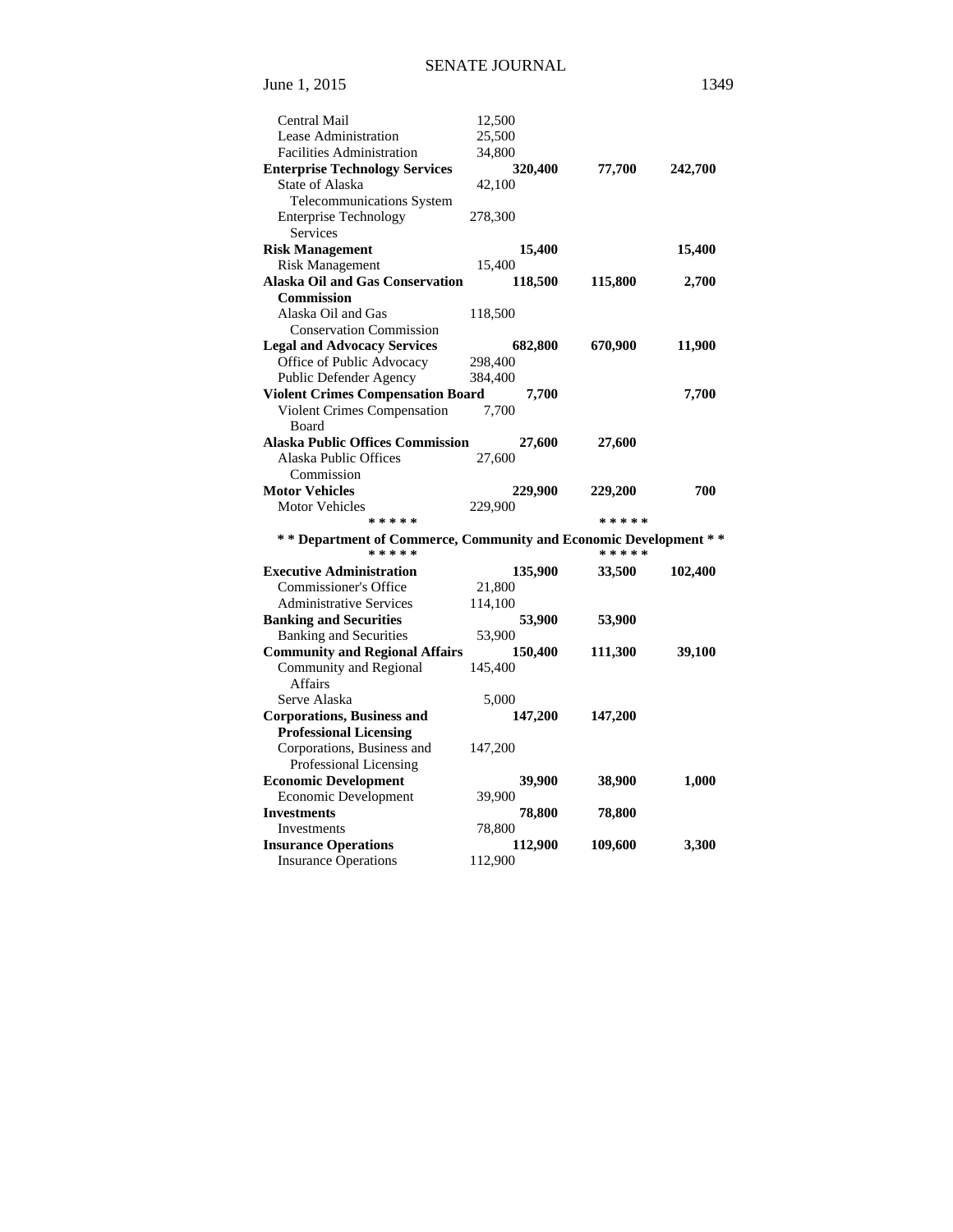| <b>Alcoholic Beverage Control Board</b>                |         | 24,900    | 24,900    |         |
|--------------------------------------------------------|---------|-----------|-----------|---------|
| Alcoholic Beverage Control<br>Board                    | 24,900  |           |           |         |
| <b>Alaska Gasline Development Corporation 160,300</b>  |         |           |           | 160,300 |
| Alaska LNG Participation                               | 32,500  |           |           |         |
| Alaska Gasline Development<br>Corporation              | 127,800 |           |           |         |
| <b>Alaska Energy Authority</b>                         |         | 156,700   | 156,700   |         |
| Alaska Energy Authority                                | 156,700 |           |           |         |
| <b>Rural Energy Assistance</b>                         |         |           |           |         |
| <b>Alaska Industrial Development and</b>               |         | 258,900   |           | 258,900 |
| <b>Export Authority</b>                                |         |           |           |         |
| Alaska Industrial                                      | 258,900 |           |           |         |
| Development and Export                                 |         |           |           |         |
| Authority                                              |         |           |           |         |
| <b>Alaska Seafood Marketing Institute</b>              |         | 53,700    |           | 53,700  |
| Alaska Seafood Marketing                               | 53,700  |           |           |         |
| Institute                                              |         |           |           |         |
| <b>Regulatory Commission of Alaska</b>                 |         | 148,600   | 148,600   |         |
| Regulatory Commission of<br>Alaska                     | 148,600 |           |           |         |
| * * * * *                                              |         | * * * * * |           |         |
| ****** Department of Corrections *****                 |         |           |           |         |
| *****                                                  |         | * * * * * |           |         |
| <b>Administration and Support</b>                      |         | 150,500   | 149,700   | 800     |
| Office of the Commissioner                             | 20,100  |           |           |         |
| <b>Administrative Services</b>                         | 80,800  |           |           |         |
| <b>Information Technology MIS</b>                      | 42,000  |           |           |         |
| <b>Research and Records</b>                            | 7,600   |           |           |         |
| <b>Population Management</b>                           |         | 1,909,500 | 1,814,500 | 95,000  |
| Correctional Academy                                   | 10,700  |           |           |         |
| Facility-Capital                                       | 10,500  |           |           |         |
| Improvement Unit                                       |         |           |           |         |
| <b>Institution Director's</b>                          | 28,500  |           |           |         |
| Office                                                 |         |           |           |         |
| <b>Classification and Furlough</b>                     | 17,400  |           |           |         |
| <b>Inmate Transportation</b>                           | 13,500  |           |           |         |
| Anchorage Correctional<br>Complex                      | 253,300 |           |           |         |
| <b>Anvil Mountain Correctional</b><br>Center           | 58,000  |           |           |         |
| Combined Hiland Mountain<br><b>Correctional Center</b> | 105,400 |           |           |         |
| <b>Fairbanks Correctional</b><br>Center                | 96,400  |           |           |         |
| <b>Goose Creek Correctional</b><br>Center              | 312,900 |           |           |         |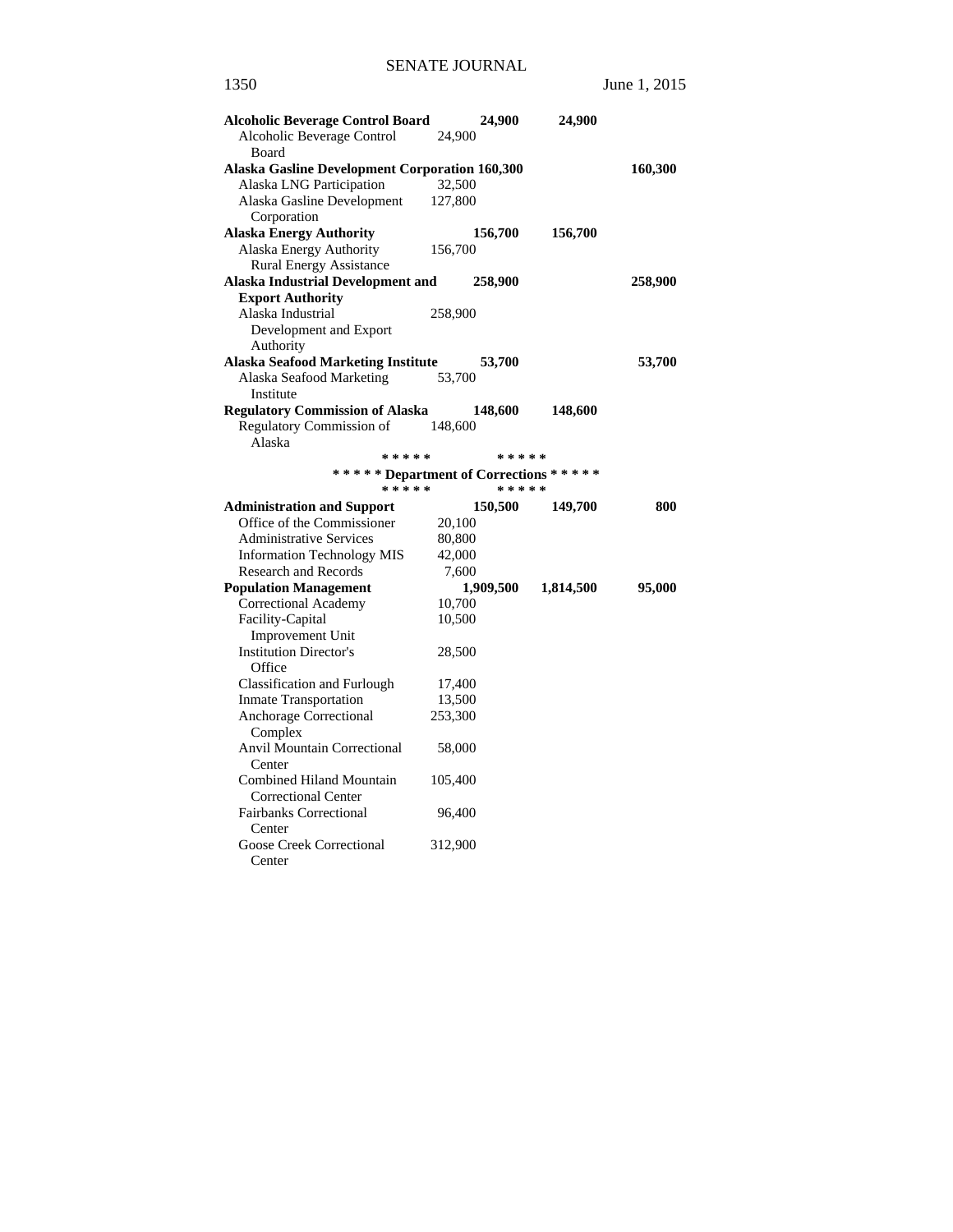June 1, 2015

| ×<br>۹<br>۰. |
|--------------|
|--------------|

| Ketchikan Correctional                                                   | 39,600  |         |           |         |
|--------------------------------------------------------------------------|---------|---------|-----------|---------|
| Center<br>Lemon Creek Correctional                                       | 84,200  |         |           |         |
| Center                                                                   |         |         |           |         |
| Matanuska-Susitna<br><b>Correctional Center</b>                          | 41,600  |         |           |         |
| <b>Palmer Correctional Center</b>                                        | 108,000 |         |           |         |
| <b>Spring Creek Correctional</b><br>Center                               | 176,600 |         |           |         |
| Wildwood Correctional<br>Center                                          | 120,800 |         |           |         |
| Yukon-Kuskokwim                                                          | 66,500  |         |           |         |
| <b>Correctional Center</b>                                               |         |         |           |         |
| Probation and Parole                                                     | 10,600  |         |           |         |
| Director's Office                                                        |         |         |           |         |
| Statewide Probation and                                                  | 308,500 |         |           |         |
| Parole                                                                   |         |         |           |         |
| <b>Electronic Monitoring</b>                                             | 33,600  |         |           |         |
| Parole Board                                                             | 12,900  |         |           |         |
| <b>Health and Rehabilitation Services</b>                                |         | 506,900 | 498,100   | 8,800   |
| Physical Health Care                                                     | 343,600 |         |           |         |
| <b>Behavioral Health Care</b>                                            | 140,100 |         |           |         |
| <b>Substance Abuse Treatment</b><br>Program                              | 5,400   |         |           |         |
| Sex Offender Management<br>Program                                       | 17,800  |         |           |         |
| <b>Offender Habilitation</b>                                             |         | 4,600   | 4,600     |         |
| <b>Education Programs</b>                                                | 4,600   |         |           |         |
| * * * * *                                                                |         |         | * * * * * |         |
| ****** Department of Education and Early Development ******<br>* * * * * |         |         | * * * * * |         |
| <b>Education Support Services</b>                                        |         | 99,900  | 61,200    | 38,700  |
| <b>Executive Administration</b>                                          | 14,800  |         |           |         |
| <b>Administrative Services</b>                                           | 26,800  |         |           |         |
| <b>Information Services</b>                                              | 19,700  |         |           |         |
| School Finance & Facilities                                              | 38,600  |         |           |         |
| <b>Teaching and Learning Support</b>                                     |         | 201,300 | 101,200   | 100,100 |
| <b>Student and School</b><br>Achievement                                 | 150,800 |         |           |         |
| State System of Support                                                  | 14,500  |         |           |         |
| <b>Teacher Certification</b>                                             | 10,000  |         |           |         |
| Child Nutrition                                                          | 18,200  |         |           |         |
| Early Learning Coordination                                              | 7,800   |         |           |         |
| <b>Commissions and Boards</b>                                            |         | 18,100  | 11,300    | 6,800   |
| <b>Professional Teaching</b><br>Practices Commission                     | 4,400   |         |           |         |
|                                                                          |         |         |           |         |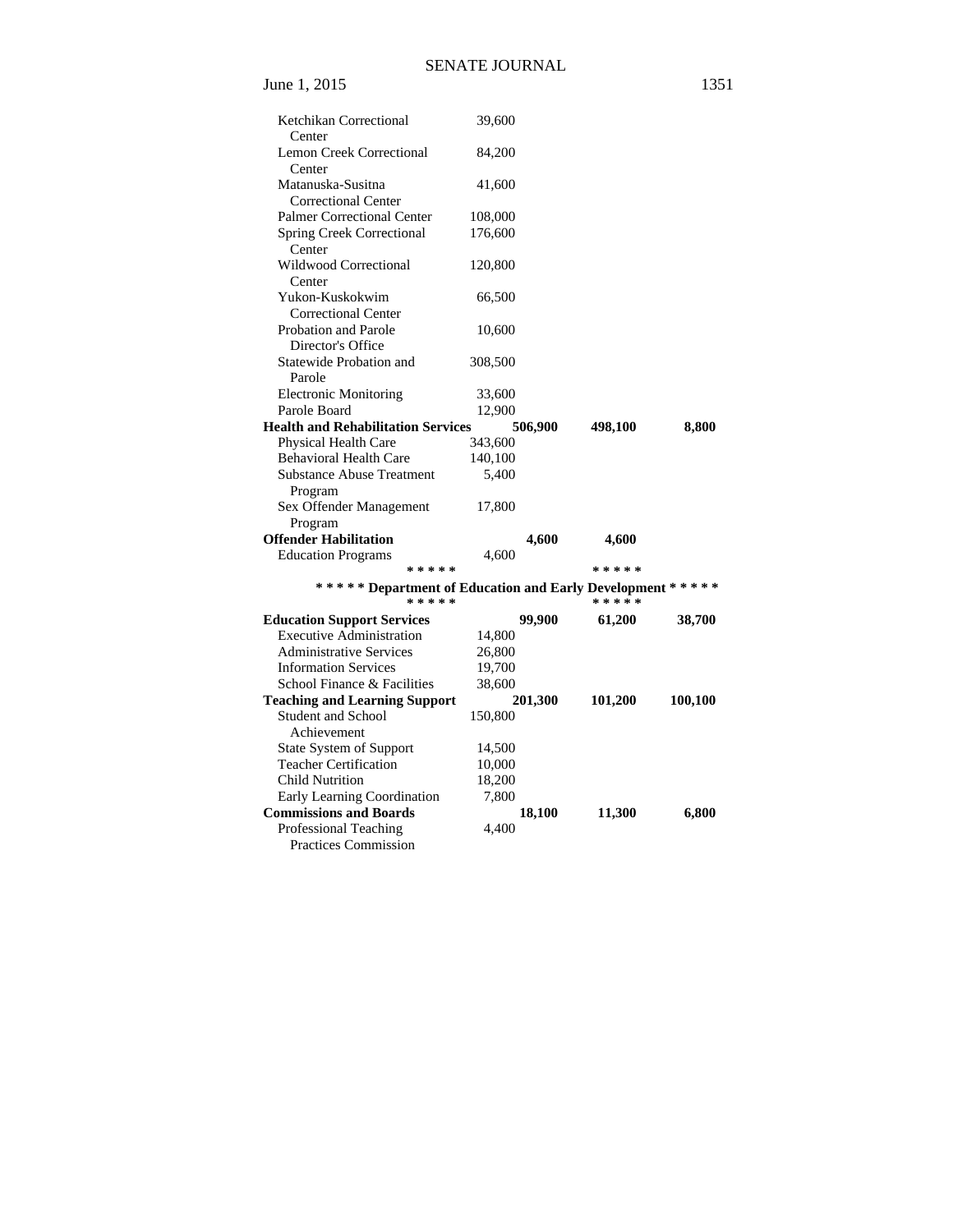| Alaska State Council on the                             | 13,700    |           |                                                       |         |
|---------------------------------------------------------|-----------|-----------|-------------------------------------------------------|---------|
| Arts                                                    |           |           |                                                       |         |
| Mt. Edgecumbe Boarding School<br>Mt. Edgecumbe Boarding | 34,500    | 34,500    | 33,800                                                | 700     |
| School                                                  |           |           |                                                       |         |
| <b>State Facilities Maintenance</b>                     |           | 2,900     |                                                       | 2,900   |
| <b>State Facilities</b>                                 | 2,900     |           |                                                       |         |
| Maintenance                                             |           |           |                                                       |         |
| <b>Alaska Library and Museums</b>                       |           | 136,400   | 133,900                                               | 2,500   |
| <b>Library Operations</b>                               | 77,100    |           |                                                       |         |
| Archives                                                | 25,000    |           |                                                       |         |
| <b>Museum Operations</b>                                | 34,300    |           |                                                       |         |
| <b>Alaska Postsecondary Education</b>                   |           | 235,900   |                                                       | 235,900 |
| <b>Commission</b>                                       |           |           |                                                       |         |
| Program Administration &                                | 235,900   |           |                                                       |         |
| Operations                                              |           |           |                                                       |         |
| * * * * *                                               |           |           | * * * * *                                             |         |
| ****** Department of Environmental Conservation *****   |           |           |                                                       |         |
| * * * * *                                               |           |           | * * * * *                                             |         |
| Administration                                          |           | 139,000   | 68,500                                                | 70,500  |
| Office of the Commissioner                              | 25,800    |           |                                                       |         |
| <b>Administrative Services</b>                          | 113,200   |           |                                                       |         |
| <b>Environmental Health</b>                             |           | 332,600   | 214,500                                               | 118,100 |
| Environmental Health                                    | 8,200     |           |                                                       |         |
| Director                                                |           |           |                                                       |         |
| Food Safety & Sanitation                                | 85,100    |           |                                                       |         |
| <b>Laboratory Services</b>                              | 66,400    |           |                                                       |         |
| Drinking Water                                          | 130,400   |           |                                                       |         |
| Solid Waste Management                                  | 42,500    |           |                                                       |         |
| <b>Air Quality</b>                                      |           | 147,400   | 57,800                                                | 89,600  |
| Air Quality Director                                    | 4,900     |           |                                                       |         |
| Air Quality                                             | 142,500   |           |                                                       |         |
| <b>Spill Prevention and Response</b>                    |           | 338,700   | 247,100                                               | 91,600  |
| Spill Prevention and                                    | 338,700   |           |                                                       |         |
| Response                                                |           |           |                                                       |         |
| Water                                                   |           | 316,300   | 164,200                                               | 152,100 |
| <b>Water Quality</b>                                    | 224,000   |           |                                                       |         |
| <b>Facility Construction</b>                            | 92,300    |           |                                                       |         |
|                                                         | * * * * * |           | * * * * *                                             |         |
|                                                         | * * * * * |           | ****** Department of Fish and Game *****<br>* * * * * |         |
| <b>Commercial Fisheries</b>                             |           | 1,164,800 | 918,100                                               | 246,700 |
| Southeast Region Fisheries                              | 166,900   |           |                                                       |         |
| Management                                              |           |           |                                                       |         |
| <b>Central Region Fisheries</b><br>Management           | 161,200   |           |                                                       |         |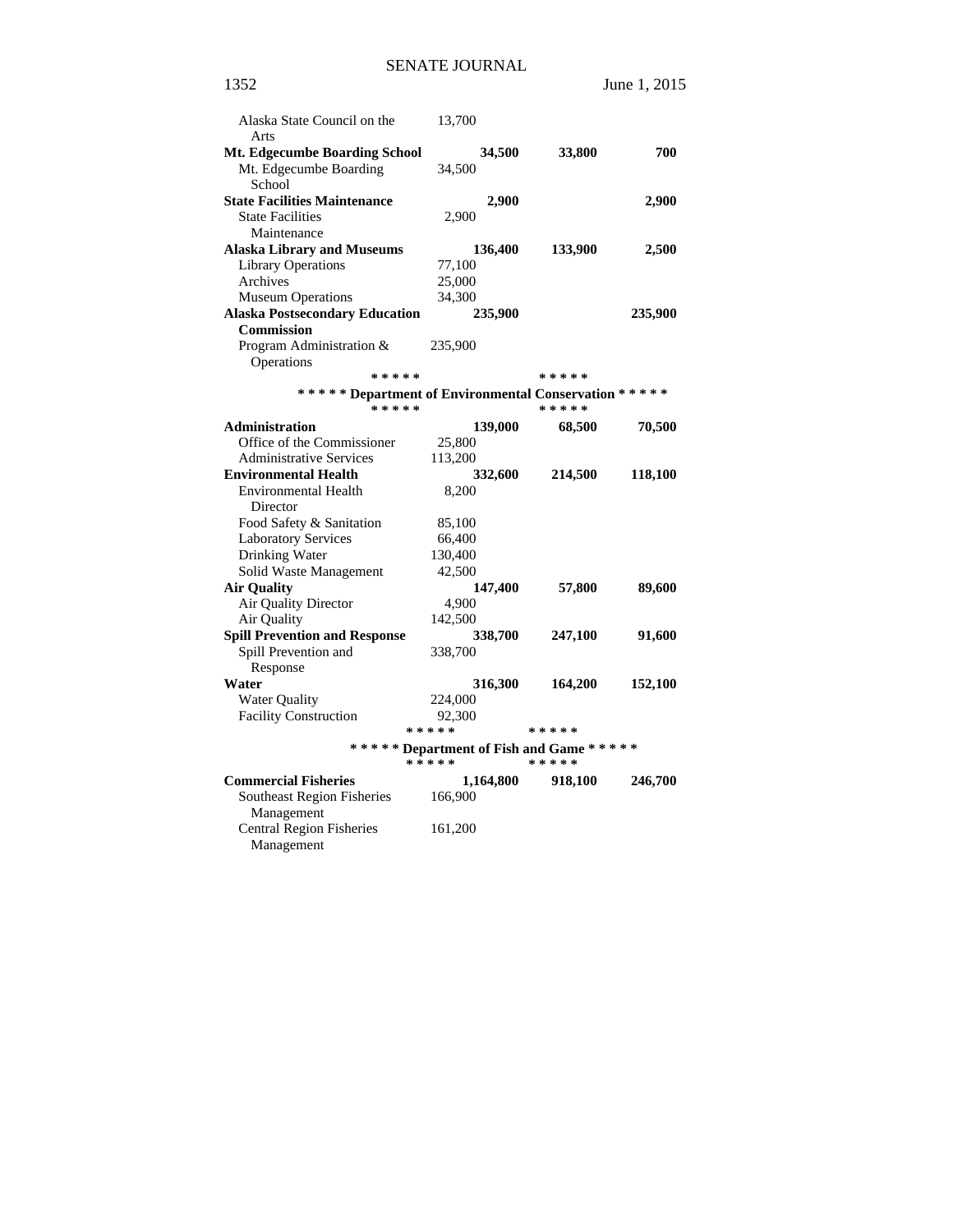| June 1, 2015                      |         |         | 1353    |
|-----------------------------------|---------|---------|---------|
| <b>AYK</b> Region Fisheries       | 132,800 |         |         |
| Management                        |         |         |         |
| <b>Westward Region Fisheries</b>  | 173,600 |         |         |
| Management                        |         |         |         |
| <b>Statewide Fisheries</b>        | 177,200 |         |         |
| Management                        |         |         |         |
| <b>Commercial Fisheries</b>       | 270,600 |         |         |
| <b>Special Projects</b>           |         |         |         |
| <b>Commercial Fisheries Entry</b> | 82,500  |         |         |
| Commission                        |         |         |         |
| <b>Sport Fisheries</b>            | 590,300 | 135,000 | 455,300 |
| <b>Sport Fisheries</b>            | 552,400 |         |         |
| Sport Fish Hatcheries             | 37,900  |         |         |
| <b>Wildlife Conservation</b>      | 585,000 | 141,100 | 443,900 |
| <b>Wildlife Conservation</b>      | 467,600 |         |         |
| <b>Wildlife Conservation</b>      | 106,600 |         |         |
| <b>Special Projects</b>           |         |         |         |
| <b>Hunter Education Public</b>    | 10,800  |         |         |
| <b>Shooting Ranges</b>            |         |         |         |
| <b>Administration and Support</b> | 328,300 | 165,400 | 162,900 |
| Commissioner's Office             | 32,400  |         |         |
| <b>Administrative Services</b>    | 157,400 |         |         |
| Fish and Game Boards and          | 23,900  |         |         |
| <b>Advisory Committees</b>        |         |         |         |
| <b>State Subsistence Research</b> | 102,300 |         |         |
| <b>EVOS Trustee Council</b>       | 12,300  |         |         |
| <b>Habitat</b>                    | 110,700 | 84,900  | 25,800  |
| Habitat                           | 110,700 |         |         |
|                                   |         |         |         |

#### **\* \* \* \* \* \* \* \* \* \* \* \* \* \* \* Office of the Governor \* \* \* \* \* \* \* \* \* \* \* \* \* \* \***

| <b>Commissions/Special Offices</b>     | 46,600  | 44,700  | 1,900 |
|----------------------------------------|---------|---------|-------|
| Human Rights Commission                | 46,600  |         |       |
| <b>Executive Operations</b>            | 238,200 | 238,200 |       |
| <b>Executive Office</b>                | 211,900 |         |       |
| Governor's House                       | 9,300   |         |       |
| Lieutenant Governor                    | 17,000  |         |       |
| <b>Office of Management and Budget</b> | 54,900  | 54,900  |       |
| Office of Management and               | 54,900  |         |       |
| <b>Budget</b>                          |         |         |       |
| Elections                              | 56,000  | 51,100  | 4,900 |
| Elections                              | 56,000  |         |       |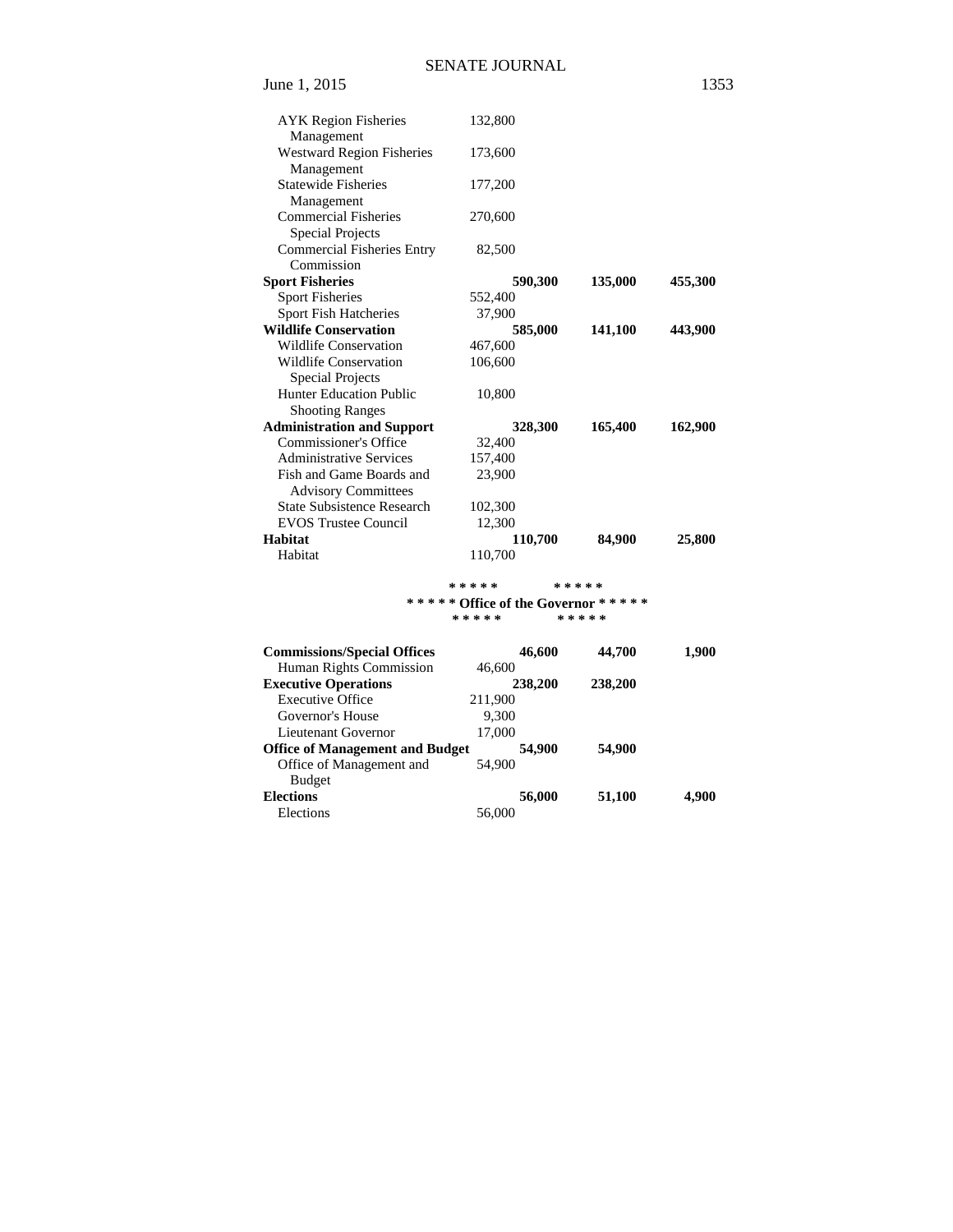#### **\* \* \* \* \* \* \* \* \* \***

### **\* \* \* \* \* Department of Health and Social Services \* \* \* \* \***

| ***** | ***** |
|-------|-------|
|       |       |

| <b>Alaska Pioneer Homes</b>          | 832,800   | 726,600   | 106,200 |
|--------------------------------------|-----------|-----------|---------|
| <b>Alaska Pioneer Homes</b>          | 29,200    |           |         |
| Management                           |           |           |         |
| <b>Pioneer Homes</b>                 | 803,600   |           |         |
| <b>Behavioral Health</b>             | 789,700   | 314,900   | 474,800 |
| Alcohol Safety Action                | 48,600    |           |         |
| Program (ASAP)                       |           |           |         |
| <b>Behavioral Health</b>             | 169,700   |           |         |
| Administration                       |           |           |         |
| Alaska Psychiatric                   | 548,700   |           |         |
| Institute                            |           |           |         |
| Alaska Mental Health Board           | 15,500    |           |         |
| and Advisory Board on                |           |           |         |
| Alcohol and Drug Abuse               |           |           |         |
| <b>Suicide Prevention Council</b>    | 2,100     |           |         |
| <b>Residential Child Care</b>        | 5,100     |           |         |
| <b>Children's Services</b>           | 1,084,900 | 851,600   | 233,300 |
| <b>Children's Services</b>           | 122,500   |           |         |
| Management                           |           |           |         |
| Front Line Social Workers            | 944,600   |           |         |
| Early Childhood Services             | 17,800    |           |         |
| <b>Health Care Services</b>          | 299,100   | 141,400   | 157,700 |
| <b>Health Facilities Licensing</b>   | 33,900    |           |         |
| and Certification                    |           |           |         |
| <b>Residential Licensing</b>         | 59,500    |           |         |
| <b>Medical Assistance</b>            | 165,500   |           |         |
| Administration                       |           |           |         |
| <b>Rate Review</b>                   | 40,200    |           |         |
| <b>Juvenile Justice</b>              | 1,037,300 | 1,027,200 | 10,100  |
| McLaughlin Youth Center              | 321,000   |           |         |
| Mat-Su Youth Facility                | 42,600    |           |         |
| Kenai Peninsula Youth<br>Facility    | 35,500    |           |         |
| Fairbanks Youth Facility             | 83,500    |           |         |
| <b>Bethel Youth Facility</b>         | 86,000    |           |         |
| Nome Youth Facility                  | 52,100    |           |         |
| Johnson Youth Center                 | 75,500    |           |         |
| Ketchikan Regional Youth<br>Facility | 35,600    |           |         |
| <b>Probation Services</b>            | 304,600   |           |         |
| <b>Youth Courts</b>                  | 900       |           |         |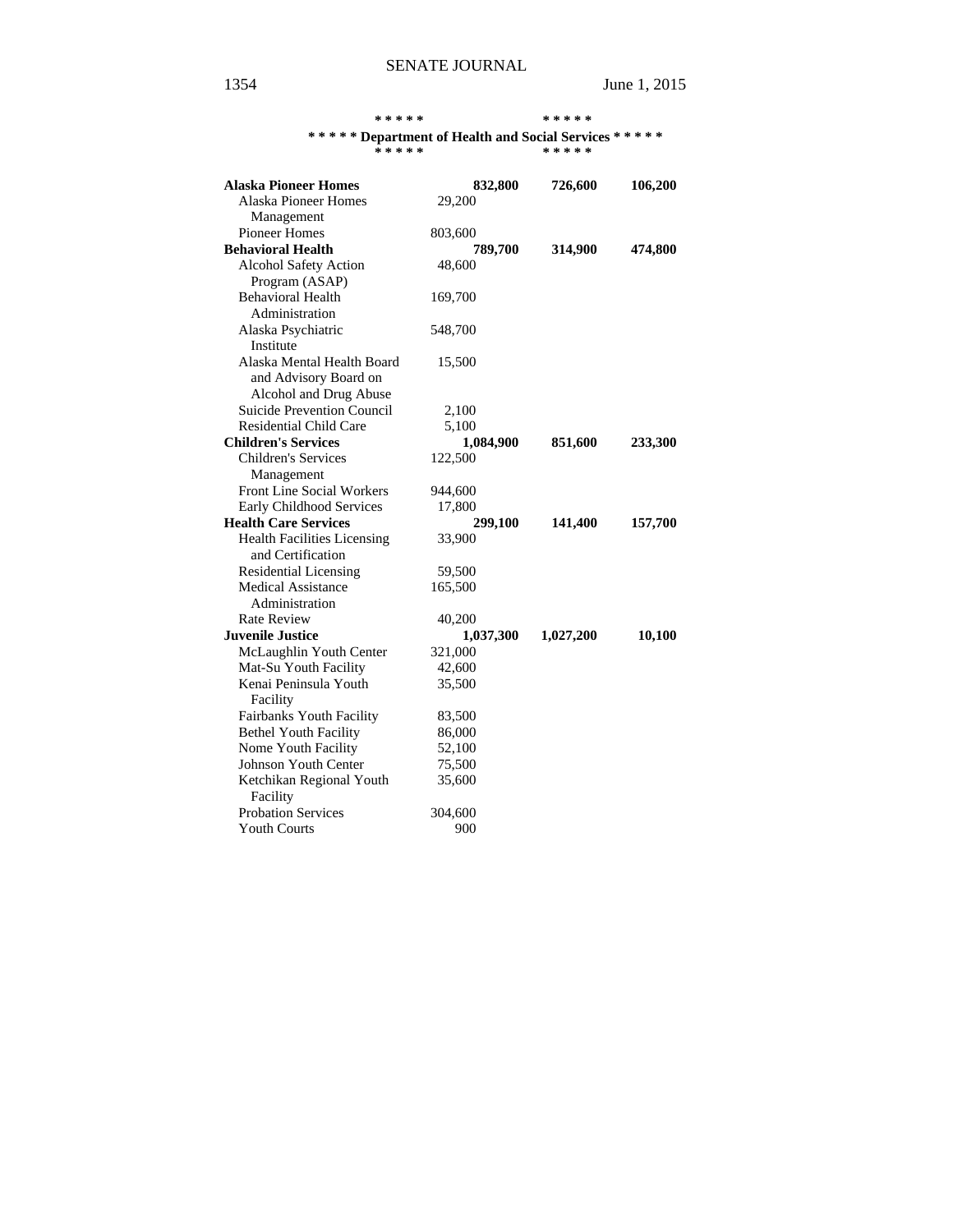| <b>Public Assistance</b>                                  | 1,084,200 | 442,400 | 641,800 |
|-----------------------------------------------------------|-----------|---------|---------|
| <b>Child Care Benefits</b>                                | 76,200    |         |         |
| Senior Benefits Payment<br>Program                        | 11,400    |         |         |
| <b>Energy Assistance Program</b>                          | 24,700    |         |         |
| Public Assistance<br>Administration                       | 80,500    |         |         |
| <b>Public Assistance Field</b><br>Services                | 752,500   |         |         |
| Fraud Investigation                                       | 36,100    |         |         |
| <b>Quality Control</b>                                    | 40,600    |         |         |
| <b>Work Services</b>                                      | 32,700    |         |         |
| Women, Infants and Children                               | 29,500    |         |         |
| <b>Public Health</b>                                      | 1,178,500 | 859,100 | 319,400 |
| Health Planning and Systems<br>Development                | 37,900    |         |         |
| Nursing                                                   | 501,400   |         |         |
| Women, Children and Family<br>Health                      | 117,600   |         |         |
| Public Health                                             | 35,000    |         |         |
| <b>Administrative Services</b>                            |           |         |         |
| <b>Emergency Programs</b>                                 | 48,100    |         |         |
| <b>Chronic Disease Prevention</b><br>and Health Promotion | 105,500   |         |         |
| Epidemiology                                              | 142,900   |         |         |
| <b>Bureau of Vital Statistics</b>                         | 44,300    |         |         |
| <b>State Medical Examiner</b>                             | 50,700    |         |         |
| <b>Public Health Laboratories</b>                         | 95,100    |         |         |
| <b>Senior and Disabilities Services</b>                   | 394,200   | 172,500 | 221,700 |
| Senior and Disabilities<br>Services Administration        | 364,700   |         |         |
| Commission on Aging                                       | 10,200    |         |         |
| Governor's Council on                                     | 19,300    |         |         |
| Disabilities and Special<br>Education                     |           |         |         |
| <b>Departmental Support Services</b>                      | 653,700   | 350,300 | 303,400 |
| Public Affairs                                            | 33,100    |         |         |
| Quality Assurance and Audit                               | 20,000    |         |         |
| Commissioner's Office                                     | 52,400    |         |         |
| <b>Administrative Support</b><br>Services                 | 220,200   |         |         |
| <b>Facilities Management</b>                              | 23,200    |         |         |
| <b>Information Technology</b><br>Services                 | 304,800   |         |         |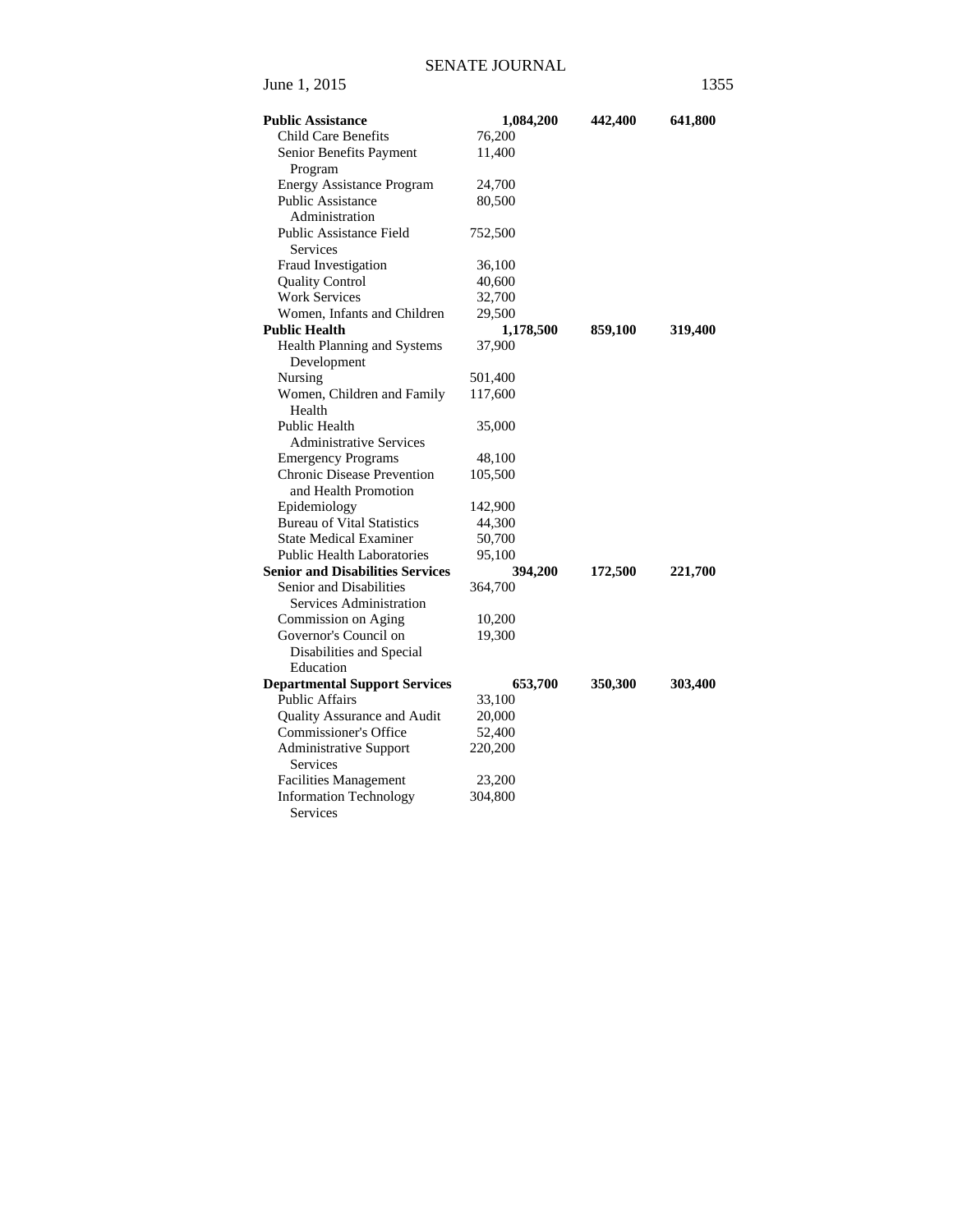**\* \* \* \* \* \* \* \* \* \*** 

| ***** Department of Labor and Workforce Development *****<br>* * * * * |         |         | * * * * * |         |
|------------------------------------------------------------------------|---------|---------|-----------|---------|
| <b>Commissioner and Administrative</b>                                 |         | 286,200 | 68,200    | 218,000 |
| <b>Services</b>                                                        |         |         |           |         |
| Commissioner's Office                                                  | 26,900  |         |           |         |
| <b>Alaska Labor Relations</b>                                          | 11,600  |         |           |         |
| Agency                                                                 |         |         |           |         |
| <b>Management Services</b>                                             | 66,900  |         |           |         |
| <b>Human Resources</b>                                                 | 4,300   |         |           |         |
| Data Processing                                                        | 92,900  |         |           |         |
| <b>Labor Market Information</b>                                        | 83,600  |         |           |         |
| <b>Workers' Compensation</b>                                           |         | 111,500 | 111,500   |         |
| Workers' Compensation                                                  | 94,600  |         |           |         |
| Workers' Compensation                                                  | 5,300   |         |           |         |
| <b>Appeals Commission</b>                                              |         |         |           |         |
| Workers' Compensation                                                  | 1,900   |         |           |         |
| <b>Benefits Guaranty Fund</b>                                          |         |         |           |         |
| Second Injury Fund                                                     | 4,600   |         |           |         |
| Fishermen's Fund                                                       | 5,100   |         |           |         |
| <b>Labor Standards and Safety</b>                                      |         | 127,200 | 84,900    | 42,300  |
| Wage and Hour                                                          | 42,300  |         |           |         |
| Administration                                                         |         |         |           |         |
| Mechanical Inspection                                                  | 31,600  |         |           |         |
| Occupational Safety and                                                | 53,300  |         |           |         |
| Health                                                                 |         |         |           |         |
| <b>Employment Security</b>                                             |         | 702,800 | 31,100    | 671,700 |
| <b>Employment and Training</b>                                         | 295,200 |         |           |         |
| Services                                                               |         |         |           |         |
| Unemployment Insurance                                                 | 399,700 |         |           |         |
| <b>Adult Basic Education</b>                                           | 7,900   |         |           |         |
| <b>Business Partnerships</b>                                           |         | 69,200  | 27,100    | 42,100  |
| <b>Workforce Investment Board</b>                                      | 10,200  |         |           |         |
| <b>Business Services</b>                                               | 59,000  |         |           |         |
| <b>Vocational Rehabilitation</b>                                       |         | 258,000 | 59,300    | 198,700 |
| <b>Vocational Rehabilitation</b>                                       | 20,700  |         |           |         |
| Administration                                                         |         |         |           |         |
| <b>Client Services</b>                                                 | 189,800 |         |           |         |
| <b>Independent Living</b>                                              | 500     |         |           |         |
| Rehabilitation                                                         |         |         |           |         |
| <b>Disability Determination</b>                                        | 46,800  |         |           |         |
| Special Projects                                                       | 200     |         |           |         |

**Alaska Vocational Technical Center 79,200 70,500 8,700** 

Alaska Vocational Technical 79,200

Center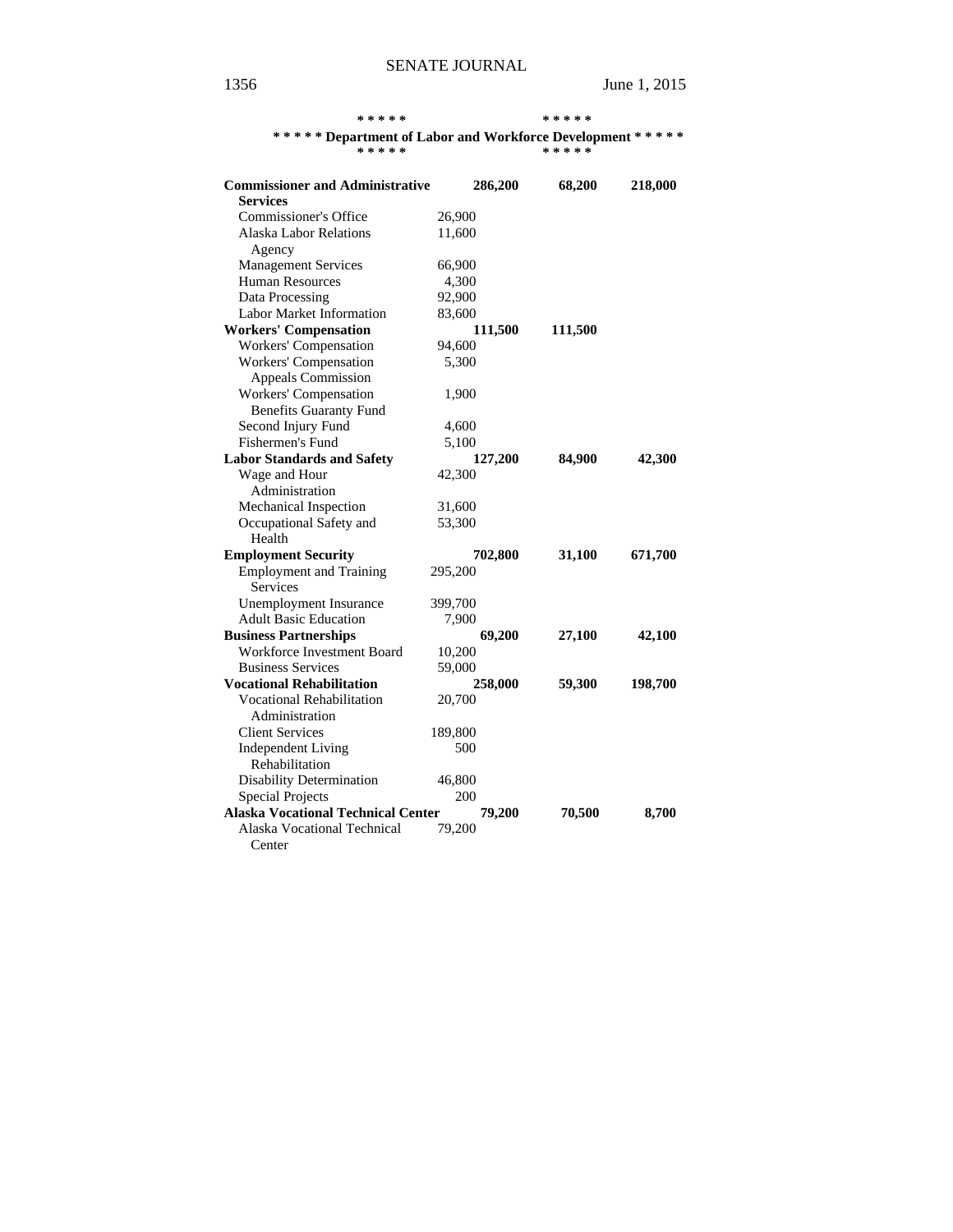|                                                           | * * * * *                      | * * * * * |           |         |
|-----------------------------------------------------------|--------------------------------|-----------|-----------|---------|
|                                                           | ****** Department of Law ***** |           |           |         |
|                                                           | * * * * *                      | * * * * * |           |         |
| <b>Criminal Division</b>                                  |                                | 554,800   | 495,200   | 59,600  |
| <b>First Judicial District</b>                            | 45,600                         |           |           |         |
| Second Judicial District                                  | 43,000                         |           |           |         |
| Third Judicial District:                                  | 144,900                        |           |           |         |
| Anchorage                                                 |                                |           |           |         |
| Third Judicial District:                                  | 77,800                         |           |           |         |
| <b>Outside Anchorage</b>                                  |                                |           |           |         |
| <b>Fourth Judicial District</b>                           | 79,300                         |           |           |         |
| Criminal Justice Litigation                               | 45,000                         |           |           |         |
| Criminal Appeals/Special                                  | 119,200                        |           |           |         |
| Litigation                                                |                                |           |           |         |
| <b>Civil Division</b>                                     |                                | 809,700   | 440,700   | 369,000 |
| Deputy Attorney General's                                 | 5,200                          |           |           |         |
| Office                                                    |                                |           |           |         |
| <b>Child Protection</b>                                   | 105,800                        |           |           |         |
| <b>Collections and Support</b>                            | 52,300                         |           |           |         |
| Commercial and Fair                                       | 78,400                         |           |           |         |
| <b>Business</b>                                           |                                |           |           |         |
| <b>Environmental Law</b>                                  | 45,500                         |           |           |         |
| <b>Human Services</b>                                     | 51,700                         |           |           |         |
| Labor and State Affairs                                   | 95,600                         |           |           |         |
| Legislation/Regulations                                   | 19,000                         |           |           |         |
| <b>Natural Resources</b>                                  | 58,700                         |           |           |         |
| Oil, Gas and Mining                                       | 73,400                         |           |           |         |
| Opinions, Appeals and                                     | 35,700                         |           |           |         |
| Ethics                                                    |                                |           |           |         |
| <b>Regulatory Affairs Public</b>                          | 29,600                         |           |           |         |
| Advocacy                                                  |                                |           |           |         |
| Timekeeping and Litigation                                | 40,200                         |           |           |         |
| Support                                                   |                                |           |           |         |
| Torts & Workers'                                          | 77,900                         |           |           |         |
|                                                           |                                |           |           |         |
| Compensation<br><b>Transportation Section</b>             | 40,700                         |           |           |         |
|                                                           |                                |           | 31,800    |         |
| <b>Administration and Support</b>                         |                                | 58,600    |           | 26,800  |
| Office of the Attorney<br>General                         | 9,700                          |           |           |         |
|                                                           |                                |           |           |         |
| <b>Administrative Services</b><br>* * * * *               | 48,900                         |           | * * * * * |         |
| ****** Department of Military and Veterans' Affairs ***** |                                |           |           |         |
| _<br>*****                                                |                                |           | * * * * * |         |
| <b>Military and Veterans' Affairs</b>                     |                                |           |           | 288,800 |
| Office of the Commissioner                                | 104,800                        | 462,800   | 174,000   |         |
| Homeland Security and                                     | 132,900                        |           |           |         |
| <b>Emergency Management</b>                               |                                |           |           |         |
|                                                           |                                |           |           |         |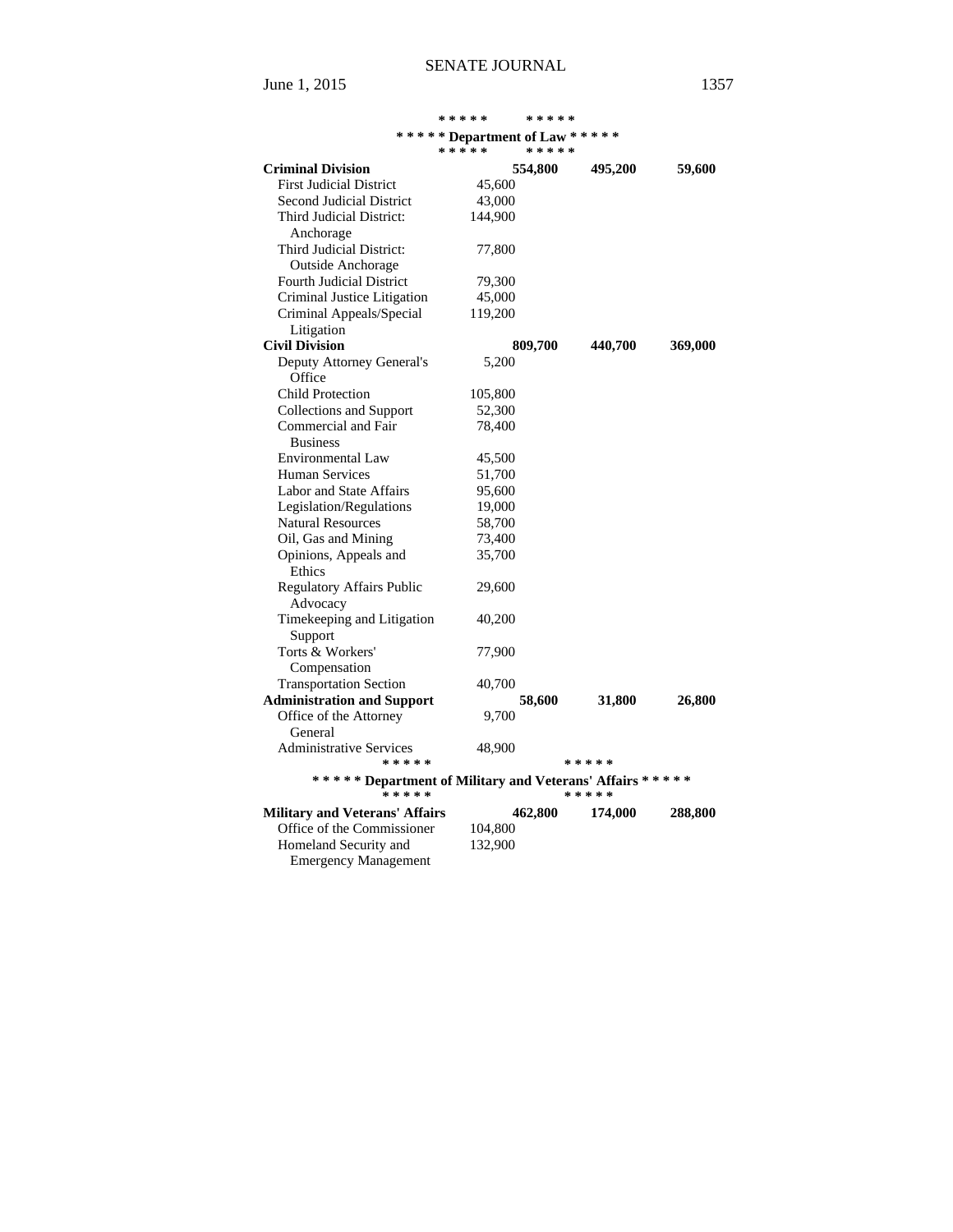1358 June 1, 2015

| National Guard Military                       | 10,200  |         |           |         |
|-----------------------------------------------|---------|---------|-----------|---------|
| Headquarters<br>Army Guard Facilities         |         |         |           |         |
| Maintenance                                   | 50,700  |         |           |         |
| <b>Air Guard Facilities</b>                   | 12,600  |         |           |         |
| Maintenance                                   |         |         |           |         |
| Alaska Military Youth                         | 141,700 |         |           |         |
| Academy                                       |         |         |           |         |
| Veterans' Services                            | 9,900   |         |           |         |
| <b>Alaska Aerospace Corporation</b>           |         | 133,900 | 100,200   | 33,700  |
| Alaska Aerospace                              | 60,700  |         |           |         |
| Corporation                                   |         |         |           |         |
| Alaska Aerospace                              | 73,200  |         |           |         |
| <b>Corporation Facilities</b>                 |         |         |           |         |
| Maintenance                                   |         |         |           |         |
| * * * * *                                     |         |         | *****     |         |
| ***** Department of Natural Resources *****   |         |         |           |         |
| * * * * *                                     |         |         | * * * * * |         |
| <b>Administration &amp; Support Services</b>  |         | 397,100 | 293,200   | 103,900 |
| North Slope Gas                               | 40,000  |         |           |         |
| Commercialization                             |         |         |           |         |
| Commissioner's Office                         | 33,900  |         |           |         |
| Office of Project                             | 58,100  |         |           |         |
| Management & Permitting                       |         |         |           |         |
| <b>Administrative Services</b>                | 70,800  |         |           |         |
| <b>Information Resource</b>                   | 98,900  |         |           |         |
| Management                                    |         |         |           |         |
| Citizen's Advisory                            | 5,100   |         |           |         |
| <b>Commission on Federal Areas</b>            |         |         |           |         |
| Recorder's Office/Uniform                     | 80,700  |         |           |         |
| Commercial Code                               |         |         |           |         |
| <b>EVOS Trustee Council</b>                   | 1,300   |         |           |         |
| Projects                                      |         |         |           |         |
| <b>Public Information Center</b><br>Oil & Gas | 8,300   |         |           |         |
| Oil $&$ Gas                                   | 282,700 | 364,600 | 237,000   | 127,600 |
| Petroleum Systems Integrity                   | 11,700  |         |           |         |
| Office                                        |         |         |           |         |
| <b>State Pipeline</b>                         | 70,200  |         |           |         |
| Coordinator's Office                          |         |         |           |         |
| Fire Suppression, Land & Water                |         | 877,400 | 696,300   | 181,100 |
| <b>Resources</b>                              |         |         |           |         |
| Mining, Land & Water                          | 483,500 |         |           |         |
| Forest Management &                           | 97,600  |         |           |         |
| Development                                   |         |         |           |         |
| Geological & Geophysical                      | 130,500 |         |           |         |
| Surveys                                       |         |         |           |         |
|                                               |         |         |           |         |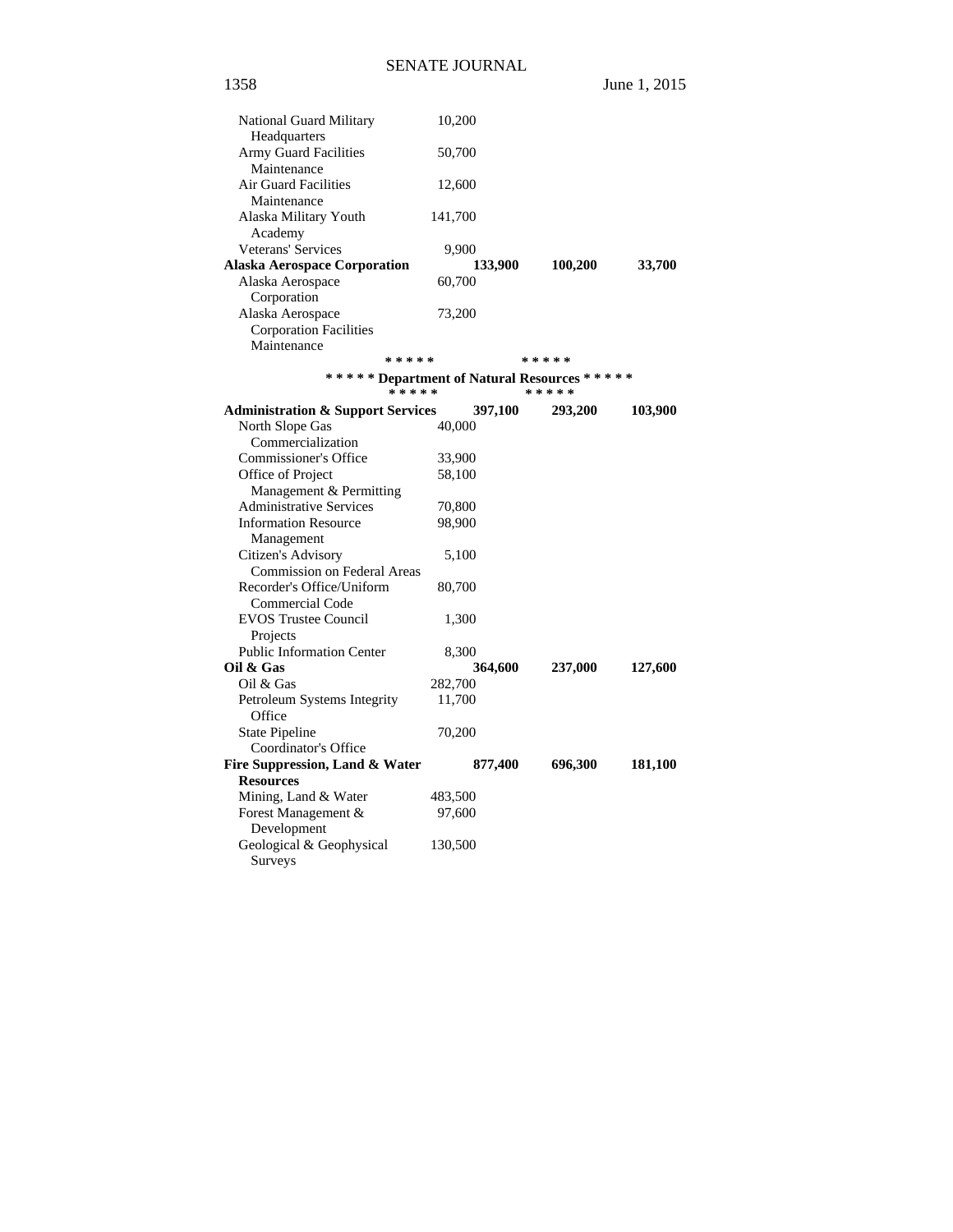| Fire Suppression<br>Preparedness                                 | 165,800 |           |           |         |
|------------------------------------------------------------------|---------|-----------|-----------|---------|
| <b>Agriculture</b>                                               |         | 69,000    | 63,600    | 5,400   |
| <b>Agricultural Development</b>                                  | 30,400  |           |           |         |
| North Latitude Plant                                             | 28,300  |           |           |         |
| <b>Material Center</b>                                           |         |           |           |         |
| Agriculture Revolving Loan                                       | 10,300  |           |           |         |
| Program Administration                                           |         |           |           |         |
| <b>Parks &amp; Outdoor Recreation</b>                            |         | 258,100   | 151,000   | 107,100 |
| Parks Management & Access                                        | 215,200 |           |           |         |
| Office of History and                                            | 42,900  |           |           |         |
| Archaeology                                                      |         |           |           |         |
| * * * * *                                                        |         |           | * * * * * |         |
| ****** Department of Public Safety *****                         |         |           |           |         |
| * * * * *                                                        |         |           | * * * * * |         |
| <b>Fire and Life Safety</b>                                      |         | 59,000    | 56,000    | 3,000   |
| Fire and Life Safety                                             | 59,000  |           |           |         |
| <b>Alaska Fire Standards Council</b>                             |         | 4,500     | 4,500     |         |
| Alaska Fire Standards                                            | 4,500   |           |           |         |
| Council                                                          |         |           |           |         |
| <b>Alaska State Troopers</b>                                     |         | 1,144,700 | 1,104,500 |         |
| <b>Special Projects</b>                                          | 3,100   |           |           | 40,200  |
| Alaska Bureau of Highway                                         | 40,800  |           |           |         |
| Patrol                                                           |         |           |           |         |
| Alaska Bureau of Judicial                                        |         |           |           |         |
| <b>Services</b>                                                  | 40,000  |           |           |         |
|                                                                  |         |           |           |         |
| Statewide Drug and Alcohol                                       | 74,300  |           |           |         |
| <b>Enforcement Unit</b>                                          |         |           |           |         |
| Alaska State Trooper                                             | 632,300 |           |           |         |
| Detachments<br>Alaska Bureau of                                  |         |           |           |         |
|                                                                  | 75,900  |           |           |         |
| Investigation                                                    |         |           |           |         |
| Alaska Wildlife Troopers<br>Alaska Wildlife Troopers             | 214,800 |           |           |         |
|                                                                  | 19,600  |           |           |         |
| <b>Aircraft Section</b><br>Alaska Wildlife Troopers              |         |           |           |         |
|                                                                  | 43,900  |           |           |         |
| Marine Enforcement                                               |         |           |           |         |
| <b>Village Public Safety Officer Program</b>                     |         | 22,000    | 22,000    |         |
| Village Public Safety                                            | 22,000  |           |           |         |
| Officer Program                                                  |         |           |           |         |
| Alaska Police Standards Council                                  |         | 9,600     | 9,600     |         |
| Alaska Police Standards                                          | 9,600   |           |           |         |
| Council                                                          |         |           |           |         |
| <b>Council on Domestic Violence and</b><br><b>Sexual Assault</b> |         | 20,300    | 16,100    | 4,200   |
| Council on Domestic                                              |         |           |           |         |
| Violence and Sexual Assault                                      | 20,300  |           |           |         |
|                                                                  |         |           |           |         |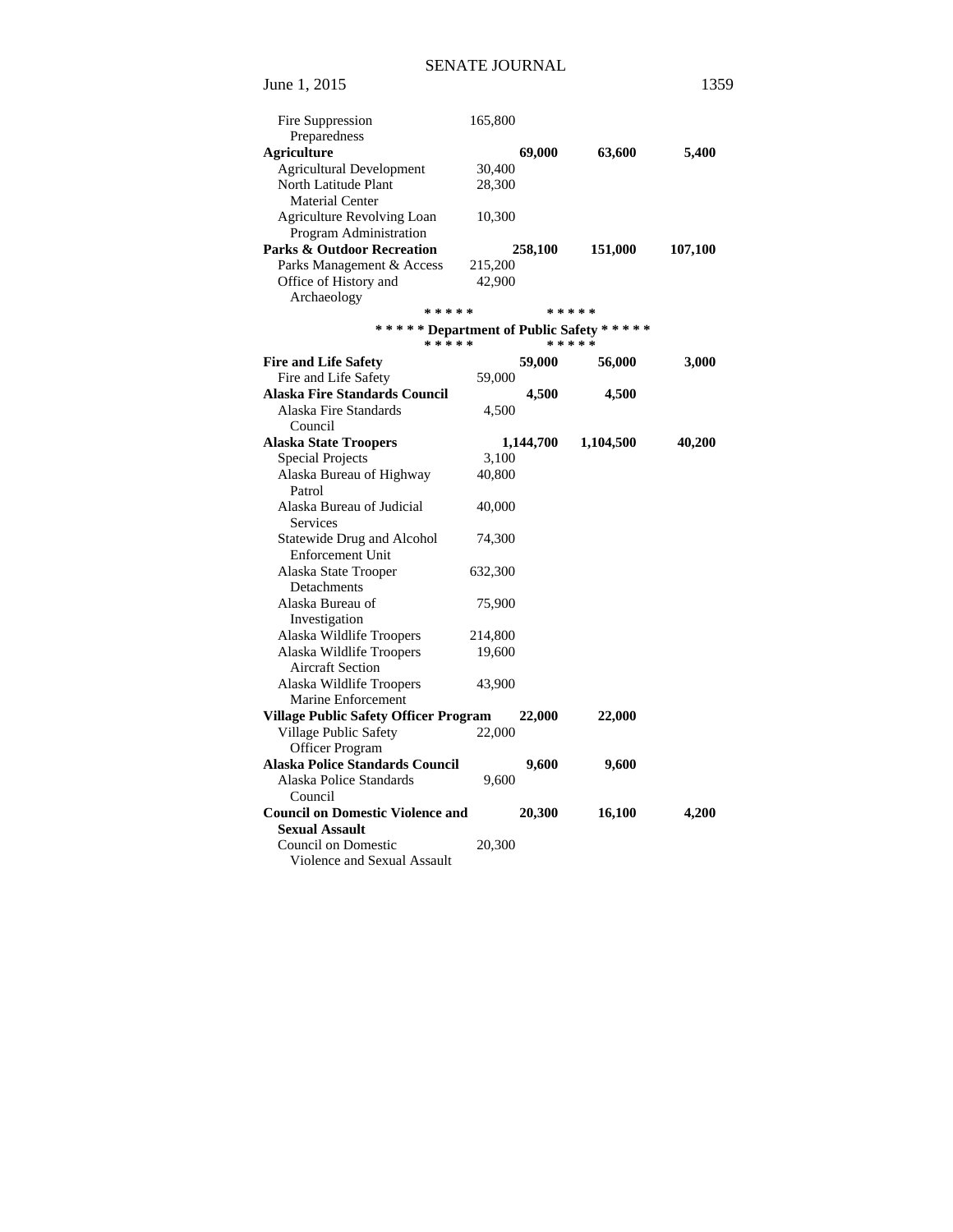| <b>Statewide Support</b>                                                    |           | 344,500 | 292,300                                         | 52,200  |
|-----------------------------------------------------------------------------|-----------|---------|-------------------------------------------------|---------|
| Commissioner's Office                                                       | 21,500    |         |                                                 |         |
| <b>Training Academy</b>                                                     | 20,800    |         |                                                 |         |
| <b>Administrative Services</b>                                              | 68,800    |         |                                                 |         |
| <b>Statewide Information</b>                                                | 139,400   |         |                                                 |         |
| <b>Technology Services</b>                                                  |           |         |                                                 |         |
| <b>Laboratory Services</b>                                                  | 94,000    |         |                                                 |         |
|                                                                             | * * * * * |         | * * * * *                                       |         |
|                                                                             | * * * * * |         | ****** Department of Revenue *****<br>* * * * * |         |
| <b>Taxation and Treasury</b>                                                |           | 656,700 | 512,600                                         | 144,100 |
| <b>Tax Division</b>                                                         | 322,600   |         |                                                 |         |
| <b>Treasury Division</b>                                                    | 137,600   |         |                                                 |         |
| <b>Unclaimed Property</b>                                                   | 8,400     |         |                                                 |         |
| Alaska Retirement                                                           | 66,900    |         |                                                 |         |
| Management Board                                                            |           |         |                                                 |         |
| Permanent Fund Dividend                                                     | 121,200   |         |                                                 |         |
| Division                                                                    |           |         |                                                 |         |
| <b>Child Support Services</b>                                               |           | 396,700 | 134,800                                         | 261,900 |
| <b>Child Support Services</b>                                               | 396,700   |         |                                                 |         |
| Division                                                                    |           |         |                                                 |         |
| <b>Administration and Support</b>                                           |           | 93,400  | 14,800                                          | 78,600  |
| Commissioner's Office                                                       | 17,800    |         |                                                 |         |
| <b>Administrative Services</b>                                              | 44,900    |         |                                                 |         |
| Criminal Investigations                                                     | 30,700    |         |                                                 |         |
| Unit                                                                        |           |         |                                                 |         |
| <b>Alaska Mental Health Trust Authority</b>                                 |           | 64,900  | 8,800                                           | 56,100  |
| <b>Mental Health Trust</b>                                                  | 50,000    |         |                                                 |         |
| Operations                                                                  |           |         |                                                 |         |
| Long Term Care Ombudsman<br>Office                                          | 14,900    |         |                                                 |         |
| <b>Alaska Municipal Bond Bank Authority</b>                                 |           | 4,000   |                                                 | 4,000   |
| <b>AMBBA</b> Operations                                                     | 4,000     |         |                                                 |         |
| <b>Alaska Housing Finance Corporation</b>                                   |           | 943,000 |                                                 | 943,000 |
| <b>AHFC Operations</b>                                                      | 937,000   |         |                                                 |         |
| Alaska Corporation for                                                      | 6,000     |         |                                                 |         |
| Affordable Housing                                                          |           |         |                                                 |         |
| <b>Alaska Permanent Fund Corporation</b>                                    |           | 164,000 |                                                 | 164,000 |
| <b>APFC</b> Operations<br>* * * * *                                         | 164,000   |         | * * * * *                                       |         |
|                                                                             |           |         |                                                 |         |
| ***** Department of Transportation and Public Facilities *****<br>* * * * * |           |         | * * * * *                                       |         |
| <b>Administration and Support</b>                                           |           | 800,100 | 339,900                                         | 460,200 |
| Commissioner's Office                                                       | 42,000    |         |                                                 |         |
| Contracting and Appeals                                                     | 6,300     |         |                                                 |         |
| Equal Employment and Civil                                                  | 22,200    |         |                                                 |         |
| Rights                                                                      |           |         |                                                 |         |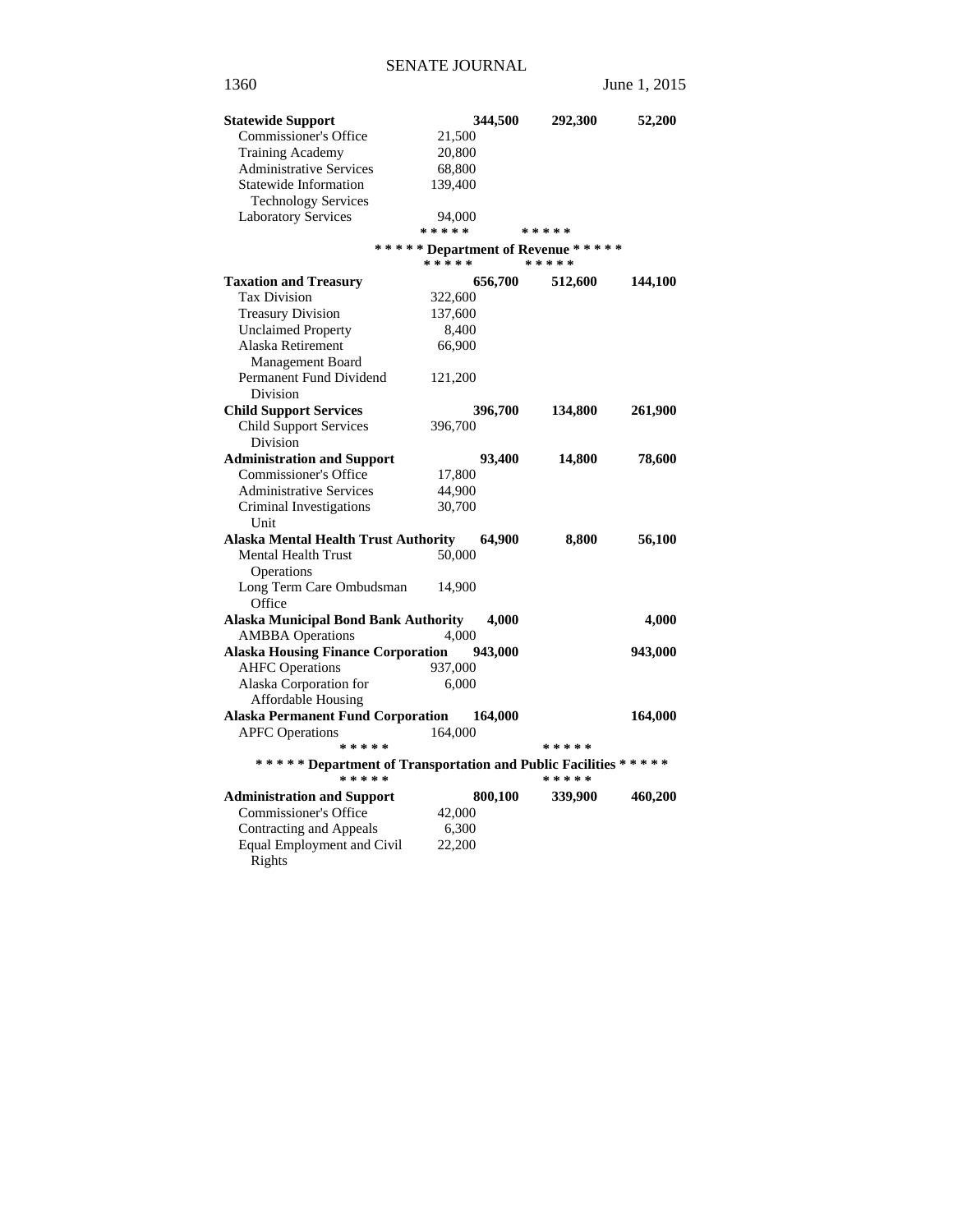| <b>Internal Review</b>                                         | 20,600           |         |           |
|----------------------------------------------------------------|------------------|---------|-----------|
| <b>Transportation Management</b>                               | 16,900           |         |           |
| and Security                                                   |                  |         |           |
| Statewide Administrative                                       | 132,000          |         |           |
| Services                                                       |                  |         |           |
| Information Systems and                                        | 65,400           |         |           |
| Services                                                       |                  |         |           |
| <b>Statewide Procurement</b>                                   | 23,100           |         |           |
| Central Region Support                                         | 21,100           |         |           |
| Services                                                       |                  |         |           |
| Northern Region Support                                        | 21,700           |         |           |
| Services                                                       |                  |         |           |
|                                                                |                  |         |           |
| Southcoast Region Support                                      | 37,400           |         |           |
| Services                                                       |                  |         |           |
| <b>Statewide Aviation</b>                                      | 59,500           |         |           |
| Program Development                                            | 116,500          |         |           |
| <b>Central Region Planning</b>                                 | 42,200           |         |           |
| Northern Region Planning                                       | 36,600           |         |           |
| <b>Southcoast Region Planning</b>                              | 14,500           |         |           |
| Measurement Standards &                                        | 122,100          |         |           |
| <b>Commercial Vehicle</b>                                      |                  |         |           |
| Enforcement                                                    |                  |         |           |
| Design, Engineering and Construction 2,184,100                 |                  | 78,800  | 2,105,300 |
| <b>Statewide Public Facilities</b>                             | 97,600           |         |           |
| Statewide Design and                                           | 249,700          |         |           |
| <b>Engineering Services</b>                                    |                  |         |           |
| Harbor Program Development                                     | 14,000           |         |           |
| Central Design and                                             | 449,400          |         |           |
| <b>Engineering Services</b>                                    |                  |         |           |
| Northern Design and                                            | 336,200          |         |           |
| <b>Engineering Services</b>                                    |                  |         |           |
| Southcoast Design and                                          | 222,000          |         |           |
| <b>Engineering Services</b>                                    |                  |         |           |
| <b>Central Region Construction</b>                             | 375,400          |         |           |
| and CIP Support                                                |                  |         |           |
| Northern Region                                                | 297,300          |         |           |
| Construction and CIP                                           |                  |         |           |
| Support                                                        |                  |         |           |
| Southcoast Region                                              | 117,000          |         |           |
| Construction                                                   |                  |         |           |
| Knik Arm Crossing                                              | 25,500           |         |           |
|                                                                |                  |         | 50,700    |
| <b>State Equipment Fleet</b><br><b>State Equipment Fleet</b>   | 50,700<br>50,700 |         |           |
| <b>Highways, Aviation and Facilities</b>                       |                  |         |           |
|                                                                |                  |         |           |
|                                                                | 194,400          | 171,200 | 23,200    |
| <b>Central Region Facilities</b><br>Northern Region Facilities | 7,800<br>7,400   |         |           |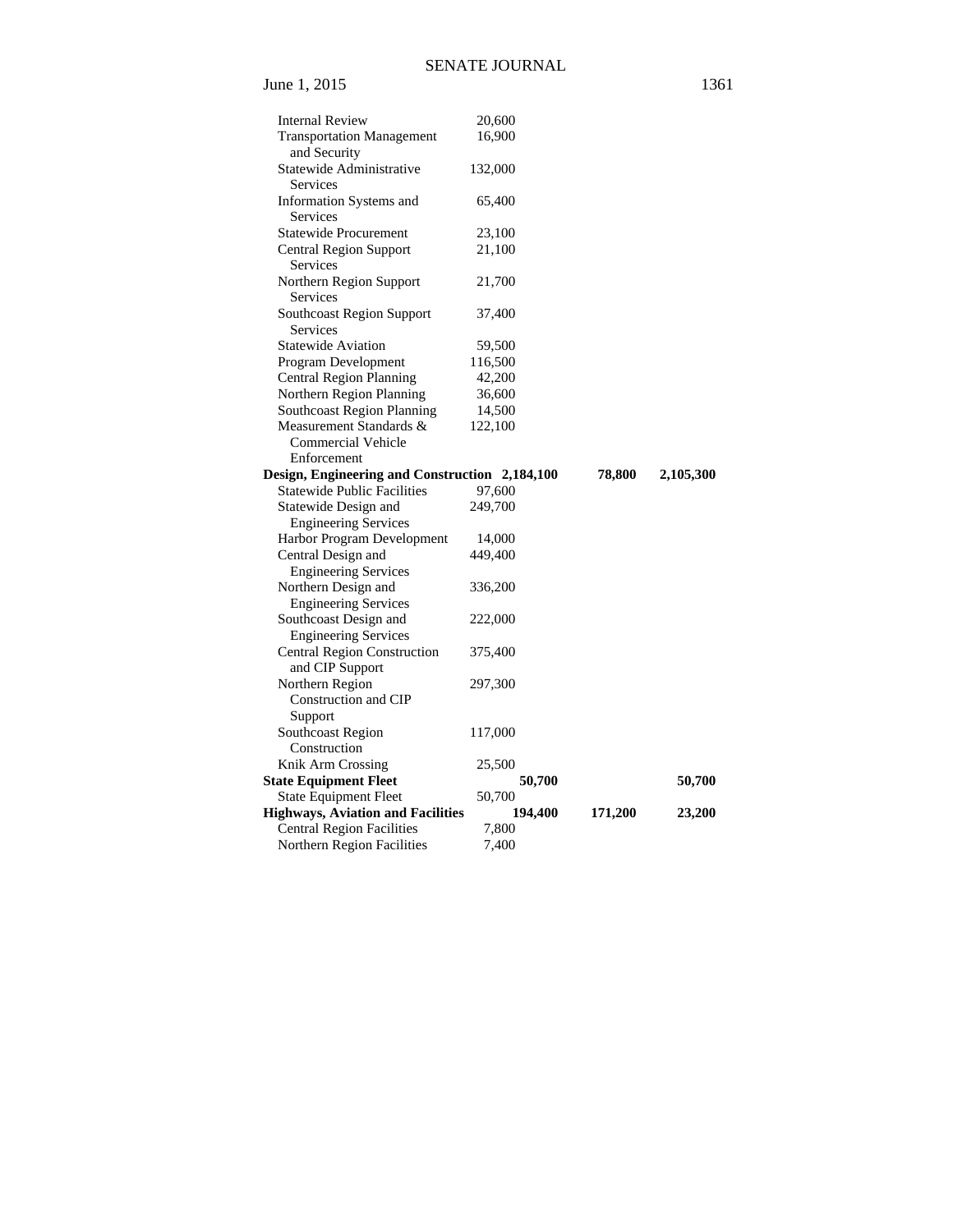1362 June 1, 2015

| Southcoast Region<br>Facilities                             | 4,600                                     |            |            |         |
|-------------------------------------------------------------|-------------------------------------------|------------|------------|---------|
| Central Region Highways and<br>Aviation                     | 69,500                                    |            |            |         |
| Northern Region Highways<br>and Aviation                    | 84,900                                    |            |            |         |
| Southcoast Region Highways<br>and Aviation                  | 17,100                                    |            |            |         |
| Whittier Access and Tunnel                                  | 3,100                                     |            |            |         |
| <b>International Airports</b>                               |                                           | 397,400    |            | 397,400 |
| <b>International Airport</b><br><b>Systems Office</b>       | 19,300                                    |            |            |         |
| Anchorage Airport<br>Administration                         | 106,800                                   |            |            |         |
| Anchorage Airport<br>Facilities                             | 17,200                                    |            |            |         |
| Anchorage Airport Field and<br><b>Equipment Maintenance</b> | 11,800                                    |            |            |         |
| Anchorage Airport<br>Operations                             | 37,800                                    |            |            |         |
| Anchorage Airport Safety                                    | 105,000                                   |            |            |         |
| Fairbanks Airport<br>Administration                         | 28,700                                    |            |            |         |
| Fairbanks Airport Field and<br><b>Equipment Maintenance</b> | 3,400                                     |            |            |         |
| Fairbanks Airport<br>Operations                             | 19,800                                    |            |            |         |
| Fairbanks Airport Safety                                    | 47,600                                    |            |            |         |
| <b>Marine Highway System</b>                                |                                           | 1,268,200  | 1,230,200  | 38,000  |
| Marine Vessel Operations                                    | 957,900                                   |            |            |         |
| Marine Engineering                                          | 52,000                                    |            |            |         |
| <b>Reservations and Marketing</b>                           | 36,700                                    |            |            |         |
| Marine Shore Operations                                     | 121,300                                   |            |            |         |
| <b>Vessel Operations</b>                                    | 100,300                                   |            |            |         |
| Management                                                  |                                           |            |            |         |
|                                                             | *****                                     | * * * * *  |            |         |
|                                                             | ***** University of Alaska *****<br>***** | * * * * *  |            |         |
| <b>University of Alaska</b>                                 |                                           | 20,146,000 | 20,146,000 |         |
| Budget Reductions/Additions 20,146,000<br>- Systemwide      |                                           |            |            |         |
|                                                             | ***** *****                               |            |            |         |
|                                                             | ***** Judiciary *****<br>***** *****      |            |            |         |
| <b>Alaska Court System</b>                                  |                                           | 2,147,800  | 2,147,800  |         |
| <b>Appellate Courts</b>                                     | 168,400                                   |            |            |         |
| <b>Trial Courts</b>                                         | 1,737,000                                 |            |            |         |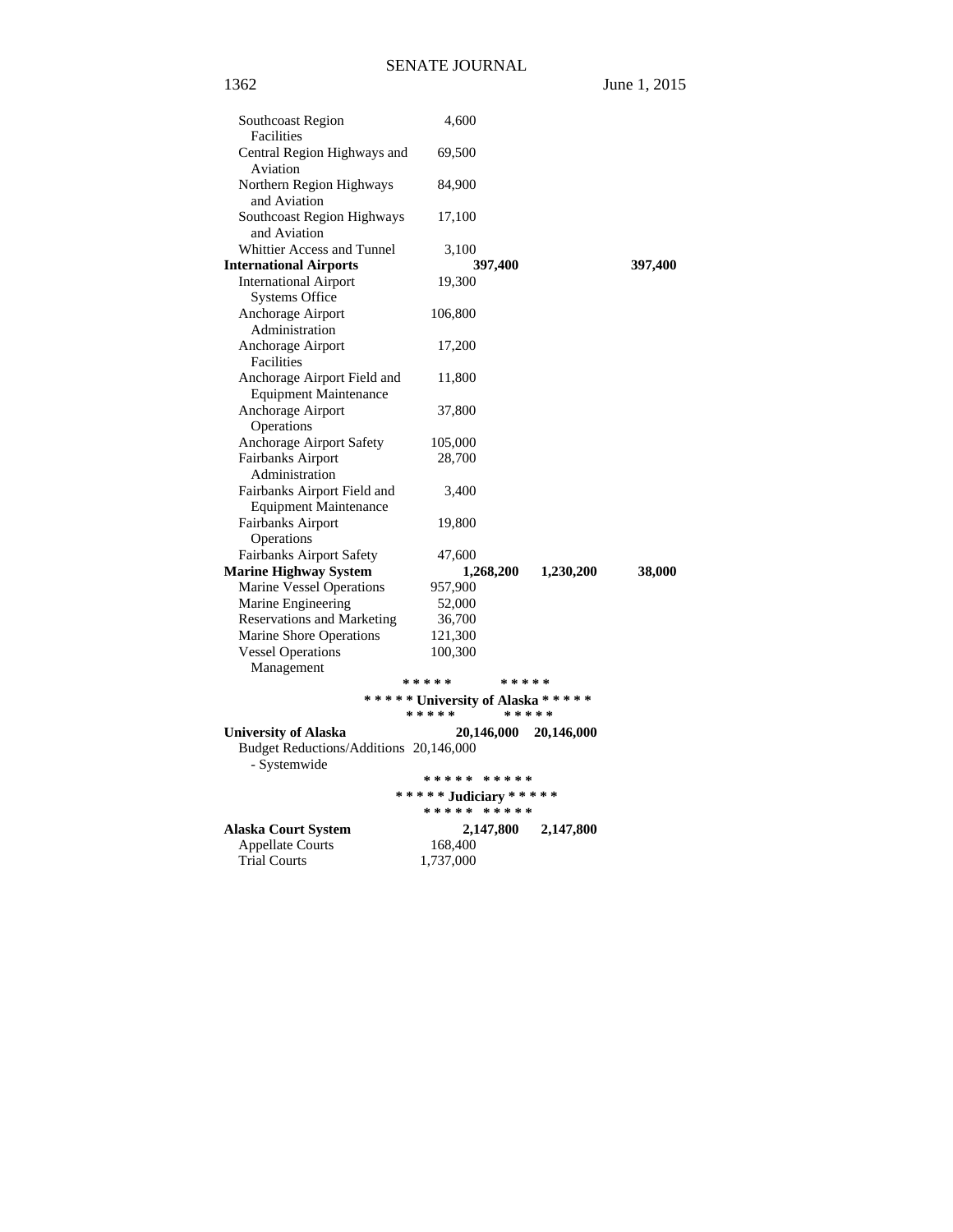| Administration and Support                                                         | 242,400   |           |         |         |
|------------------------------------------------------------------------------------|-----------|-----------|---------|---------|
| <b>Therapeutic Courts</b>                                                          |           | 108,000   | 108,000 |         |
| Therapeutic Courts                                                                 | 108,000   |           |         |         |
| <b>Commission on Judicial Conduct</b>                                              |           | 7,800     | 7,800   |         |
| Commission on Judicial                                                             | 7,800     |           |         |         |
| Conduct                                                                            |           |           |         |         |
| Judicial Council                                                                   |           | 15,900    | 15,900  |         |
| Judicial Council                                                                   | 15,900    |           |         |         |
|                                                                                    | * * * * * | * * * * * |         |         |
| ***** Alaska Legislature *****                                                     |           |           |         |         |
|                                                                                    | * * * * * | * * * * * |         |         |
| <b>Budget and Audit Committee</b>                                                  |           | 289,600   | 289,600 |         |
| Legislative Audit                                                                  | 122,800   |           |         |         |
| Legislative Finance                                                                | 156,300   |           |         |         |
| <b>Committee Expenses</b>                                                          | 10,500    |           |         |         |
| <b>Legislative Council</b>                                                         |           | 416,300   | 416,300 |         |
| <b>Administrative Services</b>                                                     | 234,900   |           |         |         |
| <b>Council and Subcommittees</b>                                                   | 20,300    |           |         |         |
| <b>Legal and Research Services</b>                                                 | 108,400   |           |         |         |
| Select Committee on Ethics                                                         | 4,700     |           |         |         |
| Office of Victims Rights                                                           | 21,300    |           |         |         |
| Ombudsman                                                                          | 26,700    |           |         |         |
| <b>Legislative Operating Budget</b>                                                |           | 465,400   | 465,400 |         |
| Legislative Operating                                                              | 294,400   |           |         |         |
| <b>Budget</b>                                                                      |           |           |         |         |
| <b>Session Expenses</b>                                                            | 171,000   |           |         |         |
| (SECTION 5 OF THIS ACT BEGINS ON THE NEXT PAGE)                                    |           |           |         |         |
| * Sec. 5. The following sets out the funding by agency for the appropriations made |           |           |         |         |
| in sec. 4 of this Act.                                                             |           |           |         |         |
| <b>Funding Source</b>                                                              |           |           |         | Amount  |
| <b>Department of Administration</b>                                                |           |           |         |         |
| 1002<br><b>Federal Receipts</b>                                                    |           |           |         | 3,800   |
| <b>Unrestricted General Fund Receipts</b><br>1004                                  |           |           |         | 956,000 |
| 1005<br>General Fund/Program Receipts                                              |           |           |         | 235,900 |
| 1007<br><b>Interagency Receipts</b>                                                |           |           |         | 388,600 |
| Group Health and Life Benefits Fund<br>1017                                        |           |           |         | 68,500  |
| FICA Administration Fund Account<br>1023                                           |           |           |         | 300     |
| Public Employees Retirement Trust Fund<br>1029                                     |           |           |         | 116,700 |
| 1033<br>Federal Surplus Property Revolving Fund                                    |           |           |         | 4,000   |
| 1034<br><b>Teachers Retirement Trust Fund</b>                                      |           |           |         | 47,200  |
| 1037<br>General Fund / Mental Health                                               |           |           |         | 38,600  |
| 1042<br>Judicial Retirement System                                                 |           |           |         | 400     |
| National Guard & Naval Militia Retirement System<br>1045                           |           |           |         | 2,000   |
| 1061<br>Capital Improvement Project Receipts                                       |           |           |         | 71,300  |
| <b>Information Services Fund</b><br>1081                                           |           |           |         | 242,700 |
| 1147<br><b>Public Building Fund</b>                                                |           |           |         | 20,900  |
| Alaska Oil & Gas Conservation Commission Receipts<br>1162                          |           |           |         | 115,800 |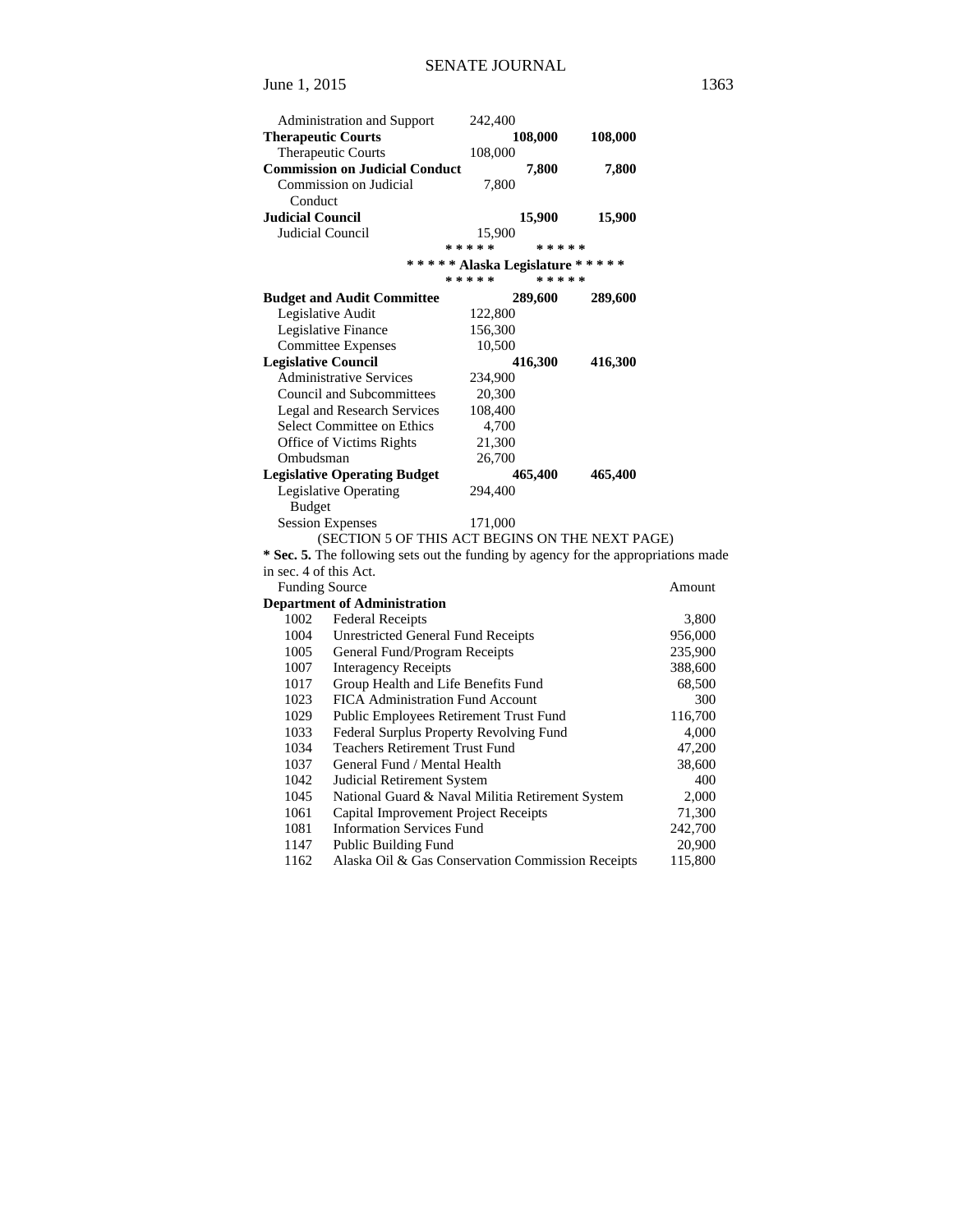| 1220 | Crime Victim Compensation Fund                                    | 7,700     |
|------|-------------------------------------------------------------------|-----------|
|      | *** Total Agency Funding ***                                      | 2,320,400 |
|      | <b>Department of Commerce, Community and Economic Development</b> |           |
| 1002 | <b>Federal Receipts</b>                                           | 26,000    |
| 1003 | General Fund Match                                                | 10,000    |
| 1004 | <b>Unrestricted General Fund Receipts</b>                         | 329,100   |
| 1005 | General Fund/Program Receipts                                     | 96,600    |
| 1007 | <b>Interagency Receipts</b>                                       | 278,200   |
| 1036 | Commercial Fishing Loan Fund                                      | 65,900    |
| 1040 | Real Estate Recovery Fund                                         | 2,300     |
| 1061 | Capital Improvement Project Receipts                              | 22,000    |
| 1070 | Fisheries Enhancement Revolving Loan Fund                         | 6,900     |
| 1074 | Bulk Fuel Revolving Loan Fund                                     | 1,000     |
| 1102 | Alaska Industrial Development & Export Authority Receipts 78,500  |           |
| 1108 | <b>Statutory Designated Program Receipts</b>                      | 53,700    |
| 1141 | Regulatory Commission of Alaska Receipts                          | 148,600   |
| 1156 | <b>Receipt Supported Services</b>                                 | 236,700   |
| 1164 | Rural Development Initiative Fund                                 | 900       |
| 1170 | Small Business Economic Development Revolving Loan Fund           | 800       |
| 1200 | Vehicle Rental Tax Receipts                                       | 1,300     |
| 1209 | Alaska Capstone Avionics Revolving Loan Fund                      | 2,000     |
| 1223 | <b>Commercial Charter Fisheries RLF</b>                           | 300       |
| 1224 | <b>Mariculture RLF</b>                                            | 300       |
| 1225 | <b>Community Quota Entity RLF</b>                                 | 600       |
| 1227 | Alaska Microloan RLF                                              | 100       |
| 1229 | In-State Natural Gas Pipeline Fund                                | 127,800   |
| 1235 | Alaska Liquefied Natural Gas Project Fund                         | 32,500    |
|      | *** Total Agency Funding ***                                      | 1,522,100 |
|      | <b>Department of Corrections</b>                                  |           |
| 1002 | <b>Federal Receipts</b>                                           | 58,700    |
| 1004 | <b>Unrestricted General Fund Receipts</b>                         | 2,345,500 |
| 1005 | General Fund/Program Receipts                                     | 16,800    |
| 1007 | <b>Interagency Receipts</b>                                       | 32,400    |
| 1037 | General Fund / Mental Health                                      | 104,600   |
| 1061 | Capital Improvement Project Receipts                              | 8,800     |
| 1092 | Mental Health Trust Authority Authorized Receipts                 | 4,700     |
|      | *** Total Agency Funding ***                                      | 2,571,500 |
|      | <b>Department of Education and Early Development</b>              |           |
| 1002 | <b>Federal Receipts</b>                                           | 129,400   |
| 1003 | General Fund Match                                                | 13,300    |
| 1004 | <b>Unrestricted General Fund Receipts</b>                         | 316,500   |
| 1005 | General Fund/Program Receipts                                     | 11,600    |
| 1007 | <b>Interagency Receipts</b>                                       | 62,200    |
| 1014 | Donated Commodity/Handling Fee Account                            | 4,100     |
| 1106 | Alaska Student Loan Corporation Receipts                          | 191,500   |
| 1108 | <b>Statutory Designated Program Receipts</b>                      | 400       |
|      | *** Total Agency Funding ***                                      | 729,000   |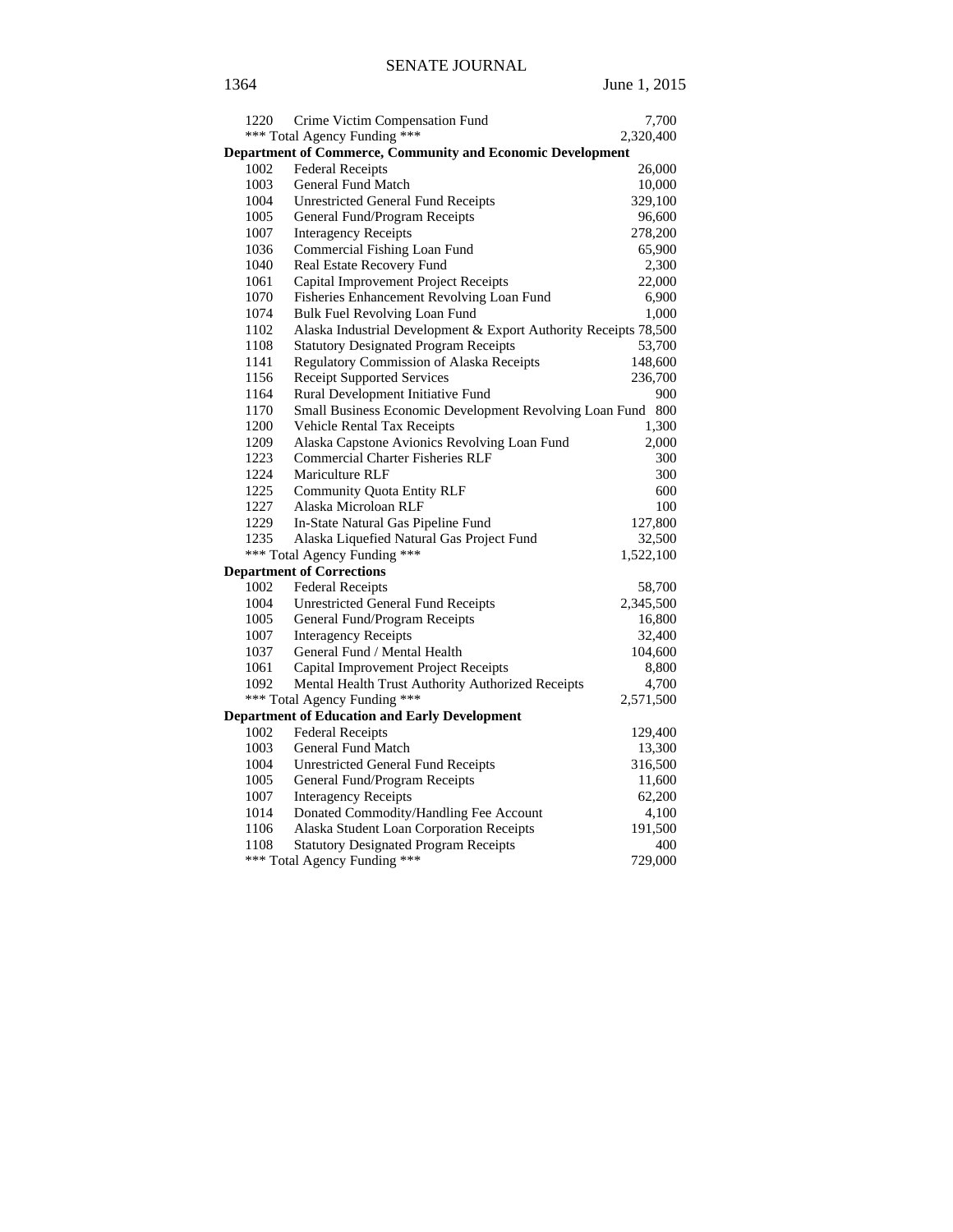|      | <b>Department of Environmental Conservation</b>                                   |           |
|------|-----------------------------------------------------------------------------------|-----------|
| 1002 | <b>Federal Receipts</b>                                                           | 323,800   |
| 1003 | General Fund Match                                                                | 77,100    |
| 1004 | <b>Unrestricted General Fund Receipts</b>                                         | 298,100   |
| 1005 | General Fund/Program Receipts                                                     | 90,700    |
| 1007 | <b>Interagency Receipts</b>                                                       | 32,900    |
| 1052 | Oil/Hazardous Release Prevention & Response Fund                                  | 262,800   |
| 1061 |                                                                                   |           |
| 1093 | Capital Improvement Project Receipts<br>Clean Air Protection Fund                 | 78,500    |
|      |                                                                                   | 66,500    |
| 1166 | Commercial Passenger Vessel Environmental Compliance Fund                         | 16,300    |
| 1205 | Berth Fees for the Ocean Ranger Program<br>Alaska Clean Water Administrative Fund | 7,100     |
| 1230 |                                                                                   | 8,500     |
| 1231 | Alaska Drinking Water Administrative Fund                                         | 8,400     |
| 1232 | In-State Natural Gas Pipeline Fund--Interagency                                   | 3,300     |
|      | *** Total Agency Funding ***                                                      | 1,274,000 |
|      | <b>Department of Fish and Game</b>                                                |           |
| 1002 | <b>Federal Receipts</b>                                                           | 792,700   |
| 1003 | <b>General Fund Match</b>                                                         | 25,300    |
| 1004 | <b>Unrestricted General Fund Receipts</b>                                         | 1,322,600 |
| 1005 | General Fund/Program Receipts                                                     | 14,100    |
| 1007 | <b>Interagency Receipts</b>                                                       | 139,000   |
| 1018 | Exxon Valdez Oil Spill Trust--Civil                                               | 13,500    |
| 1024 | Fish and Game Fund                                                                | 209,900   |
| 1055 | Inter-Agency/Oil & Hazardous Waste                                                | 1,100     |
| 1061 | Capital Improvement Project Receipts                                              | 113,100   |
| 1108 | <b>Statutory Designated Program Receipts</b>                                      | 65,300    |
| 1201 | <b>Commercial Fisheries Entry Commission Receipts</b>                             | 82,500    |
| ***  | Total Agency Funding ***                                                          | 2,779,100 |
|      | <b>Office of the Governor</b>                                                     |           |
| 1002 | <b>Federal Receipts</b>                                                           | 1,900     |
| 1004 | <b>Unrestricted General Fund Receipts</b>                                         | 388,900   |
| 1061 | Capital Improvement Project Receipts                                              | 4,900     |
|      | *** Total Agency Funding ***                                                      | 395,700   |
|      | <b>Department of Health and Social Services</b>                                   |           |
| 1002 | <b>Federal Receipts</b>                                                           | 1,728,200 |
| 1003 | <b>General Fund Match</b>                                                         | 749,800   |
| 1004 | <b>Unrestricted General Fund Receipts</b>                                         | 3,328,600 |
| 1005 | General Fund/Program Receipts                                                     | 196,200   |
| 1007 | <b>Interagency Receipts</b>                                                       | 490,200   |
| 1037 | General Fund / Mental Health                                                      | 588,100   |
| 1061 | Capital Improvement Project Receipts                                              | 57,800    |
| 1092 | Mental Health Trust Authority Authorized Receipts                                 | 27,800    |
| 1108 | <b>Statutory Designated Program Receipts</b>                                      | 164,400   |
| 1168 | Tobacco Use Education and Cessation Fund                                          | 23,300    |
|      | *** Total Agency Funding ***                                                      | 7,354,400 |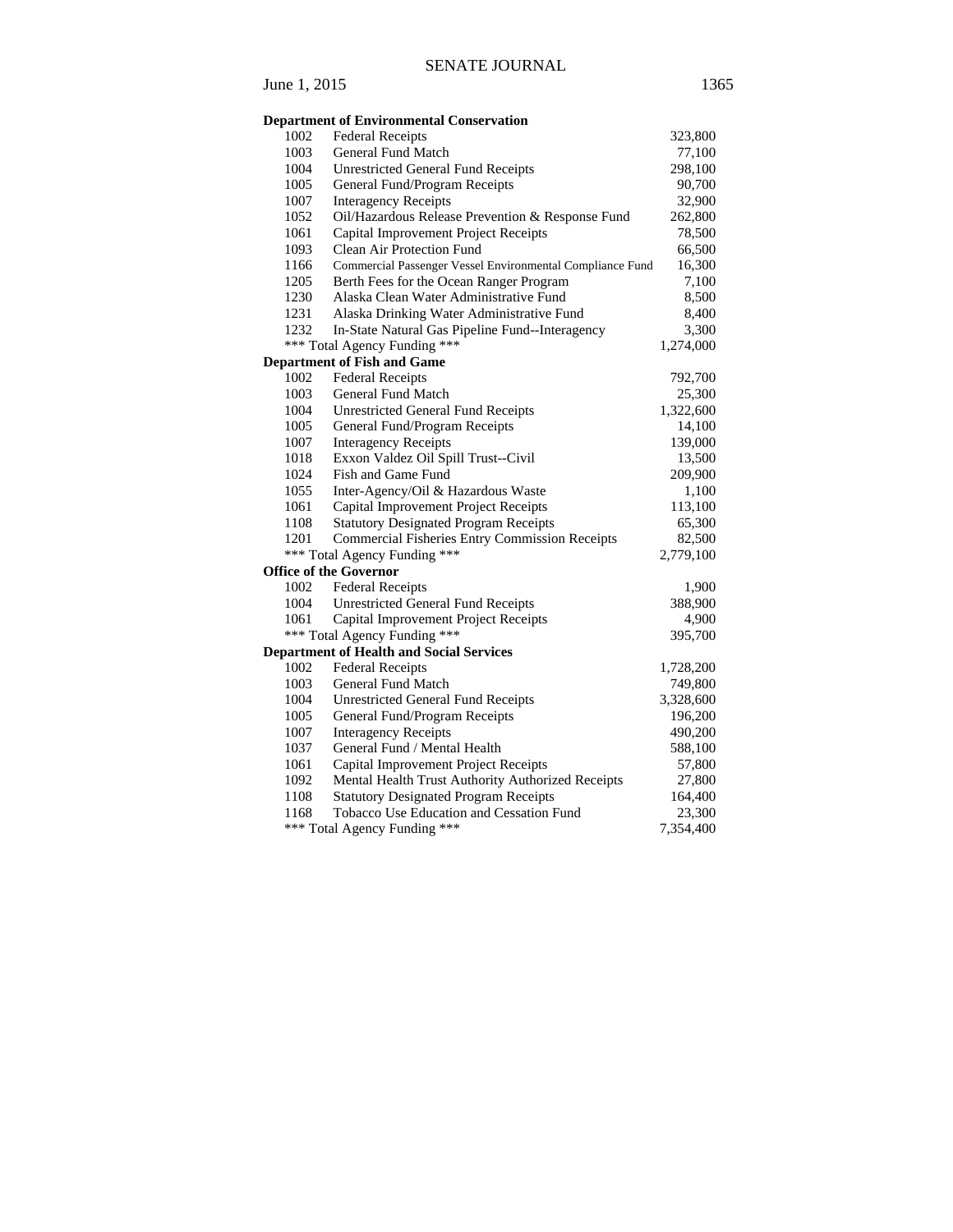|                          | <b>Department of Labor and Workforce Development</b>           |           |
|--------------------------|----------------------------------------------------------------|-----------|
| 1002                     | <b>Federal Receipts</b>                                        | 975,500   |
| 1003                     | <b>General Fund Match</b>                                      | 83,400    |
| 1004                     | <b>Unrestricted General Fund Receipts</b>                      | 151,900   |
| 1005                     | General Fund/Program Receipts                                  | 2,400     |
| 1007                     | <b>Interagency Receipts</b>                                    | 202,500   |
| 1031                     | Second Injury Fund Reserve Account                             | 4,600     |
| 1032                     | Fishermen's Fund                                               | 5,100     |
| 1049                     | Training and Building Fund                                     | 9,400     |
| 1054                     | State Training & Employment Program                            | 21,500    |
| 1108                     | <b>Statutory Designated Program Receipts</b>                   | 3,500     |
| 1151                     | <b>Technical Vocational Education Program Receipts</b>         | 33,900    |
| 1157                     | Workers Safety and Compensation Administration Account 116,800 |           |
| 1172                     | <b>Building Safety Account</b>                                 | 21,700    |
| 1203                     | Workers Compensation Benefits Guarantee Fund                   | 1,900     |
|                          | *** Total Agency Funding ***                                   | 1,634,100 |
| <b>Department of Law</b> |                                                                |           |
| 1002                     | <b>Federal Receipts</b>                                        | 16,200    |
| 1003                     | <b>General Fund Match</b>                                      | 5,400     |
| 1004                     | <b>Unrestricted General Fund Receipts</b>                      | 920,300   |
| 1005                     | General Fund/Program Receipts                                  | 11,300    |
| 1007                     | <b>Interagency Receipts</b>                                    | 418,300   |
| 1037                     | General Fund / Mental Health                                   | 2,000     |
| 1055                     | Inter-Agency/Oil & Hazardous Waste                             | 9,800     |
| 1108                     | <b>Statutory Designated Program Receipts</b>                   | 8,500     |
| 1141                     | Regulatory Commission of Alaska Receipts                       | 27,000    |
| 1168                     | Tobacco Use Education and Cessation Fund                       | 1,700     |
| 1232                     | In-State Natural Gas Pipeline Fund--Interagency                | 2,600     |
|                          | *** Total Agency Funding ***                                   | 1,423,100 |
|                          | <b>Department of Military and Veterans' Affairs</b>            |           |
| 1002                     | <b>Federal Receipts</b>                                        | 194,600   |
| 1003                     | <b>General Fund Match</b>                                      | 49,600    |
| 1004                     | <b>Unrestricted General Fund Receipts</b>                      | 224,600   |
| 1007                     | <b>Interagency Receipts</b>                                    | 72,300    |
| 1061                     | Capital Improvement Project Receipts                           | 23,100    |
| 1101                     | Alaska Aerospace Corporation Fund                              | 32,500    |
|                          | *** Total Agency Funding ***                                   | 596,700   |
|                          | <b>Department of Natural Resources</b>                         |           |
| 1002                     | <b>Federal Receipts</b>                                        | 106,200   |
| 1003                     | General Fund Match                                             | 15,100    |
| 1004                     | <b>Unrestricted General Fund Receipts</b>                      | 1,046,900 |
| 1005                     | General Fund/Program Receipts                                  | 222,600   |
| 1007                     | <b>Interagency Receipts</b>                                    | 108,200   |
| 1018                     | Exxon Valdez Oil Spill Trust--Civil                            | 1,300     |
| 1021                     | Agricultural Revolving Loan Fund                               | 10,300    |
| 1055                     | Inter-Agency/Oil & Hazardous Waste                             | 1,000     |
| 1061                     | Capital Improvement Project Receipts                           | 128,300   |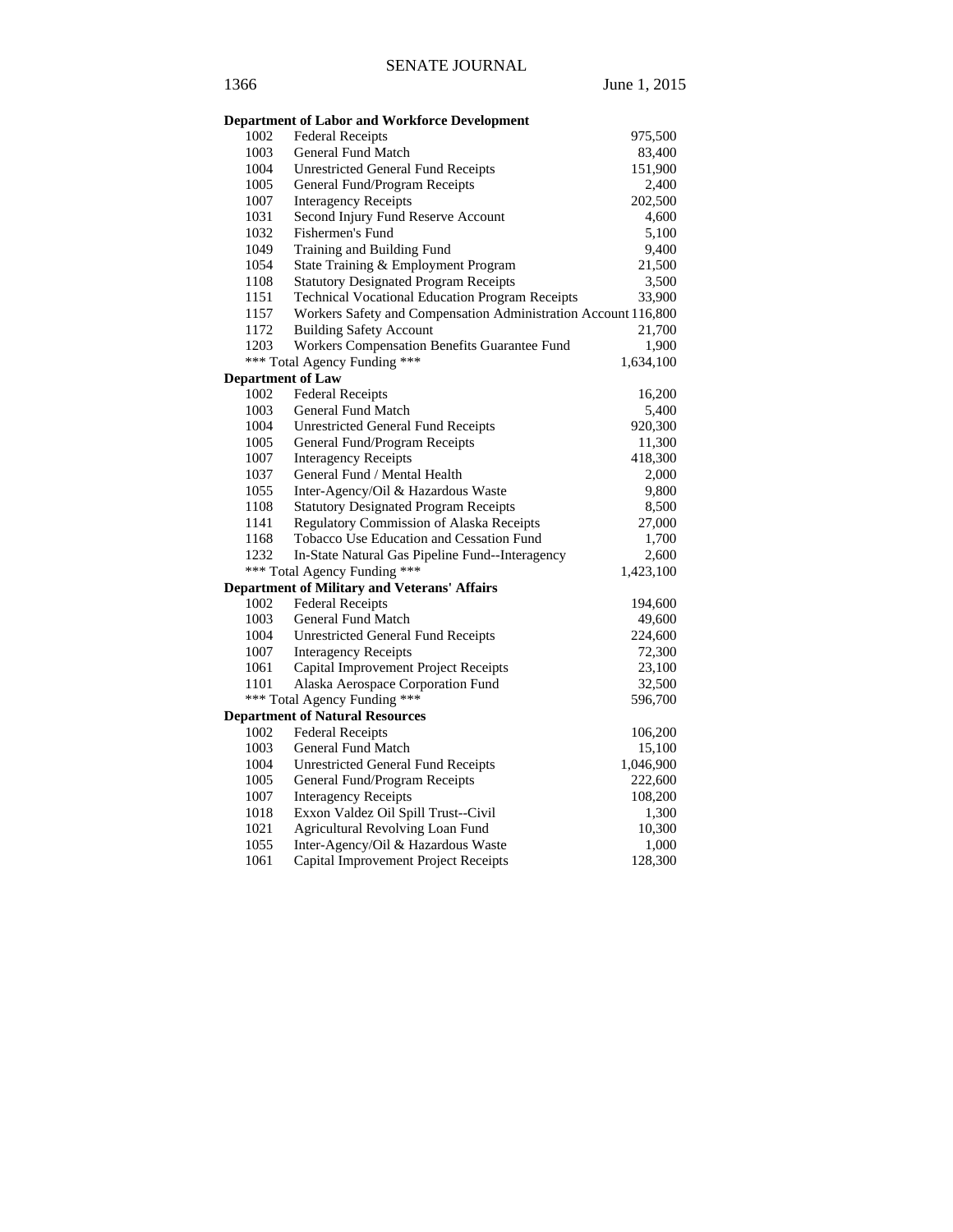# SENATE JOURNAL June 1, 2015 1367

| 1105 | Permanent Fund Corporation Gross Receipts                 | 95,800    |
|------|-----------------------------------------------------------|-----------|
| 1108 | <b>Statutory Designated Program Receipts</b>              | 75,200    |
| 1153 | State Land Disposal Income Fund                           | 97,300    |
| 1154 | Shore Fisheries Development Lease Program                 | 6,700     |
| 1155 | <b>Timber Sale Receipts</b>                               | 6,800     |
| 1200 | Vehicle Rental Tax Receipts                               | 35,400    |
| 1232 | In-State Natural Gas Pipeline Fund--Interagency           | 9,100     |
|      | *** Total Agency Funding ***                              | 1,966,200 |
|      | <b>Department of Public Safety</b>                        |           |
| 1002 | <b>Federal Receipts</b>                                   | 12,800    |
| 1004 | <b>Unrestricted General Fund Receipts</b>                 | 1,457,700 |
| 1005 | General Fund/Program Receipts                             | 47,300    |
| 1007 | <b>Interagency Receipts</b>                               | 61,400    |
| 1055 | Inter-Agency/Oil & Hazardous Waste                        | 1,000     |
| 1061 | Capital Improvement Project Receipts                      | 24,400    |
|      | *** Total Agency Funding ***                              | 1,604,600 |
|      | <b>Department of Revenue</b>                              |           |
| 1002 | <b>Federal Receipts</b>                                   | 567,300   |
| 1003 | General Fund Match                                        | 134,200   |
| 1004 | <b>Unrestricted General Fund Receipts</b>                 | 389,200   |
| 1005 | General Fund/Program Receipts                             | 17,000    |
| 1007 | <b>Interagency Receipts</b>                               | 130,800   |
| 1017 | Group Health and Life Benefits Fund                       | 11,900    |
| 1027 | <b>International Airports Revenue Fund</b>                | 400       |
| 1029 | Public Employees Retirement Trust Fund                    | 37,500    |
| 1034 | <b>Teachers Retirement Trust Fund</b>                     | 15,600    |
| 1037 | General Fund / Mental Health                              | 8,800     |
| 1042 | Judicial Retirement System                                | 400       |
| 1045 | National Guard & Naval Militia Retirement System          | 100       |
| 1046 | <b>Education Loan Fund</b>                                | 100       |
| 1050 | Permanent Fund Dividend Fund                              | 119,300   |
| 1061 | Capital Improvement Project Receipts                      | 61,300    |
| 1066 | <b>Public School Trust Fund</b>                           | 1,100     |
| 1094 | Mental Health Trust Administration                        | 50,000    |
| 1103 | Alaska Housing Finance Corporation Receipts               | 579,900   |
| 1104 | Alaska Municipal Bond Bank Receipts                       | 4,000     |
| 1105 | Permanent Fund Corporation Gross Receipts                 | 166,000   |
| 1108 | <b>Statutory Designated Program Receipts</b>              | 1,600     |
| 1133 | CSSD Administrative Cost Reimbursement                    | 24,800    |
| 1169 | <b>Power Cost Equalization Endowment Fund Earnings</b>    | 1,400     |
|      | *** Total Agency Funding ***                              | 2,322,700 |
|      | <b>Department of Transportation and Public Facilities</b> |           |
| 1002 | <b>Federal Receipts</b>                                   | 5,400     |
| 1004 | <b>Unrestricted General Fund Receipts</b>                 | 1,393,900 |
| 1005 | General Fund/Program Receipts                             | 113,300   |
| 1007 | <b>Interagency Receipts</b>                               | 22,200    |
| 1026 | Highways Equipment Working Capital Fund                   | 65,500    |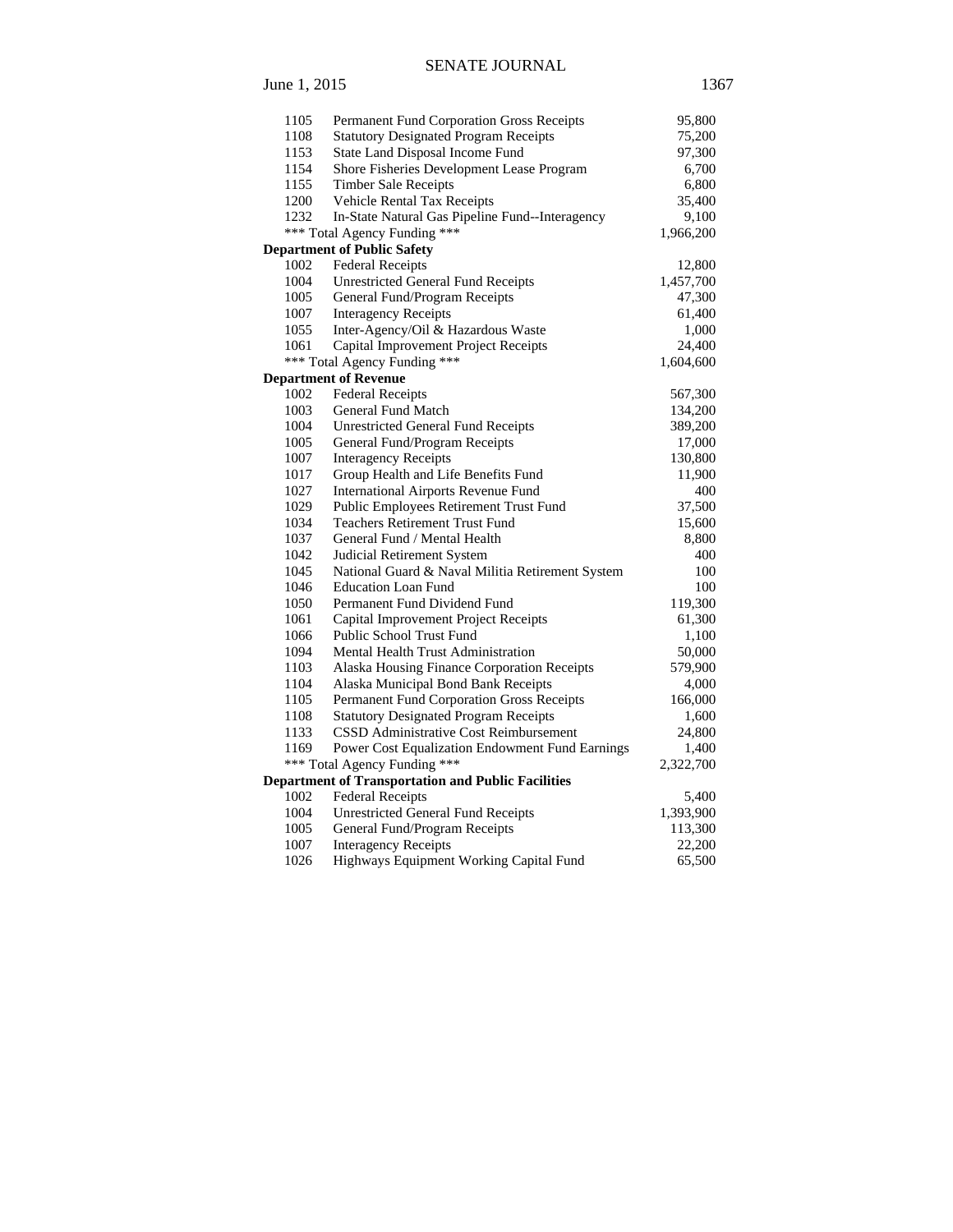| 1027             | <b>International Airports Revenue Fund</b>                                         | 414,900    |
|------------------|------------------------------------------------------------------------------------|------------|
| 1061             | Capital Improvement Project Receipts                                               | 2,551,600  |
| 1076             | Alaska Marine Highway System Fund                                                  | 312,900    |
| 1215             | <b>Unified Carrier Registration Receipts</b>                                       | 5,900      |
| 1232             | In-State Natural Gas Pipeline Fund--Interagency                                    | 7,900      |
| 1236             | Alaska Liquefied Natural Gas Project Fund I/A                                      | 1,400      |
|                  | *** Total Agency Funding ***                                                       | 4,894,900  |
|                  | <b>University of Alaska</b>                                                        |            |
| 1004             | <b>Unrestricted General Fund Receipts</b>                                          | 10,073,000 |
| 1048             | University of Alaska Restricted Receipts                                           | 10,073,000 |
|                  | *** Total Agency Funding ***                                                       | 20,146,000 |
| <b>Judiciary</b> |                                                                                    |            |
| 1004             | <b>Unrestricted General Fund Receipts</b>                                          | 2,171,500  |
| 1037             | General Fund / Mental Health                                                       | 108,000    |
|                  | *** Total Agency Funding ***                                                       | 2,279,500  |
|                  | Alaska Legislature                                                                 |            |
| 1004             | Unrestricted General Fund Receipts                                                 | 1,171,300  |
|                  | *** Total Agency Funding ***                                                       | 1,171,300  |
|                  | ***** Total Budget *****                                                           | 56,985,300 |
|                  | (SECTION 6 OF THIS ACT BEGINS ON THE NEXT PAGE)                                    |            |
|                  | * Sec. 6. The following sets out the statewide funding for the appropriations made |            |
|                  | in sec. 4 of this Act.                                                             |            |
|                  | <b>Funding Source</b>                                                              | Amount     |
|                  | <b>Unrestricted General</b>                                                        |            |
| 1003             | <b>General Fund Match</b>                                                          | 1,163,200  |
|                  | 1004 Unrestricted General Fund Receipts                                            | 28,285,600 |
| 1037             | General Fund / Mental Health                                                       | 850,100    |
|                  | *** Total Unrestricted General ***                                                 | 30,298,900 |
|                  | <b>Designated General</b>                                                          |            |
| 1005             | General Fund/Program Receipts                                                      | 1,075,800  |
| 1021             | Agricultural Revolving Loan Fund                                                   | 10,300     |
| 1031             | Second Injury Fund Reserve Account                                                 | 4,600      |
| 1032             | Fishermen's Fund                                                                   | 5,100      |
| 1036             | Commercial Fishing Loan Fund                                                       | 65,900     |
| 1040             | Real Estate Recovery Fund                                                          | 2,300      |
| 1048             | University of Alaska Restricted Receipts                                           | 10,073,000 |
| 1049             | Training and Building Fund                                                         | 9,400      |
| 1050             | Permanent Fund Dividend Fund                                                       | 119,300    |
| 1052             | Oil/Hazardous Release Prevention & Response Fund                                   | 262,800    |
| 1054             | State Training & Employment Program                                                | 21,500     |

1066 Public School Trust Fund 1,100 1070 Fisheries Enhancement Revolving Loan Fund 6,900<br>1074 Bulk Fuel Revolving Loan Fund 1,000 1074 Bulk Fuel Revolving Loan Fund 1,000<br>1076 Alaska Marine Highway System Fund 312,900

1141 Regulatory Commission of Alaska Receipts 175,600<br>1151 Technical Vocational Education Program Receipts 33,900 1151 Technical Vocational Education Program Receipts 33,900<br>1153 State Land Disposal Income Fund 97,300 State Land Disposal Income Fund 97,300

Alaska Marine Highway System Fund

1368 June 1, 2015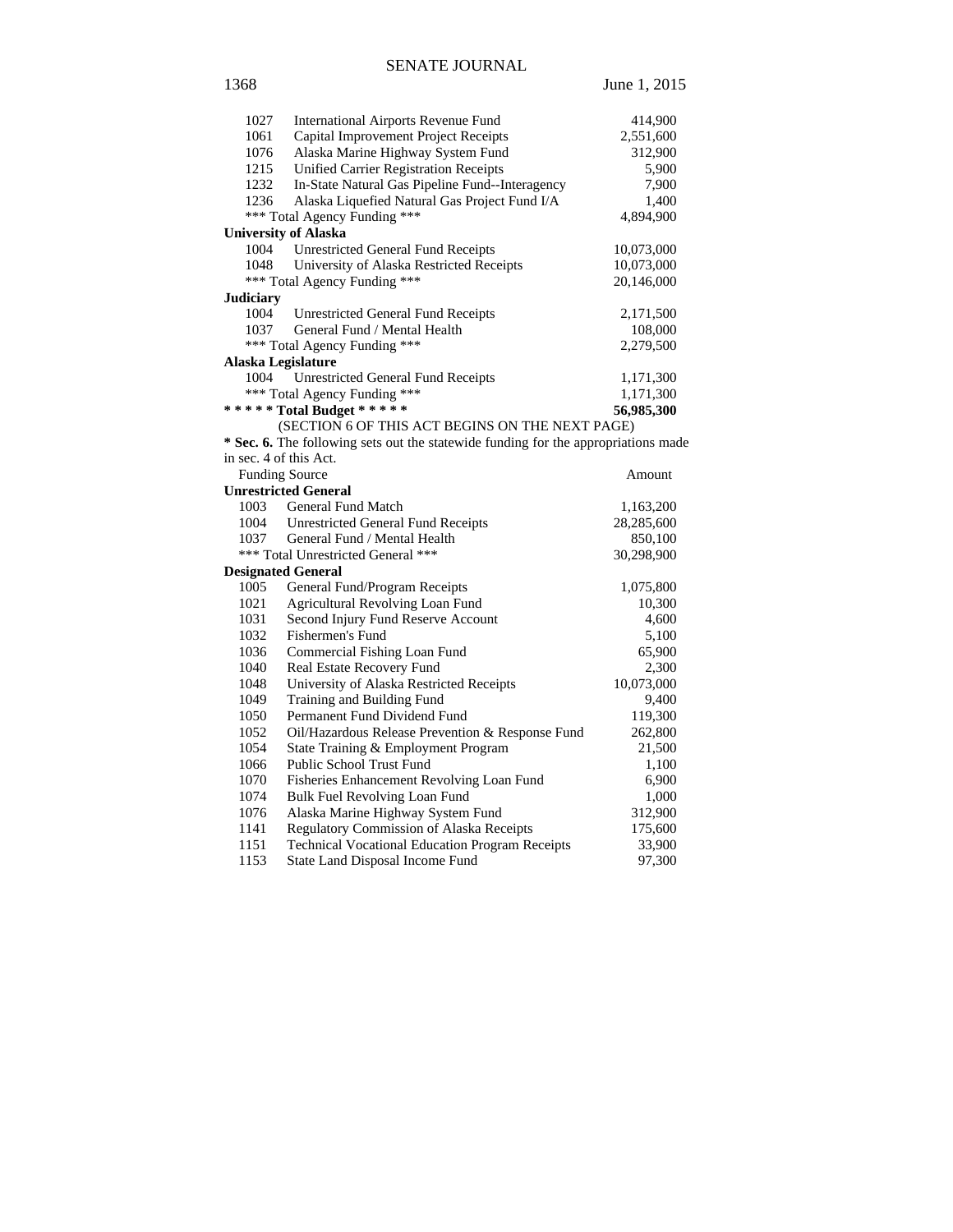# SENATE JOURNAL

| 1154 | Shore Fisheries Development Lease Program                 | 6,700      |
|------|-----------------------------------------------------------|------------|
| 1155 | <b>Timber Sale Receipts</b>                               | 6,800      |
| 1156 | <b>Receipt Supported Services</b>                         | 236,700    |
| 1157 | Workers Safety and Compensation Administration Account    | 116,800    |
| 1162 | Alaska Oil & Gas Conservation Commission Receipts         | 115,800    |
| 1164 | Rural Development Initiative Fund                         | 900        |
| 1166 | <b>Commercial Passenger Vessel</b>                        |            |
|      | <b>Environmental Compliance Fund</b>                      | 16,300     |
| 1168 | Tobacco Use Education and Cessation Fund                  | 25,000     |
| 1169 | Power Cost Equalization Endowment Fund Earnings           | 1,400      |
| 1170 | Small Business Economic Development Revolving Loan Fund   | 800        |
| 1172 | <b>Building Safety Account</b>                            | 21,700     |
| 1200 | Vehicle Rental Tax Receipts                               | 36,700     |
| 1201 | <b>Commercial Fisheries Entry Commission Receipts</b>     | 82,500     |
| 1203 | Workers Compensation Benefits Guarantee Fund              | 1,900      |
| 1205 | Berth Fees for the Ocean Ranger Program                   | 7,100      |
| 1209 | Alaska Capstone Avionics Revolving Loan Fund              | 2,000      |
| 1223 | <b>Commercial Charter Fisheries RLF</b>                   | 300        |
| 1224 | Mariculture RLF                                           | 300        |
| 1225 | <b>Community Quota Entity RLF</b>                         | 600        |
| 1227 | Alaska Microloan RLF                                      | 100        |
|      | *** Total Designated General ***                          | 12,959,100 |
|      | <b>Other Non-Duplicated</b>                               |            |
| 1017 | Group Health and Life Benefits Fund                       | 80,400     |
| 1018 | Exxon Valdez Oil Spill Trust--Civil                       | 14,800     |
| 1023 | <b>FICA Administration Fund Account</b>                   | 300        |
| 1024 | Fish and Game Fund                                        | 209,900    |
| 1027 | <b>International Airports Revenue Fund</b>                | 415,300    |
| 1029 | Public Employees Retirement Trust Fund                    | 154,200    |
| 1034 | <b>Teachers Retirement Trust Fund</b>                     | 62,800     |
| 1042 | Judicial Retirement System                                | 800        |
| 1045 | National Guard & Naval Militia Retirement System          | 2,100      |
| 1046 | <b>Education Loan Fund</b>                                | 100        |
| 1092 | Mental Health Trust Authority Authorized Receipts         | 32,500     |
| 1093 | <b>Clean Air Protection Fund</b>                          | 66,500     |
| 1094 | Mental Health Trust Administration                        | 50,000     |
| 1101 | Alaska Aerospace Corporation Fund                         | 32,500     |
| 1102 | Alaska Industrial Development & Export Authority Receipts | 78,500     |
| 1103 | Alaska Housing Finance Corporation Receipts               | 579,900    |
| 1104 | Alaska Municipal Bond Bank Receipts                       | 4,000      |
| 1105 | Permanent Fund Corporation Gross Receipts                 | 261,800    |
| 1106 | Alaska Student Loan Corporation Receipts                  | 191,500    |
| 1108 | <b>Statutory Designated Program Receipts</b>              | 372,600    |
| 1215 | <b>Unified Carrier Registration Receipts</b>              | 5,900      |
| 1230 | Alaska Clean Water Administrative Fund                    | 8,500      |
| 1231 | Alaska Drinking Water Administrative Fund                 | 8,400      |
|      | *** Total Other Non-Duplicated ***                        | 2,633,300  |

June 1, 2015 1369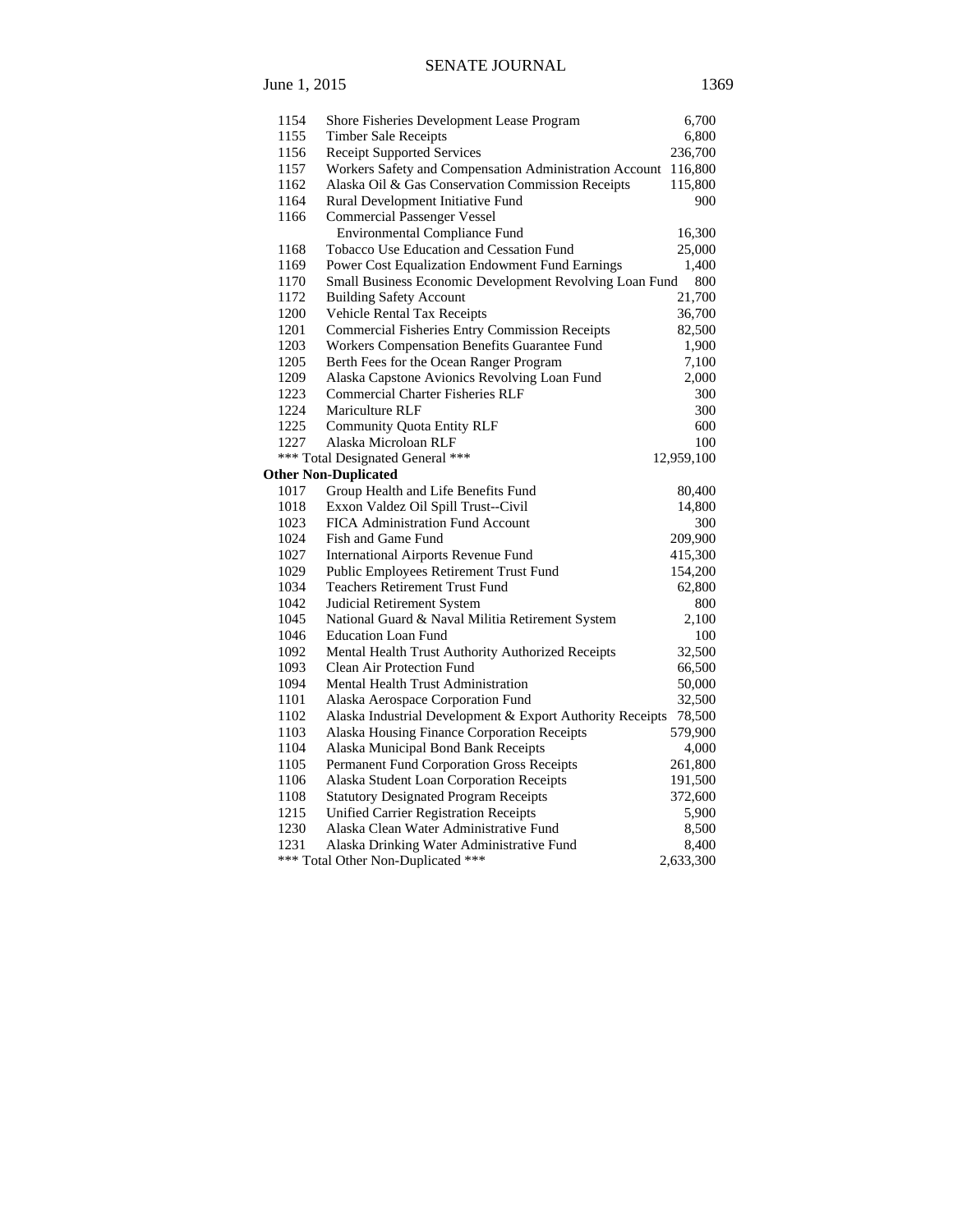|                                             | <b>Federal Receipts</b>                          |           |  |
|---------------------------------------------|--------------------------------------------------|-----------|--|
| 1002                                        | <b>Federal Receipts</b>                          | 4,942,500 |  |
| 1014                                        | Donated Commodity/Handling Fee Account           | 4,100     |  |
| 1033                                        | Federal Surplus Property Revolving Fund          | 4,000     |  |
| 1133                                        | CSSD Administrative Cost Reimbursement           | 24,800    |  |
|                                             | *** Total Federal Receipts ***                   | 4,975,400 |  |
|                                             | <b>Other Duplicated</b>                          |           |  |
| 1007                                        | <b>Interagency Receipts</b>                      | 2,439,200 |  |
| 1026                                        | Highways Equipment Working Capital Fund          | 65,500    |  |
| 1055                                        | Inter-Agency/Oil & Hazardous Waste               | 12,900    |  |
| 1061                                        | Capital Improvement Project Receipts             | 3,145,100 |  |
| 1081                                        | <b>Information Services Fund</b>                 | 242,700   |  |
| 1147                                        | <b>Public Building Fund</b>                      | 20,900    |  |
| 1220                                        | Crime Victim Compensation Fund                   | 7,700     |  |
| 1229                                        | In-State Natural Gas Pipeline Fund               | 127,800   |  |
| 1232                                        | In-State Natural Gas Pipeline Fund--Interagency  | 22,900    |  |
| 1235                                        | Alaska Liquefied Natural Gas Project Fund        | 32,500    |  |
| 1236                                        | Alaska Liquefied Natural Gas Project Fund I/A    | 1,400     |  |
| *** Total Other Duplicated ***<br>6,118,600 |                                                  |           |  |
|                                             | (SECTION 7 OF THIS ACT BEGINS ON THE NEXT PAGE)" |           |  |

Renumber the following bill sections accordingly.

#### Page 29, line 13:

Delete "estimated to be \$700,000,000" Insert "not to exceed \$500,000,000"

#### Page 29, line 21:

Delete "multiplied by 0.9859, estimated to be \$950,555,700" Insert ", estimated to be \$967,027,900"

Page 30, following line 14:

Insert new subsections to read:

"(b) The sum of \$700,000 is appropriated from the budget reserve fund (art. IX, sec. 17, Constitution of the State of Alaska) to the Department of Education and Early Development, teaching and learning support, early learning coordination, for the parents as teachers program for the fiscal year ending June 30, 2016.

(c) The sum of \$2,000,000 is appropriated from the budget reserve fund (art. IX, sec. 17, Constitution of the State of Alaska) to the Department of Education and Early Development, teaching and learning support, for prekindergarten grants for the fiscal year ending June 30, 2016.

(d) The sum of \$2,500,000 is appropriated from the budget reserve fund (art. IX, sec. 17, Constitution of the State of Alaska) to the Department of Health and Social Services, children's services, for front line social workers for the fiscal year ending June 30, 2016.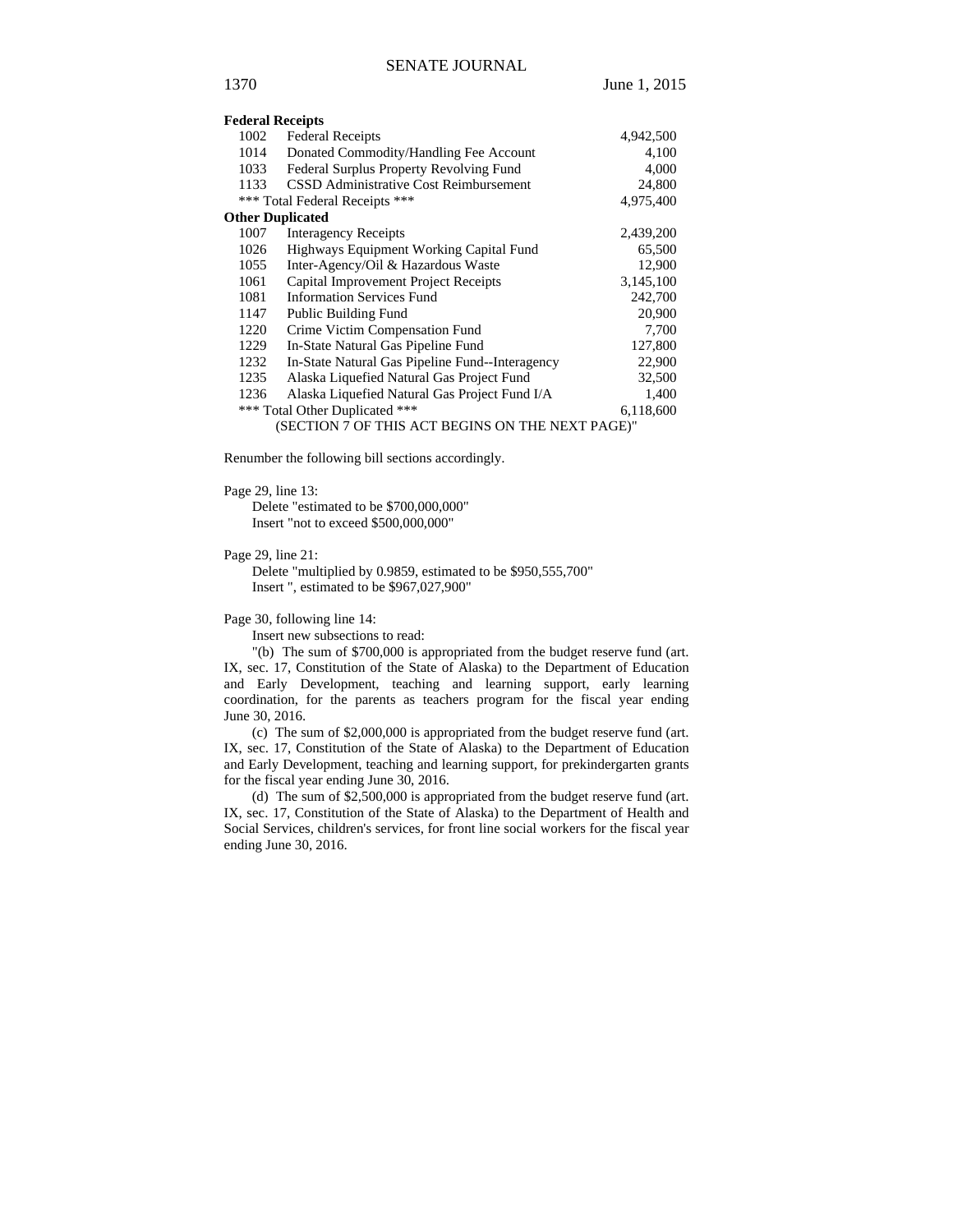(e) The sum of \$2,800,000 is appropriated from the budget reserve fund (art. IX, sec. 17, Constitution of the State of Alaska) to the Department of Health and Social Services, public assistance, for the senior benefits payment program for the fiscal year ending June 30, 2016.

(f) The sum of \$1,750,000 is appropriated from the budget reserve fund (art. IX, sec. 17, Constitution of the State of Alaska) to the Department of Transportation and Public Facilities, marine highway system, for marine vessel operations for the fiscal year ending June 30, 2016.

(g) The sum of \$5,000,000 is appropriated from the budget reserve fund (art. IX, sec. 17, Constitution of the State of Alaska) to the University of Alaska for statewide services for the fiscal year ending June 30, 2016.

(h) The sum of \$250,000 is appropriated from the budget reserve fund (art. IX, sec. 17, Constitution of the State of Alaska) to the Department of Administration, public communications services, public broadcasting - radio, for the fiscal year ending June 30, 2016."

Reletter the following subsections accordingly.

Page 30, line 20: Delete "(a) and (b)" Insert " $(a) - (i)$ "

Page 30, line 23: Delete "sec. 8(a)" Insert "sec. 11(a)"

Page 30, line 29, through page 31, line 2: Delete all material.

Page 31, following line 2:

Insert new bill sections to read:

"**\* Sec. 13.** SALARY AND BENEFIT ADJUSTMENTS. (a) The operating budget appropriations made in sec. 4 of this Act include amounts for salary and benefit adjustments for public officials, officers, and employees of the executive branch, Alaska Court System employees, employees of the legislature, and legislators and to implement the terms for the fiscal year ending June 30, 2016, of the following ongoing collective bargaining agreements:

(1) Alaska Correctional Officers Association, representing the correctional officers unit;

(2) Confidential Employees Association, for the confidential unit;

(3) Alaska Public Employees Association, for the supervisory unit;

(4) Alaska State Employees Association, for the general government

unit;

(5) Public Safety Employees Association;

(6) Alaska Vocational Technical Center Teachers' Association;

(7) Inlandboatmen's Union of the Pacific, Alaska Region, for the unlicensed marine unit;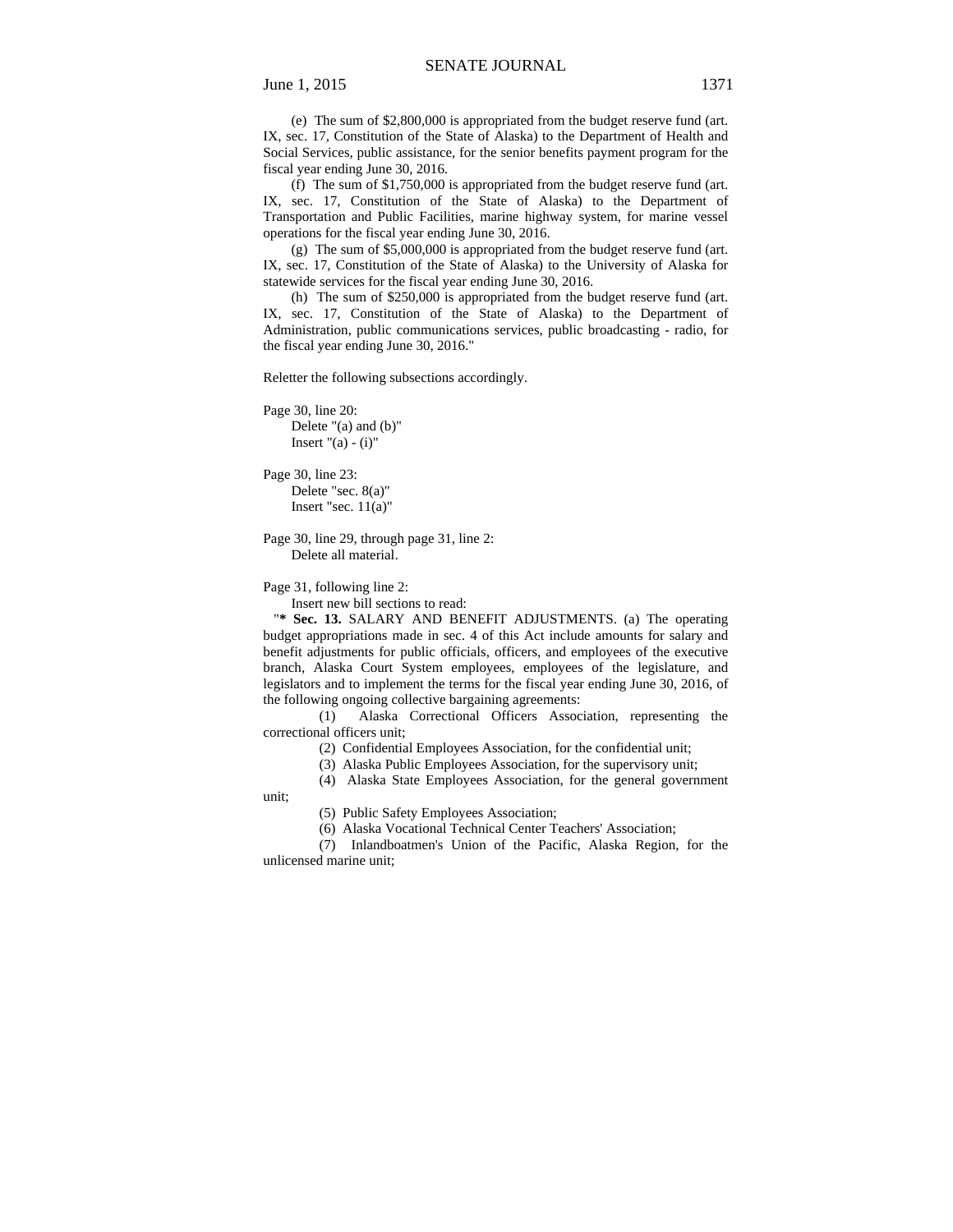(8) International Organization of Masters, Mates, and Pilots, for the masters, mates, and pilots unit;

(9) Marine Engineers' Beneficial Association, representing licensed engineers employed by the Alaska marine highway system.

(b) The operating budget appropriations made to the University of Alaska in sec. 4 of this Act include amounts for salary and benefit adjustments for the fiscal year ending June 30, 2016, for university employees who are not members of a collective bargaining unit and to implement the terms for the fiscal year ending June 30, 2016, of the following collective bargaining agreements:

(1) Fairbanks Firefighters Union, IAFF Local 1324;

(2) United Academics - American Association of University Professors, American Federation of Teachers;

(3) United Academic - Adjuncts - American Association of University Professors, American Federation of Teachers;

(4) Alaska Higher Education Crafts and Trades Employees, Local 6070;

(5) University of Alaska Federation of Teachers (UAFT).

(c) If a collective bargaining agreement listed in (a) of this section is not ratified by the membership of the respective collective bargaining unit, the appropriations made by this Act applicable to the collective bargaining unit's agreement are reduced proportionately by the amount for the collective bargaining agreement, and the corresponding funding source amounts are reduced accordingly.

(d) If a collective bargaining agreement listed in (b) of this section is not ratified by the membership of the respective collective bargaining unit and approved by the Board of Regents of the University of Alaska, the appropriations made in this Act applicable to the collective bargaining unit's agreement are reduced proportionately by the amount for the collective bargaining agreement, and the corresponding funding source amounts are reduced accordingly.

(e) Appropriations made in sec. 4 of this Act for salary and benefit adjustments as described in (a) and (b) of this section include the state's integrated comprehensive mental health program.

 **\* Sec. 14.** LEGISLATIVE INTENT. (a) It is the intent of the legislature that, notwithstanding AS 43.55.024, the Department of Revenue not pay a producer a tax credit in the amount specified in this subsection for each barrel of oil taxable under AS  $43.55.011(e)$  that does not meet any of the criteria in AS  $43.55.160(f)$  or (g) and that is produced during a calendar year after December 31, 2013, from a lease or property within a unit or nonunitized reservoir that has cumulatively produced 400,000,000 barrels of oil by the close of the most recent calendar year and from which the average daily production of oil from the unit or nonunitized reservoir during the most recent calendar year exceeded 20,000 barrels. The amount of the tax credit for a barrel of taxable oil subject to this subsection produced during a month of the calendar year is

(1) \$8 for each barrel of taxable oil if the average gross value at the point of production for the month is less than \$80 a barrel;

(2) \$7 for each barrel of taxable oil if the average gross value at the point of production for the month is greater than or equal to \$80 a barrel, but less than \$90 a barrel;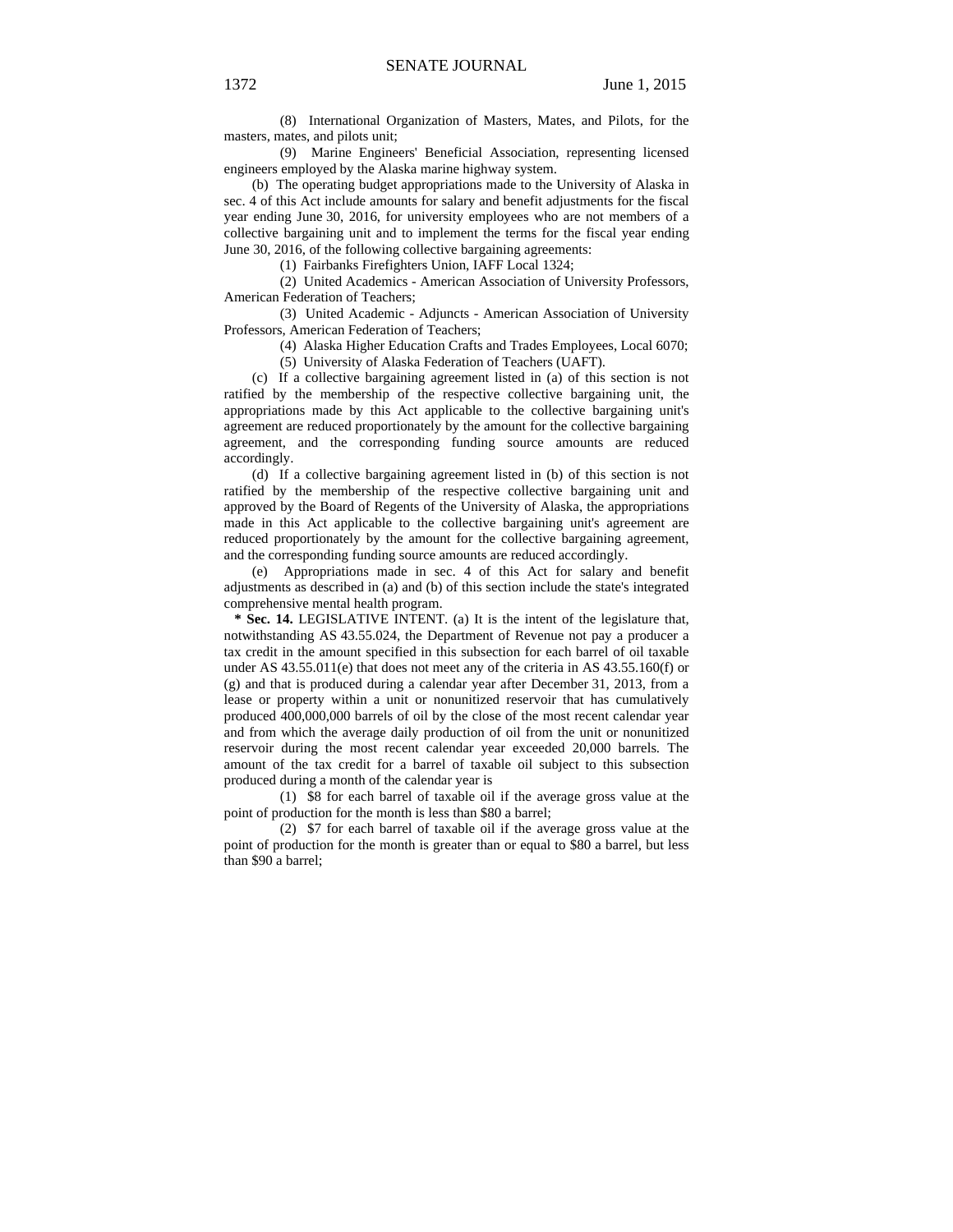(3) \$6 for each barrel of taxable oil if the average gross value at the point of production for the month is greater than or equal to \$90 a barrel, but less than \$100 a barrel;

(4) \$5 for each barrel of taxable oil if the average gross value at the point of production for the month is greater than or equal to \$100 a barrel, but less than \$110 a barrel;

(5) \$4 for each barrel of taxable oil if the average gross value at the point of production for the month is greater than or equal to \$110 a barrel, but less than \$120 a barrel;

(6) \$3 for each barrel of taxable oil if the average gross value at the point of production for the month is greater than or equal to \$120 a barrel, but less than \$130 a barrel;

(7) \$2 for each barrel of taxable oil if the average gross value at the point of production for the month is greater than or equal to \$130 a barrel, but less than \$140 a barrel;

(8) \$1 for each barrel of taxable oil if the average gross value at the point of production for the month is greater than or equal to \$140 a barrel, but less than \$150 a barrel.

(b) For the fiscal year ending June 30, 2016, it is the intent of the legislature that, notwithstanding AS 43.20.053, the Department of Revenue pay a tax credit only to a corporation, joint venture, or partnership that is headquartered in the state and is at least 51 percent owned by residents of the state.

 **\* Sec. 15.** ALASKA HOUSING FINANCE CORPORATION. Section 1, ch. 23, SLA 2015, page 35, lines 26 - 27, is amended to read:

|                                           |                    | <b>APPROPRIATION</b> | <b>OTHER</b>   |
|-------------------------------------------|--------------------|----------------------|----------------|
|                                           | <b>ALLOCATIONS</b> | <b>ITEMS</b>         | <b>FUNDS</b>   |
| <b>Alaska Housing Finance Corporation</b> |                    | 92,167,762           | 92,167,762     |
|                                           |                    | [93,132,700]         | [93, 132, 700] |
| <b>AHFC</b> Operations                    | 91,594,362         |                      |                |
|                                           | [92,559,300]       |                      |                |

 **\* Sec. 16.** DEPARTMENT OF NATURAL RESOURCES. Section 1, ch. 23, SLA 2015, page 31, lines 15 - 20, is amended to read:

|                                     |                    | APPROPRIATION GENERAL OTHER |                     |              |
|-------------------------------------|--------------------|-----------------------------|---------------------|--------------|
|                                     | <b>ALLOCATIONS</b> | <b>ITEMS</b>                | FUND                | <b>FUNDS</b> |
| Agriculture                         |                    | 5,105,900                   | 3,968,700 1,137,200 |              |
|                                     |                    | [4,985,200]                 | [3,848,000]         |              |
| Agricultural Development            | 2,211,100          |                             |                     |              |
| North Latitude Plant                | 2.361,000          |                             |                     |              |
| <b>Material Center</b>              |                    |                             |                     |              |
| Agriculture Revolving Loan 533,800  |                    |                             |                     |              |
| Program Administration [2,533,800]" |                    |                             |                     |              |

Renumber the following bill sections accordingly.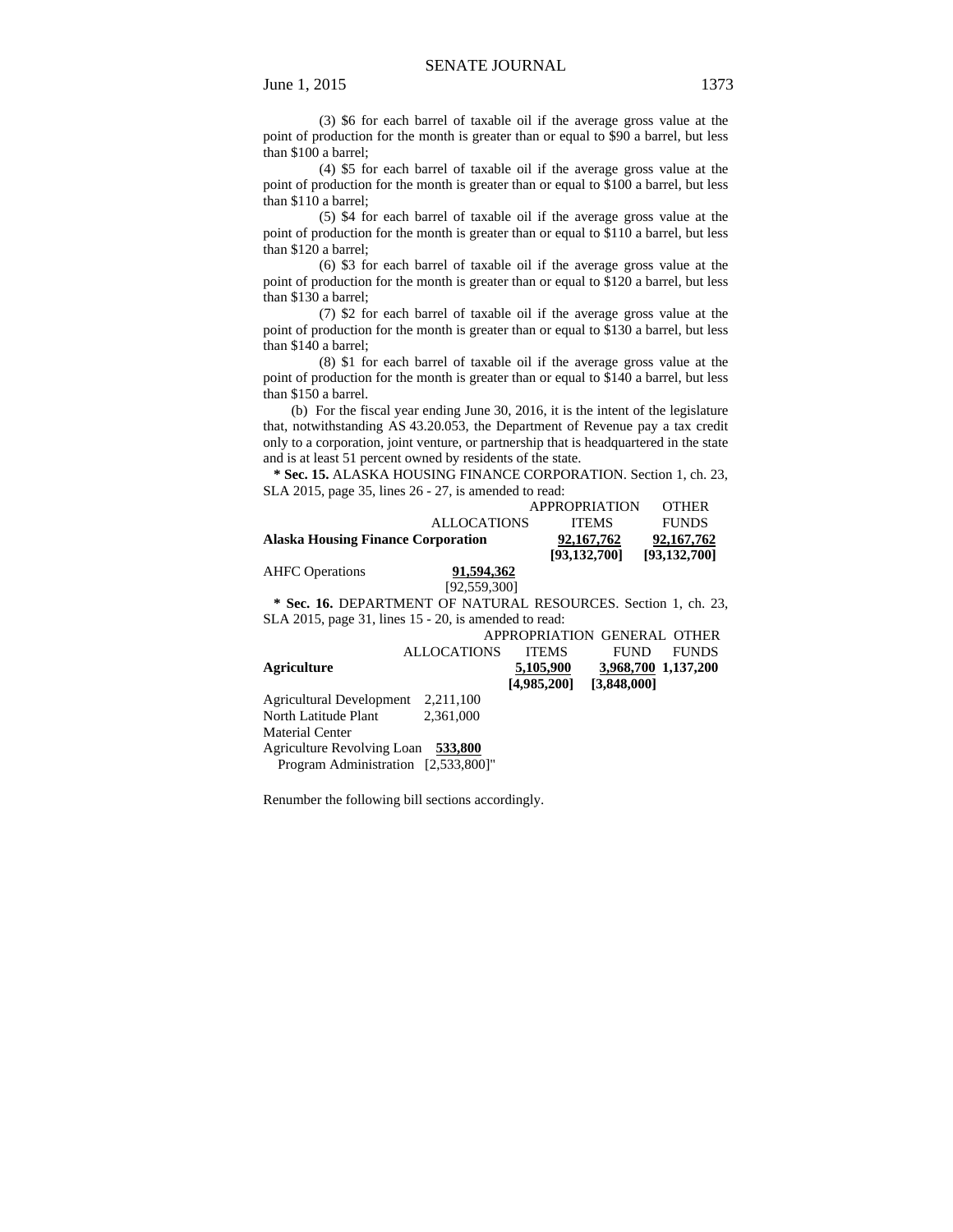Page 31, line 3, following "APPROPRIATIONS.": Insert "(a)" Delete "secs. 5 - 7" Insert "secs. 8 - 10"

Page 31, following line 4:

Insert a new subsection to read:

"(b) The unexpended and unobligated balance, estimated to be \$17,973,847, of the appropriation made in sec. 1, ch. 16, SLA 2013, page 12, lines 20 - 25, lapses into the general fund on June 30, 2015."

Page 31, line 5:

Delete all material and insert:

"**\* Sec. 18.** Section 1, ch. 23, SLA 2015, page 24, lines 29 - 30, sec. 1, ch. 23, SLA 2015, page 43, lines 5 - 6, secs. 26(d), 26(e), 28, 33, and 36, ch. 23, SLA 2015, and sec. 9, ch. 24, SLA 2015, are repealed."

Page 31, line 11: Delete "sec. 8(a)" Insert "sec. 11(a)"

Page 31, line 13: Delete "sec. 9" Insert "sec. 12"

Page 31, line 14: Delete "sec. 9" Insert "sec. 12"

Page 31, line 15: Delete "secs. 8(a) and 12" in both places Insert "secs. 11(a), 12, 15, 16, and 18" in both places

Page 31, line 17, following "CONTINGENCY.": Insert "(a)"

Page 31, line 18: Delete "sec. 9" Insert "sec. 12"

Page 31, line 19: Delete "sec. 8(a)" Insert "sec.  $11(a)$ "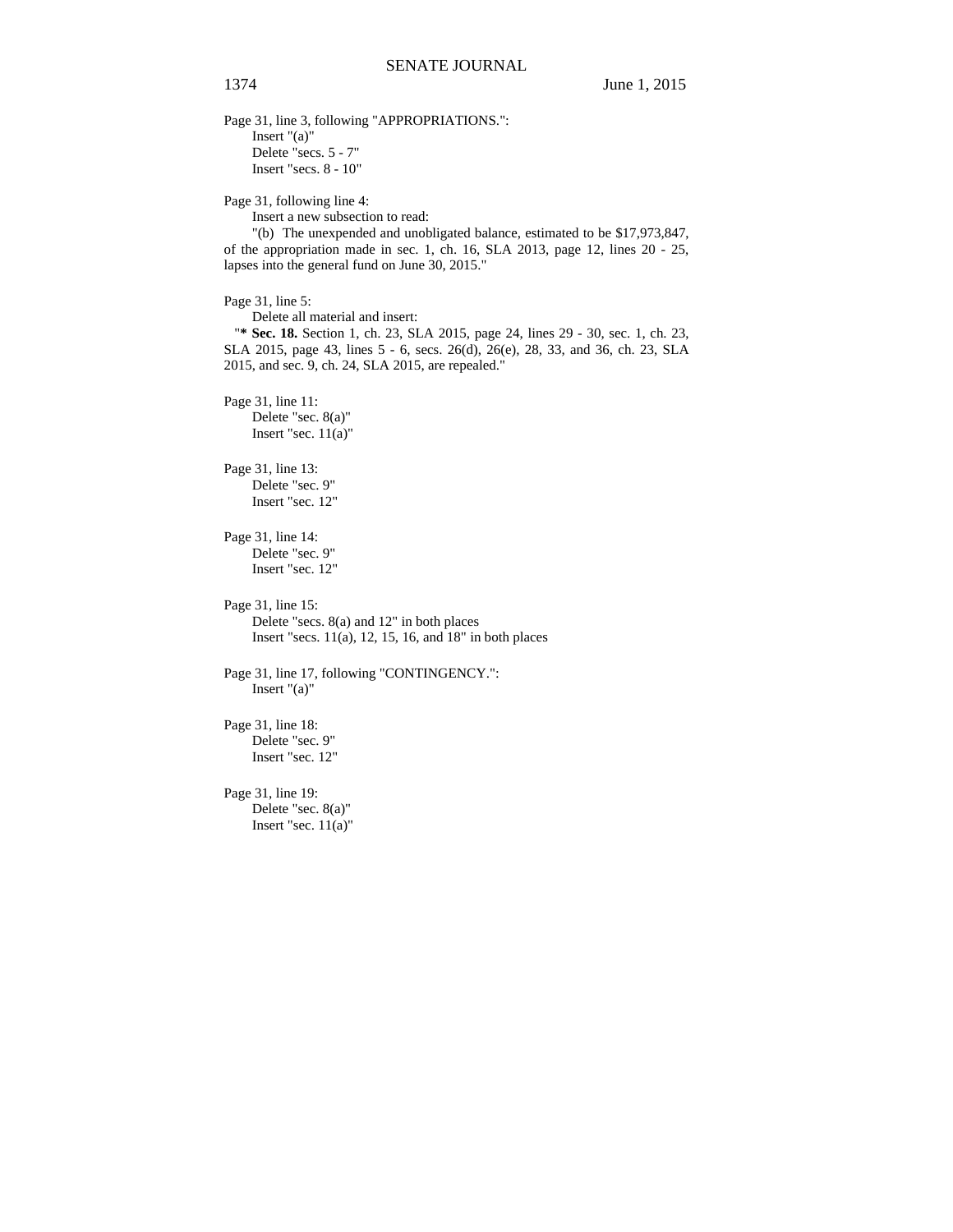Page 31, following line 21: Insert a new subsection to read: "(b) Sections 4 - 6 and 13 of this Act are contingent on CSHB 176(FIN), Twenty-Ninth Alaska State Legislature, not being enacted into law." Page 31, line 22: Delete "Sections 8(a), 9, 13, and 14" Insert "Sections 11(a), 12, 15, 16, 18, 19, and 20(a)"

Page 31, line 23: Delete "Section 12" Insert "Section 18"

Page 31, line 24: Delete "secs. 15 and 16" Insert "secs. 21 and 22"

Senator Wielechowski moved for the adoption of Amendment No. 1. Objections were heard.

The question being: "Shall Amendment No. 1 be adopted?" The roll was taken with the following result:

SCS CSHB 2001(FIN) Second Reading Amendment No. 1

#### **YEAS: 4 NAYS: 15 EXCUSED: 1 ABSENT: 0**

Yeas: Ellis, Olson, Wielechowski, Egan

Nays: Giessel, Hoffman, Huggins, Kelly, MacKinnon, McGuire, Micciche, Stedman, Stevens, Stoltze, Bishop, Coghill, Costello, Dunleavy, Meyer

Excused: Gardner

and so, Amendment No. 1 failed.

Senators Ellis, Wielechowski, Olson, Egan offered Amendment No. 2:

Page 15, line 17:

Delete all material and insert: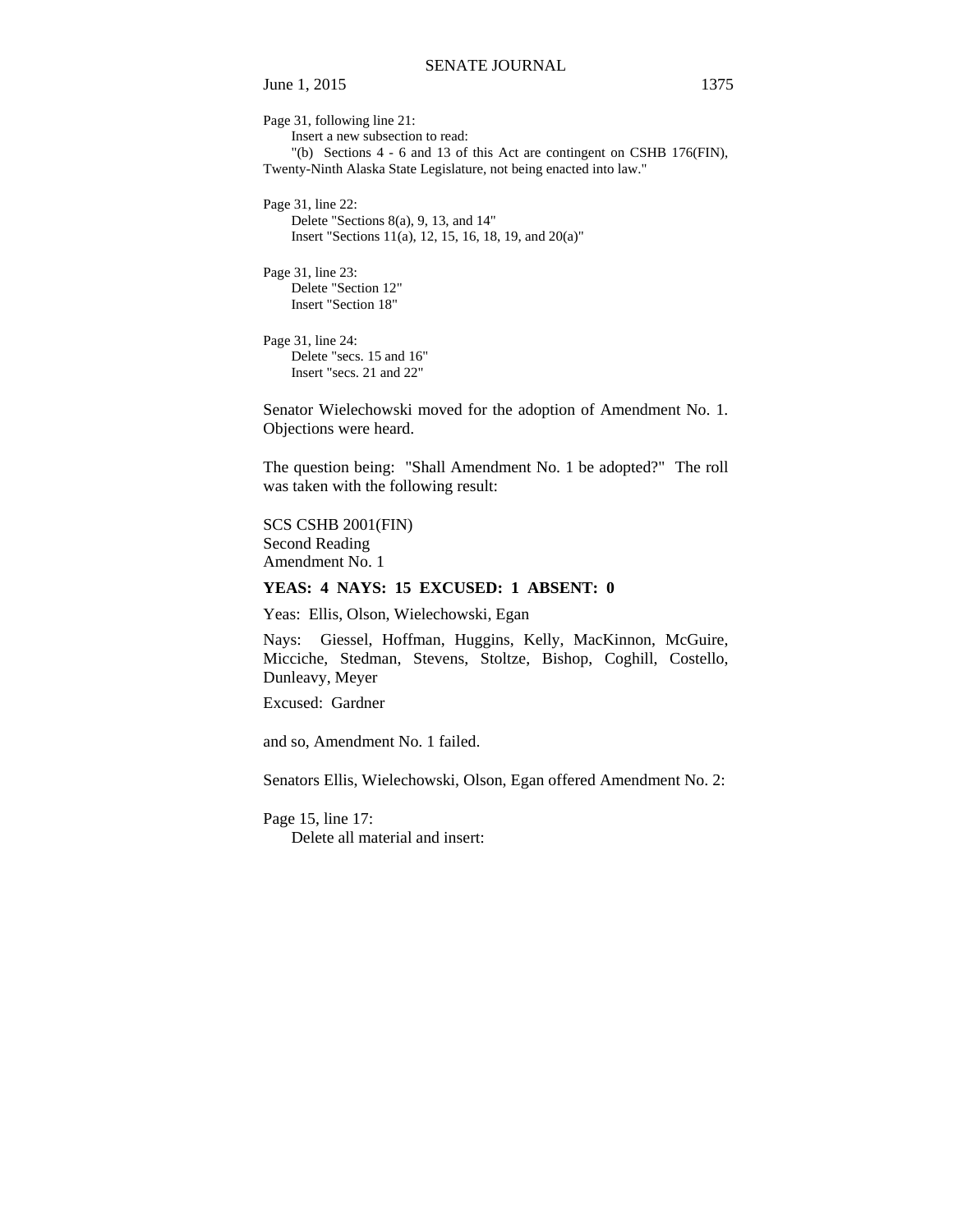| <b>Medicaid Services</b> |                |                | 419,795,500 287,446,600 132,348,900" |
|--------------------------|----------------|----------------|--------------------------------------|
|                          | <b>ITEMS</b>   | <b>FUND</b>    | <b>FUNDS</b>                         |
|                          | "APPROPRIATION | <b>GENERAL</b> | <b>OTHER</b>                         |

Page 15, lines 24 - 27: Delete all material.

Page 16, line 3: Delete "148,675,500" Insert "281,024,400"

Adjust fund sources and totals accordingly.

Page 31, following line 2:

Insert new bill sections to read:

"**\* Sec. 11.** FEDERAL RECEIPTS. (a) Federal receipts that are received during the fiscal year ending June 30, 2016, and that exceed the amounts appropriated by this Act, are appropriated conditioned on compliance with the program review provisions of AS 37.07.080(h).

(b) If federal receipts that are received during the fiscal year ending June 30, 2016, exceed the amounts appropriated by this Act, the appropriations from state funds for the affected program shall be reduced by the excess if the reductions are consistent with applicable federal statutes.

(c) If federal receipts that are received during the fiscal year ending June 30, 2016, fall short of the amounts appropriated by this Act, the affected appropriation is reduced by the amount of the shortfall in receipts.

 **\* Sec. 12.** Section 1, ch. 23, SLA 2015, page 23, lines 24 - 27, sec. 24(b), ch. 23, SLA 2015, sec. 1, ch. 24, SLA 2015, page 5, line 31, through page 6, line 3, sec. 7, HCS CSSB 26(FIN) am H, page 27, lines 23 - 26, sec. 12, HCS CSSB 26(FIN) am H, page 33, lines 6 - 9, and secs. 20 and 40, HCS CSSB 26(FIN) am H, Twenty-Ninth Alaska State Legislature, are repealed."

Renumber the following bill sections accordingly.

Page 31, line 15:

Delete "12" in both places Insert "14" in both places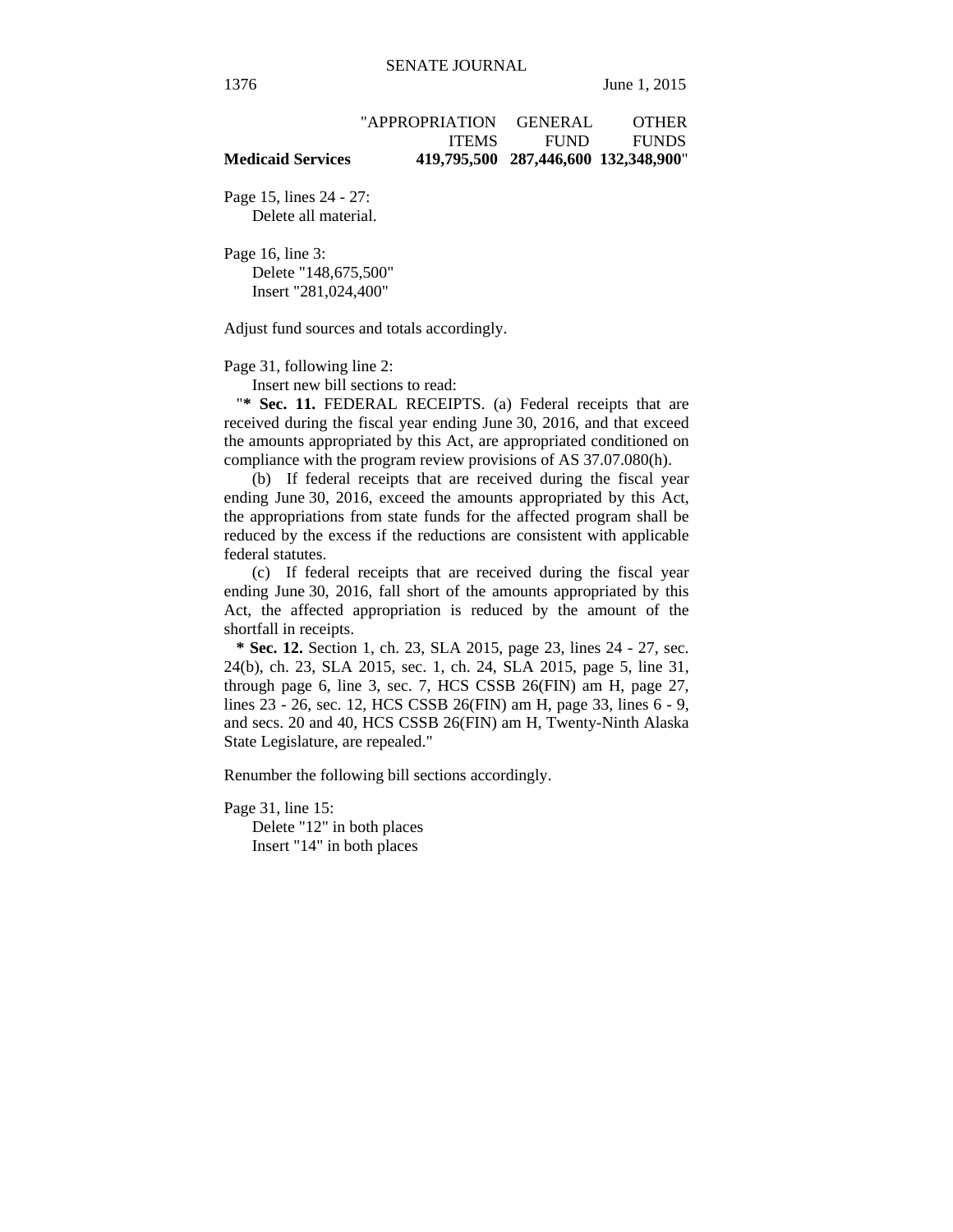Page 31, line 22: Delete "13, and 14" Insert "15, and 16"

Page 31, line 23: Delete "Section 12" Insert "Section 14"

Page 31, line 24: Delete "secs. 15 and 16" Insert "secs. 17 and 18"

Senator Ellis moved for the adoption of Amendment No. 2. Senator Huggins objected.

Senator Huggins moved to table Amendment No. 2. Senator Wielechowski objected.

The question being: "Shall Amendment No. 2 be tabled?" The roll was taken with the following result:

SCS CSHB 2001(FIN) Table Amendment No. 2?

#### **YEAS: 15 NAYS: 4 EXCUSED: 1 ABSENT: 0**

Yeas: Giessel, Hoffman, Huggins, Kelly, MacKinnon, McGuire, Micciche, Stedman, Stevens, Stoltze, Bishop, Coghill, Costello, Dunleavy, Meyer

Nays: Egan, Ellis, Olson, Wielechowski

Excused: Gardner

and so, Amendment No. 2 was tabled.

Senator Coghill moved and asked unanimous consent that the bill be considered engrossed, advanced to third reading and placed on final passage. Without objection, it was so ordered.

SENATE CS FOR CS FOR HOUSE BILL NO. 2001(FIN) "An Act making appropriations for the operating and loan program expenses of state government and for certain programs and capitalizing funds;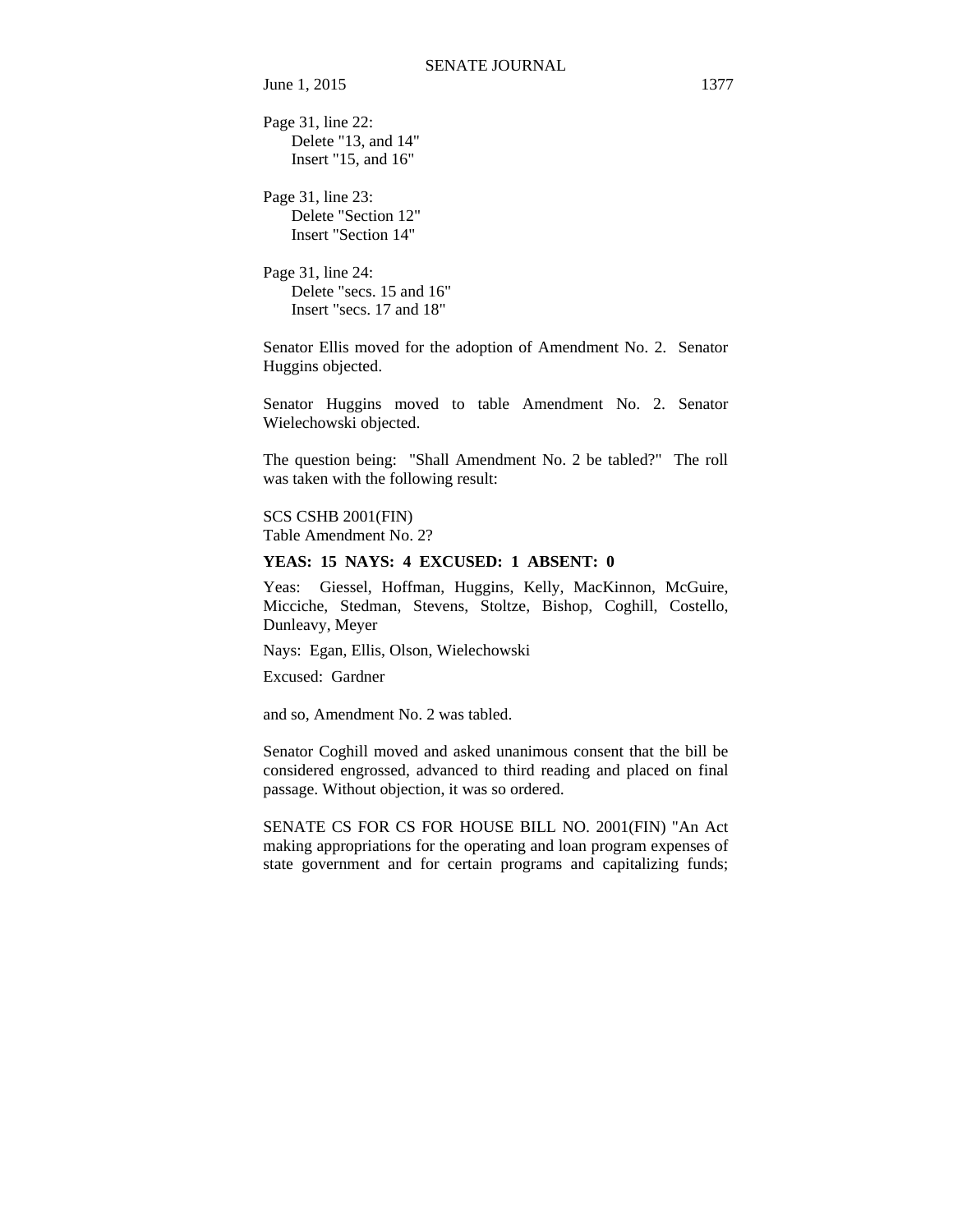repealing appropriations; making appropriations under art. IX, sec. 17(c), Constitution of the State of Alaska, from the constitutional budget reserve fund; and providing for an effective date" was read the third time.

#### **Recess**

Senator Coghill moved and asked unanimous consent that the Senate stand in recess to a call of the Chair. Without objection, the Senate recessed at 11:47 a.m.

#### **After Recess**

The Senate reconvened at 4:30 p.m.

### **Consideration of the Calendar (continued)**

### **HB 2001**

SENATE CS FOR CS FOR HOUSE BILL NO. 2001(FIN) "An Act making appropriations for the operating and loan program expenses of state government and for certain programs and capitalizing funds; repealing appropriations; making appropriations under art. IX, sec. 17(c), Constitution of the State of Alaska, from the constitutional budget reserve fund; and providing for an effective date" was before the Senate in third reading.

Senator Wielechowski rose to a point of order.

President Meyer cautioned the members to proceed in order.

The question being: "Shall SENATE CS FOR CS FOR HOUSE BILL NO. 2001(FIN) "An Act making appropriations for the operating and loan program expenses of state government and for certain programs and capitalizing funds; repealing appropriations; making appropriations under art. IX, sec. 17(c), Constitution of the State of Alaska, from the constitutional budget reserve fund; and providing for an effective date" pass the Senate?" The roll was taken with the following result: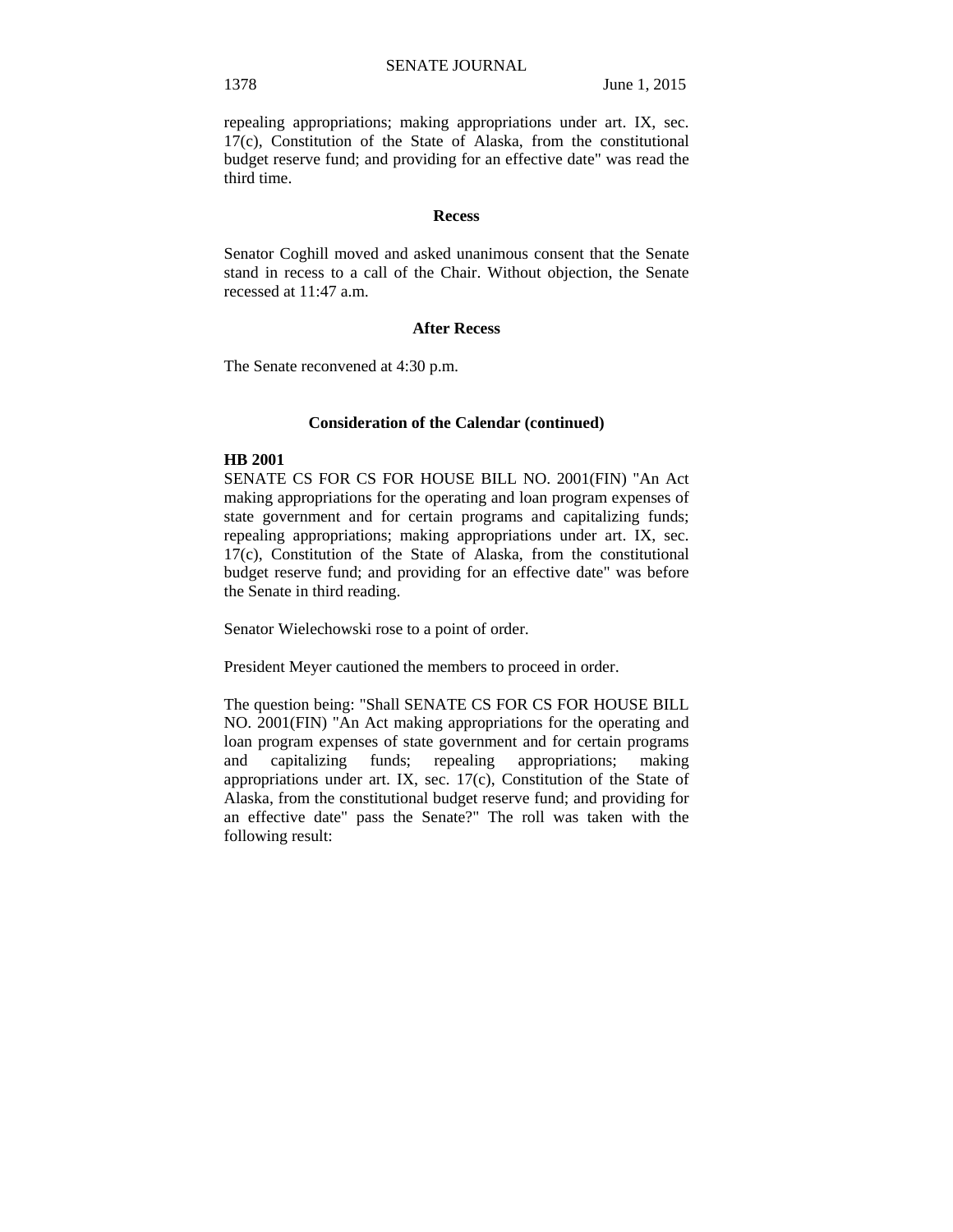SCS CSHB 2001(FIN) Third Reading - Final Passage Effective Dates

#### **YEAS: 15 NAYS: 4 EXCUSED: 1 ABSENT: 0**

Yeas: Giessel, Hoffman, Huggins, Kelly, MacKinnon, McGuire, Micciche, Stedman, Stevens, Stoltze, Bishop, Coghill, Costello, Dunleavy, Meyer

Nays: Ellis, Olson, Wielechowski, Egan

Excused: Gardner

and so, SENATE CS FOR CS FOR HOUSE BILL NO. 2001(FIN) passed the Senate.

Senator Coghill moved for the adoption of the constitutional budget reserve fund section(s).

The question being: "Shall the constitutional budget reserve fund section(s) (Article IX, Section 17(c) Constitution of the State of Alaska) be adopted?" The roll was taken with the following result:

SCS CSHB 2001(FIN)

Adopt Constitutional Budget Reserve Fund Section(s)?

# **YEAS: 15 NAYS: 4 EXCUSED: 1 ABSENT: 0**

Yeas: Hoffman, Huggins, Kelly, MacKinnon, McGuire, Micciche, Stedman, Stevens, Stoltze, Bishop, Coghill, Costello, Dunleavy, Giessel, Meyer

Nays: Olson, Wielechowski, Egan, Ellis

Excused: Gardner

and so, the constitutional budget reserve fund section(s) were adopted.

Senator Coghill moved and asked unanimous consent that the vote on the passage of the bill be considered the vote on the effective date clauses. Without objection, it was so ordered and the bill was referred to the Secretary for engrossment.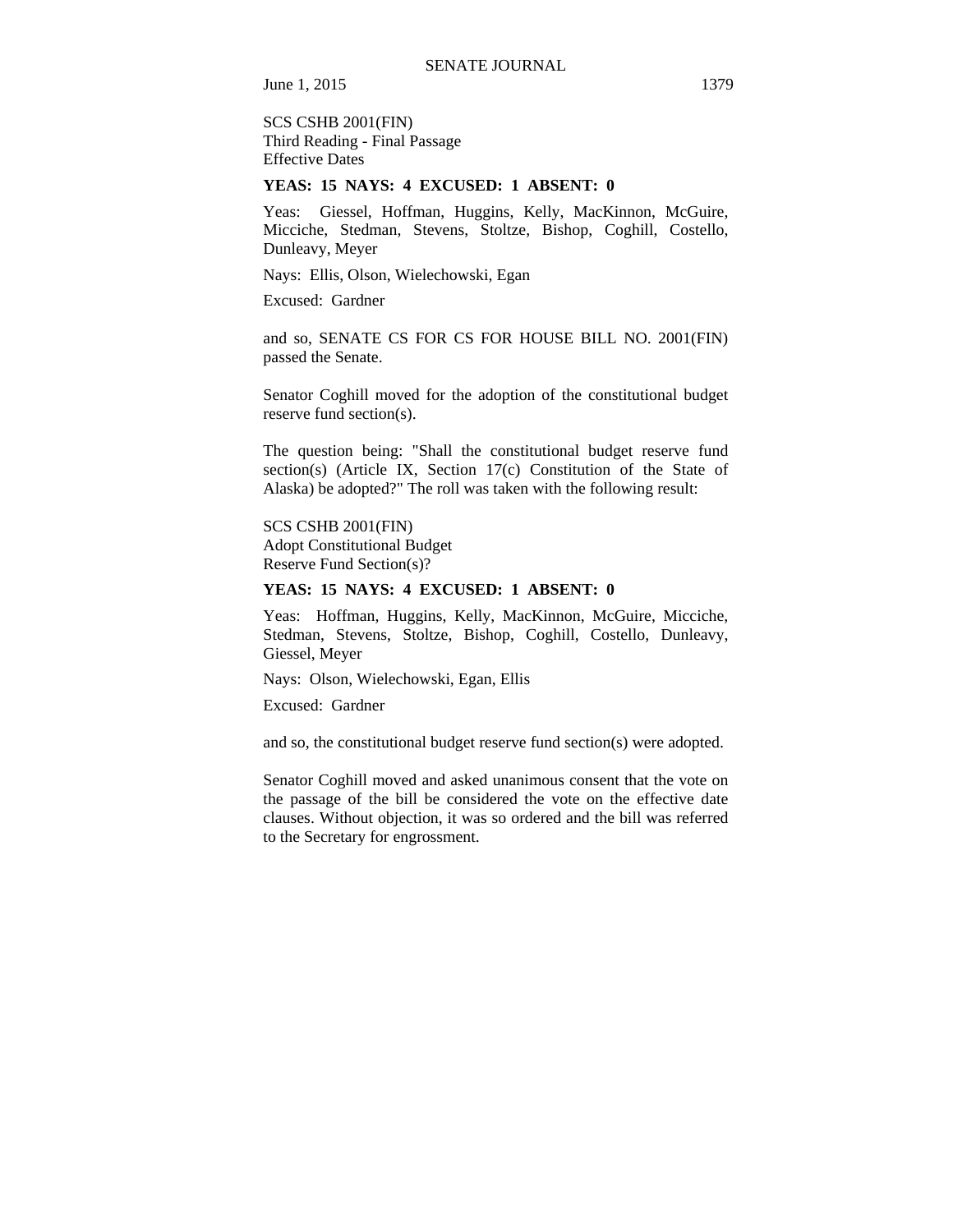#### **SCR 202**

Senator Coghill moved and asked unanimous consent to take up SENATE CONCURRENT RESOLUTION NO. 202 Suspending Rules 24(c), 35, 41(b), and 42(e), Uniform Rules of the Alaska State Legislature, concerning House Bill No. 2001, making appropriations for the operating and loan program expenses of state government and for certain programs; making appropriations for the operating expenses of the state's integrated comprehensive mental health program; capitalizing funds and repealing appropriations; and making appropriations under art. IX, sec. 17(c), Constitution of the State of Alaska, from the constitutional budget reserve fund, which had been held on the Secretary's desk (page 1346). Without objection, the resolution was before the Senate on final passage.

The question being: "Shall SENATE CONCURRENT RESOLUTION NO. 202 Suspending Rules 24(c), 35, 41(b), and 42(e), Uniform Rules of the Alaska State Legislature, concerning House Bill No. 2001, making appropriations for the operating and loan program expenses of state government and for certain programs; making appropriations for the operating expenses of the state's integrated comprehensive mental health program; capitalizing funds and repealing appropriations; and making appropriations under art. IX, sec. 17(c), Constitution of the State of Alaska, from the constitutional budget reserve fund, pass the Senate?" The roll was taken with the following result:

### SCR 202

Final Passage

#### **YEAS: 15 NAYS: 4 EXCUSED: 1 ABSENT: 0**

Yeas: Huggins, Kelly, MacKinnon, McGuire, Micciche, Stedman, Stevens, Stoltze, Bishop, Coghill, Costello, Dunleavy, Giessel, Hoffman, Meyer

Nays: Olson, Wielechowski, Egan, Ellis

Excused: Gardner

and so, SENATE CONCURRENT RESOLUTION NO. 202 passed the Senate and was referred to the Secretary for engrossment.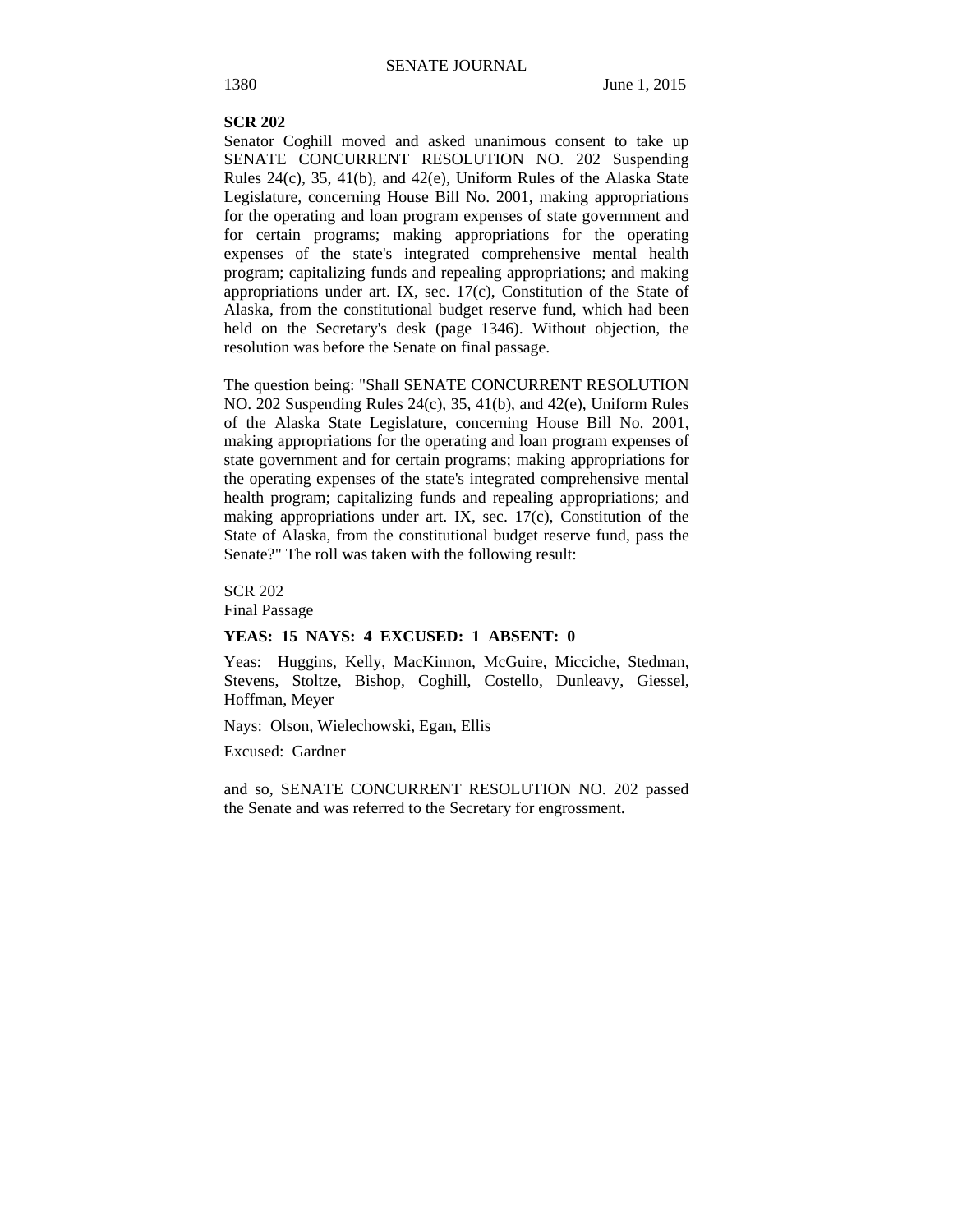## **Special Order of Business**

Senator Coghill moved and asked unanimous consent that the following Citation Calendar be made a special order of business. Without objection, it was so ordered.

## **Citation Calendar**

Honoring - Maeva Ordaz 2015 Poetry Out Loud National Champion Senator(s) McGuire, Meyer, Bishop, Coghill, Costello, Dunleavy, Egan, Ellis, Gardner, Giessel, Hoffman, Huggins, Kelly, MacKinnon, Micciche, Olson, Stedman, Stevens, Stoltze, Wielechowski

Honoring - Polynesian Culture Flag Day 10th Anniversary Representative(s) Pruitt, LeDoux Senator(s) Giessel, Wielechowski, Meyer, Bishop, Coghill, Costello, Dunleavy, Egan, Ellis, Gardner, Hoffman, Huggins, Kelly, MacKinnon, McGuire, Micciche, Olson, Stedman, Stevens, Stoltze

Honoring - Fairbanks Juneteenth Celebrations 2015 Representative(s) Wool, Kawasaki Senator(s) Bishop, Kelly, Meyer, Coghill, Costello, Dunleavy, Egan, Ellis, Gardner, Giessel, Hoffman, Huggins, MacKinnon, McGuire, Micciche, Olson, Stedman, Stevens, Wielechowski

Honoring - Richard Svobodny

Representative(s) Kito, Munoz Senator(s) Egan, Meyer, Bishop, Coghill, Costello, Dunleavy, Ellis, Gardner, Hoffman, Huggins, Kelly, MacKinnon, McGuire, Micciche, Olson, Stedman, Stevens, Stoltze, Wielechowski

Honoring - Carol Odess Representative(s) Kreiss-Tomkins Senator(s) Stedman, Meyer, Bishop, Coghill, Costello, Dunleavy, Egan, Ellis, Gardner, Giessel, Hoffman, Huggins, Kelly, MacKinnon, McGuire, Micciche, Olson, Stevens, Wielechowski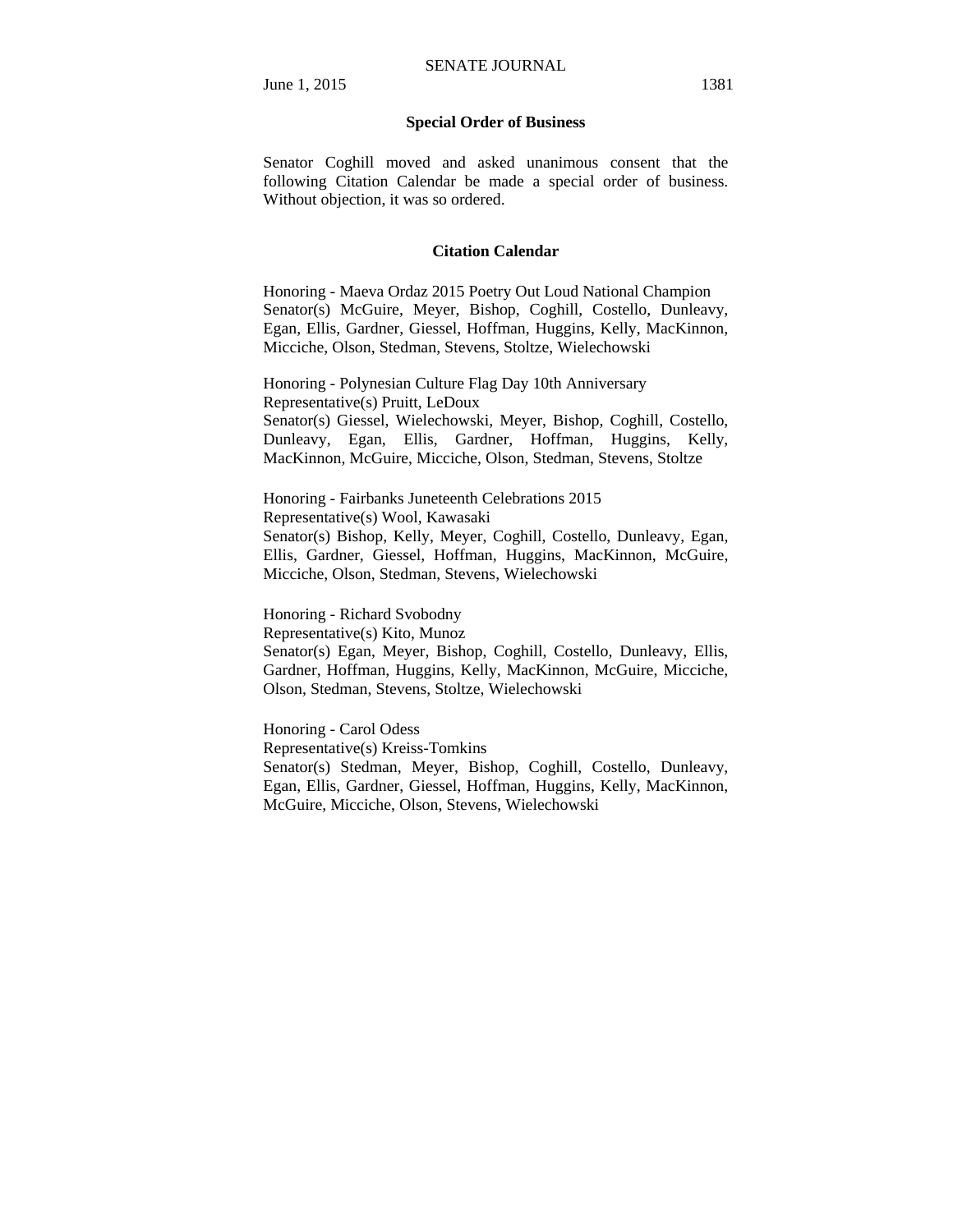In Memoriam - Charles "Etok" Edwardsen Jr. Senator(s) Olson, Meyer, Bishop, Coghill, Costello, Dunleavy, Egan, Ellis, Gardner, Giessel, Hoffman, Huggins, Kelly, MacKinnon, McGuire, Micciche, Stedman, Stevens, Stoltze, Wielechowski Representative(s) Nageak

In Memoriam - Rena Dawn Harrell Representative(s) Tilton Senator(s) Meyer, Bishop, Coghill, Costello, Dunleavy, Egan, Ellis, Gardner, Giessel, Hoffman, Huggins, Kelly, MacKinnon, McGuire, Micciche, Olson, Stedman, Stevens, Stoltze, Wielechowski

Senator Coghill moved and asked unanimous consent that the citations be adopted. Without objection, the citations were adopted and referred to the Secretary for transmittal.

#### **Unfinished Business**

Senator Giessel moved and asked unanimous consent to be excused from a call of the Senate from June 23 through July 4. Without objection, Senator Giessel was excused.

# **Recess**

Senator Coghill moved and asked unanimous consent that the Senate stand in recess to a call of the Chair. Without objection, the Senate recessed at 5:42 p.m.

# **After Recess**

The Senate reconvened at 8:03 p.m.

Senator Coghill moved and asked unanimous consent that the Senate return to Messages from the House. Without objection, the Senate returned to: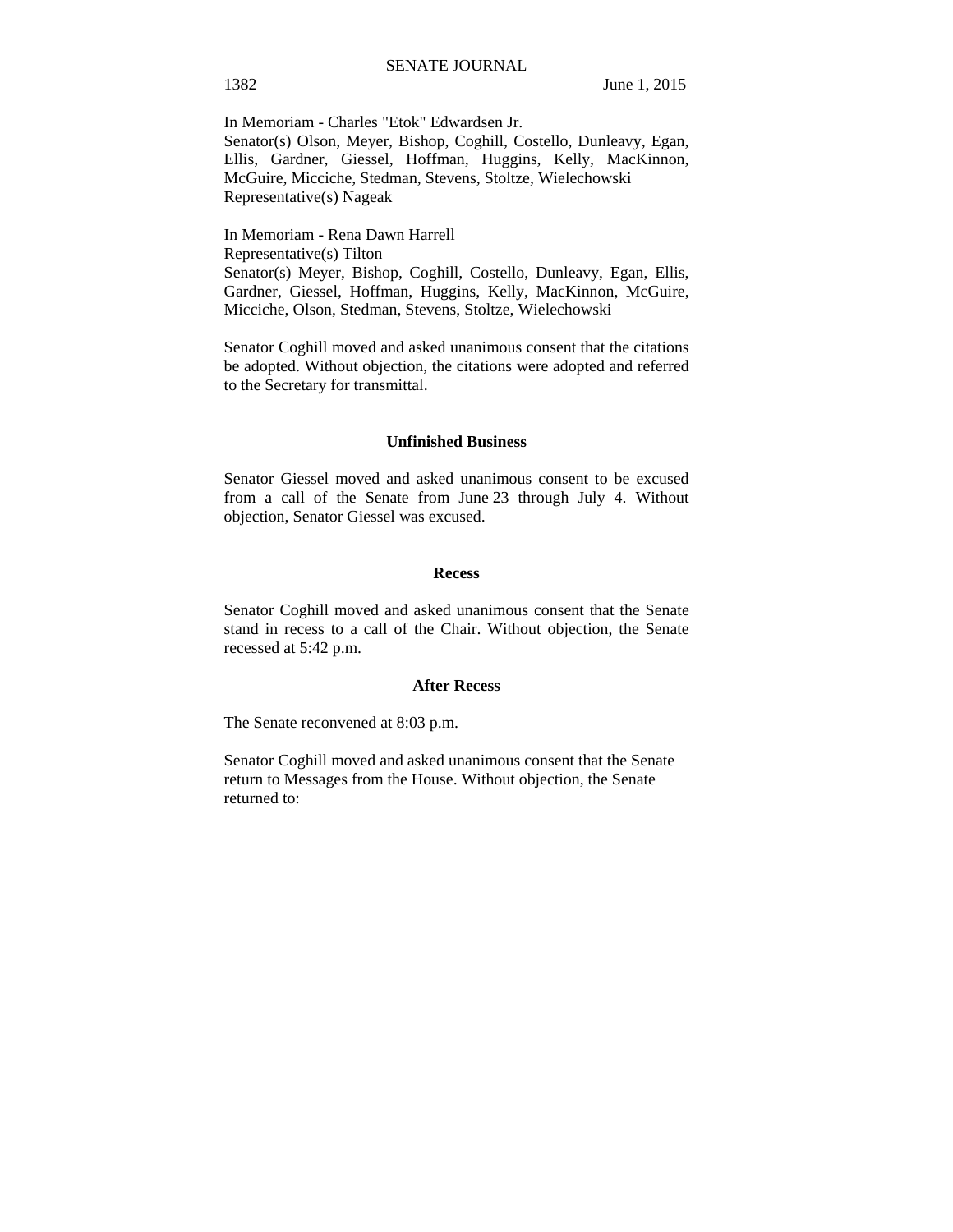#### **Messages from the House**

#### **Recede Messages**

#### **HB 2001**

Message dated June 1 was read stating the House failed to concur in the Senate amendment to CS FOR HOUSE BILL NO. 2001(FIN) am "An Act making appropriations for the operating and loan program expenses of state government and for certain programs; making appropriations for the operating expenses of the state's integrated comprehensive mental health program; capitalizing funds and repealing appropriations; making appropriations under art. IX, sec. 17(c), Constitution of the State of Alaska, from the constitutional budget reserve fund; and providing for an effective date" and respectfully requests the Senate to recede from its amendment, namely:

> SENATE CS FOR CS FOR HOUSE BILL NO. 2001(FIN) "An Act making appropriations for the operating and loan program expenses of state government and for certain programs and capitalizing funds; repealing appropriations; making appropriations under art. IX, sec. 17(c), Constitution of the State of Alaska, from the constitutional budget reserve fund; and providing for an effective date." (Title Change SCR 202)

In the event the Senate fails to recede, the Speaker has appointed the following members to a Conference Committee to meet with a like committee from the Senate to consider the bills:

Representative Neuman, Chair Representative Thompson Representative Gara

Senator Coghill moved that the Senate recede from its amendment and recommended the body vote no.

The question being: "Shall the Senate recede from its amendment?" The roll was taken with the following result: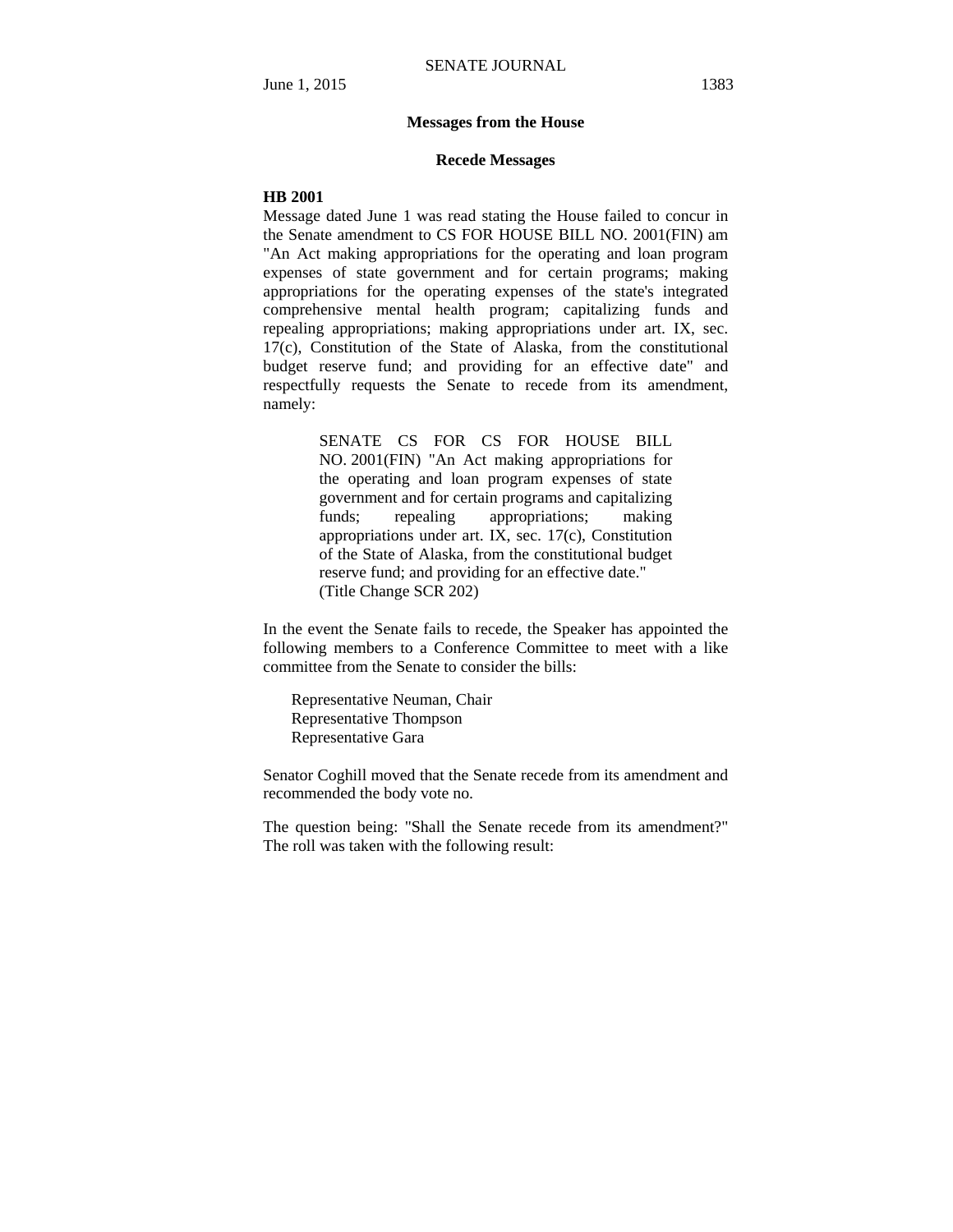SCS CSHB 2001(FIN) Shall the Senate Recede from its Amendment to CSHB 2001(FIN) am?

## **YEAS: 0 NAYS: 18 EXCUSED: 1 ABSENT: 1**

Nays: Kelly, MacKinnon, McGuire, Micciche, Olson, Stedman, Stevens, Stoltze, Wielechowski, Bishop, Coghill, Costello, Dunleavy, Egan, Giessel, Hoffman, Huggins, Meyer

Excused: Gardner

Absent: Ellis

and so, the Senate failed to recede.

The President appointed the following members to a Conference Committee to meet with the like committee from the House:

Senator Kelly, Chair Senator MacKinnon Senator Olson

The Secretary was requested to notify the House.

#### **Announcements**

Rule 23(d) of the Alaska State Legislature Uniform Rules is currently in effect.

Announcements are at the end of the journal.

# **Engrossment**

# **HB 2001**

SENATE CS FOR CS FOR HOUSE BILL NO. 2001(FIN) "An Act making appropriations for the operating and loan program expenses of state government and for certain programs and capitalizing funds; repealing appropriations; making appropriations under art. IX, sec. 17(c), Constitution of the State of Alaska, from the constitutional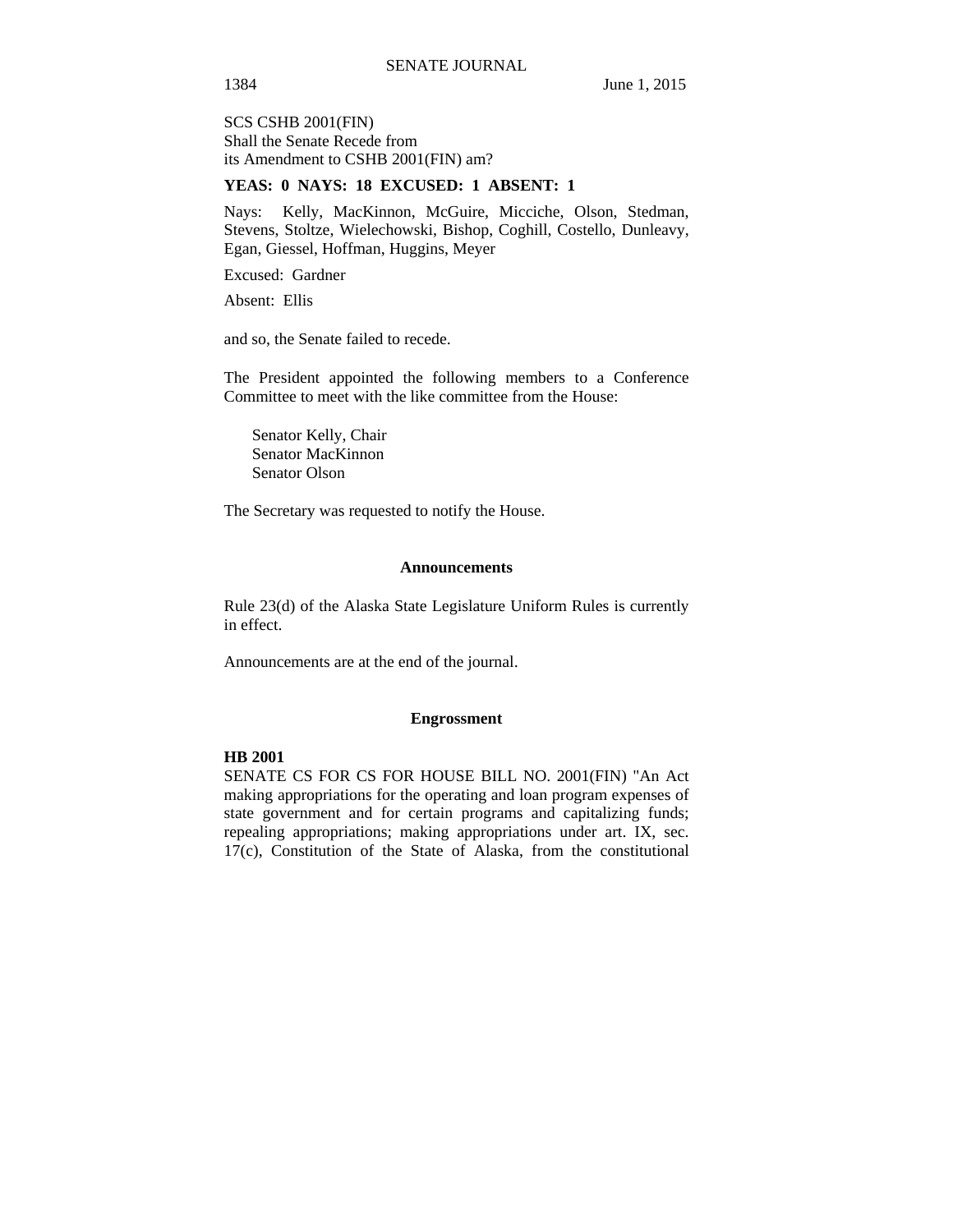budget reserve fund; and providing for an effective date" was engrossed, signed by the President and Secretary and returned to the House for consideration.

#### **SCR 202**

SENATE CONCURRENT RESOLUTION NO. 202 Suspending Rules 24(c), 35, 41(b), and 42(e), Uniform Rules of the Alaska State Legislature, concerning House Bill No. 2001, making appropriations for the operating and loan program expenses of state government and for certain programs; making appropriations for the operating expenses of the state's integrated comprehensive mental health program; capitalizing funds and repealing appropriations; and making appropriations under art. IX, sec. 17(c), Constitution of the State of Alaska, from the constitutional budget reserve fund, was engrossed, signed by the President and Secretary and transmitted to the House for consideration.

## **Adjournment**

Senator Coghill moved and asked unanimous consent that the Senate stand in adjournment until 9:00 a.m., June 2, 2015. Without objection, the Senate adjourned at 8:10 p.m.

> Liz Clark Secretary of the Senate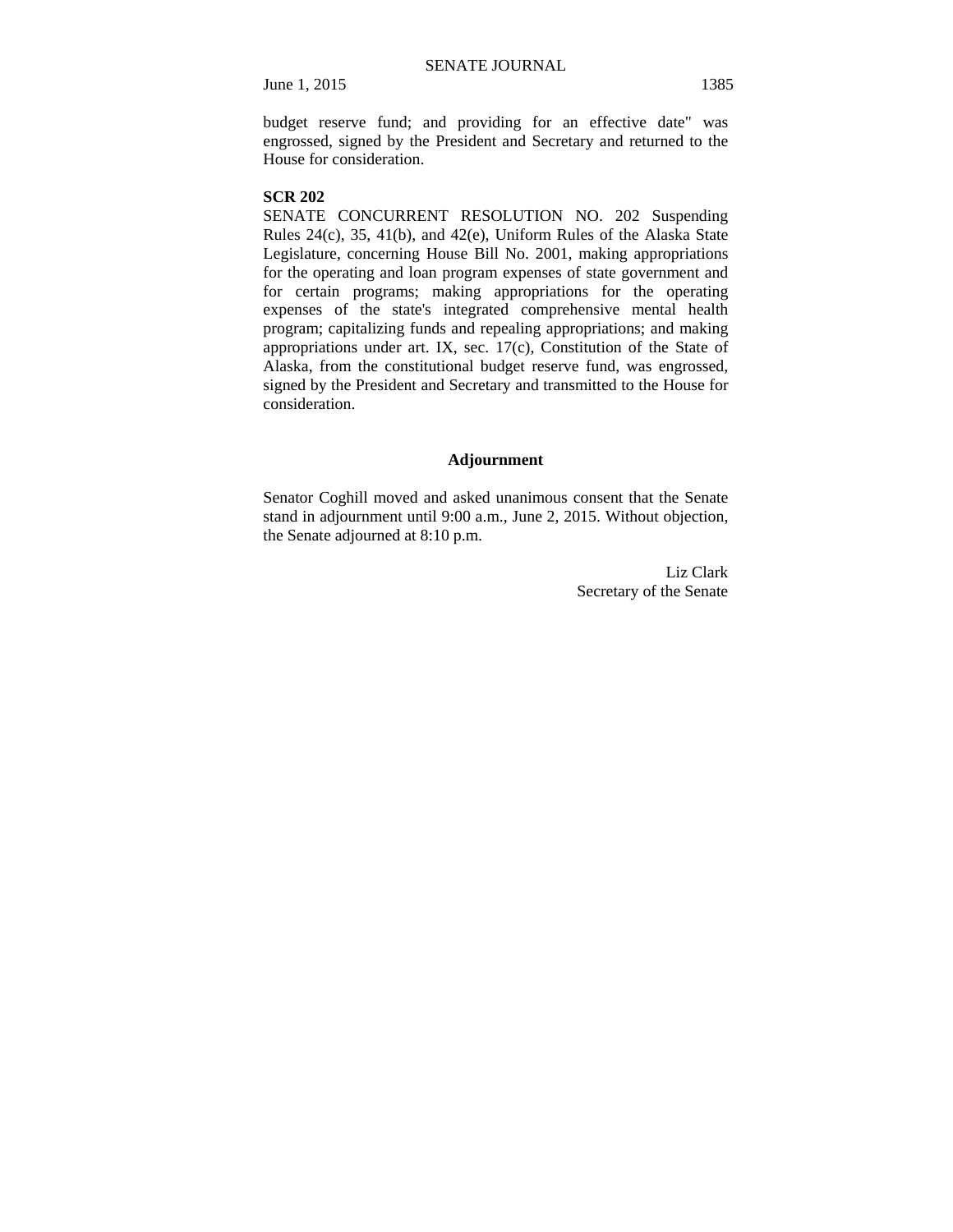#### **Announcements**

Americans with Disabilities Act Notice - Persons with disabilities who require special accommodation or alternative communication formats to access committee meetings may contact the appropriate committee office or the Legislative Information Office in their community. Reasonable advance notice is needed to accommodate the request. For further information, call the ADA Coordinator at 465-3854 Voice/465-4980 TDD.

# **STANDING COMMITTEES**

+ indicates teleconference

= indicates bill previously heard/scheduled

# **FINANCE**

| Jun 01 | <b>Monday</b>                    | Anch LIO Rm A, B, C                               | $10:00~\mathrm{AM}$ |
|--------|----------------------------------|---------------------------------------------------|---------------------|
|        | -- MEETING CANCELED --           |                                                   |                     |
|        |                                  | $\pm$ SB2001 APPROP: OPERATING BUDGET/LOANS/FUNDS |                     |
|        |                                  | $+=$ HB2001 APPROP: OPERATING BUDGET/LOANS/FUNDS  |                     |
|        | Bills Previously Heard/Scheduled |                                                   |                     |

----------------------------------------

# **JOINT COMMITTEES**

## **LEGISLATIVE BUDGET & AUDIT**

| Jun 02 | <b>Tuesday</b>                                    | Anch LIO | 9:30 AM |  |
|--------|---------------------------------------------------|----------|---------|--|
|        | Location: 6th Floor Conference Room               |          |         |  |
|        | -- Subcommittee Meeting --                        |          |         |  |
|        | <b>EXECUTIVE SESSION:</b>                         |          |         |  |
|        | Subcommittee on the Performance Review Scope for  |          |         |  |
|        | the Department of Education and Early Development |          |         |  |
|        |                                                   |          |         |  |

| Jun 23 | Tuesdav                                          | <b>Anch LIO Auditorium</b> | 10:30 AM |
|--------|--------------------------------------------------|----------------------------|----------|
|        | <b>EXECUTIVE SESSION:</b>                        |                            |          |
|        | - Audits                                         |                            |          |
|        | - Performance Review Scope, Dept. of Education & |                            |          |
|        | <b>Early Development</b>                         |                            |          |
|        | <b>Other Business</b>                            |                            |          |
|        |                                                  |                            |          |